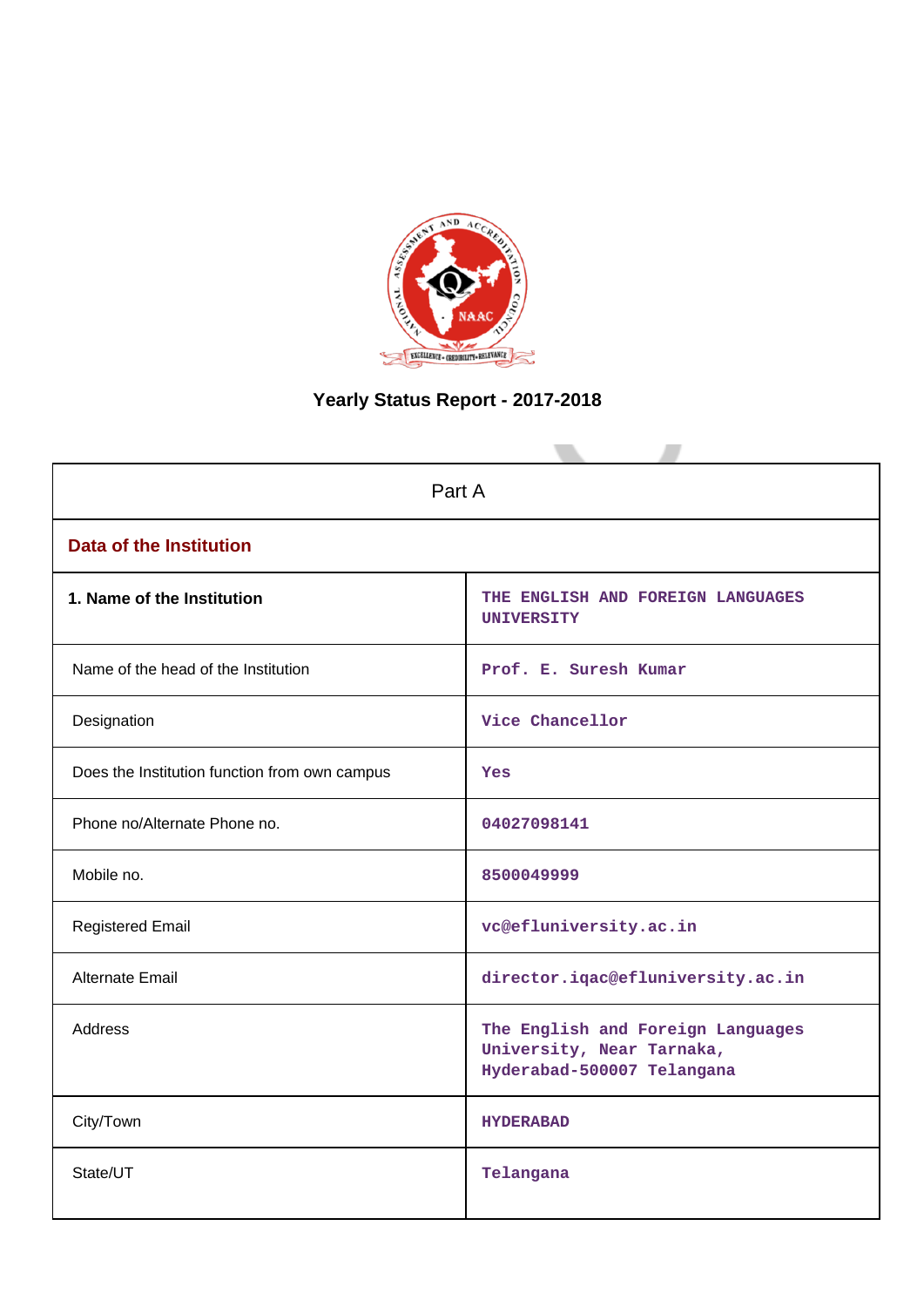| Pincode                                                                  | 500007                                                                                                |
|--------------------------------------------------------------------------|-------------------------------------------------------------------------------------------------------|
| 2. Institutional Status                                                  |                                                                                                       |
| University                                                               | Central                                                                                               |
| Type of Institution                                                      | Co-education                                                                                          |
| Location                                                                 | Urban                                                                                                 |
| <b>Financial Status</b>                                                  | central                                                                                               |
| Name of the IQAC co-ordinator/Director                                   | Prof. Hemalatha Nagarajan                                                                             |
| Phone no/Alternate Phone no.                                             | 04027689605                                                                                           |
| Mobile no.                                                               | 9885082500                                                                                            |
| <b>Registered Email</b>                                                  | director.iqac@efluniversity.ac.in                                                                     |
| <b>Alternate Email</b>                                                   | hemalatha@efluniversity.ac.in                                                                         |
| 3. Website Address                                                       |                                                                                                       |
| Web-link of the AQAR: (Previous Academic Year)                           | https://www.efluniversity.ac.in/Docu<br>ments/IOAC/TSUNGN10019 EFL%20UNIVERSITY<br>AOAR%202016-17.pdf |
| 4. Whether Academic Calendar prepared during<br>the year                 | Yes                                                                                                   |
| if yes, whether it is uploaded in the institutional website:<br>Weblink: | https://www.efluniversity.ac.in/images/<br>Documents/Academic Calender 2017.pdf                       |
| 5 Accrediation Details                                                   |                                                                                                       |

## **5. Accrediation Details**

| Cycle | Grade | <b>CGPA</b> | Year of      | Validity          |                   |  |  |
|-------|-------|-------------|--------------|-------------------|-------------------|--|--|
|       |       |             | Accrediation | Period From       | Period To         |  |  |
|       | A     | 3.26        | 2016         | $25 - May - 2016$ | $24 - May - 2021$ |  |  |

## **6. Date of Establishment of IQAC 31-Jan-2014**

## **7. Internal Quality Assurance System**

Quality initiatives by IQAC during the year for promoting quality culture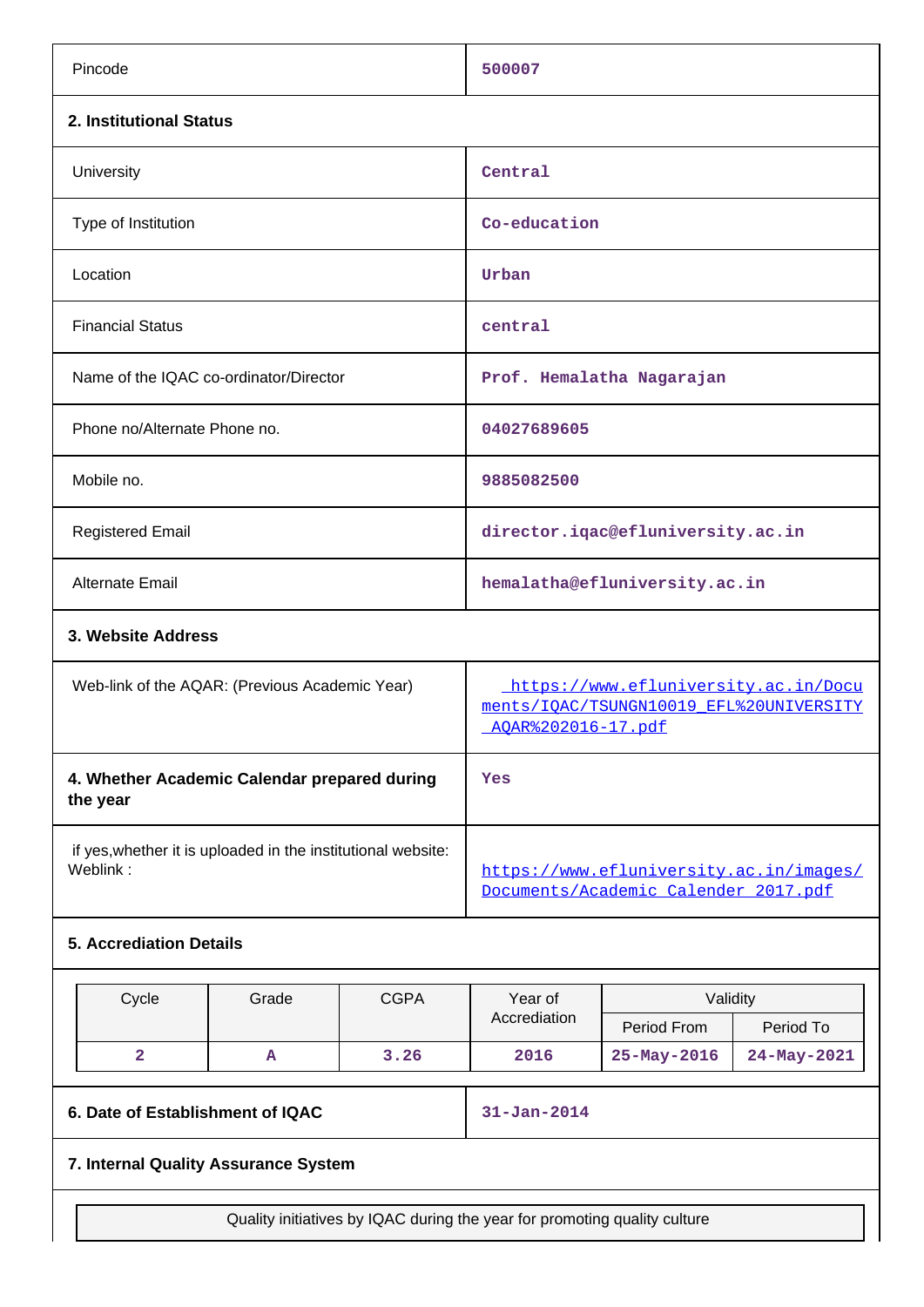| Item /Title of the quality initiative by<br><b>IQAC</b>                                                                                                          |                                                                         |                       | Date & Duration               |                    |           | Number of participants/ beneficiaries |  |
|------------------------------------------------------------------------------------------------------------------------------------------------------------------|-------------------------------------------------------------------------|-----------------------|-------------------------------|--------------------|-----------|---------------------------------------|--|
| Harnessing Soft skills: A<br>key requirement for<br><b>SUCCESS</b>                                                                                               |                                                                         |                       | $22 - \text{Mar} - 2018$<br>1 |                    |           | 120                                   |  |
| How to ace an Interview                                                                                                                                          |                                                                         |                       | $26 - \text{Mar} - 2018$<br>1 |                    |           | 80                                    |  |
| Presentations Skills: The<br>significance of oral<br>communication                                                                                               |                                                                         |                       | $11 - Apr - 2018$<br>1        |                    |           | 70                                    |  |
| Seminar on International<br>Translation Day                                                                                                                      |                                                                         |                       | 27-Oct-2017<br>1              |                    |           | 40                                    |  |
| Meet A Leading Light:<br>Interaction with Dr. B.<br>Prasad Rao, Former DGP                                                                                       |                                                                         |                       | $07 - Oct - 2017$<br>1        |                    |           | 80                                    |  |
| Lakshminarayana,<br>Additional DGP                                                                                                                               | Meet A Leading Light:<br>$17 - Mar - 2018$<br>Interaction with Sri V.V. |                       |                               |                    | 80        |                                       |  |
|                                                                                                                                                                  |                                                                         |                       | View File                     |                    |           |                                       |  |
| 8. Provide the list of Special Status conferred by Central/ State Government-<br>UGC/CSIR/DST/DBT/ICMR/TEQIP/World Bank/CPE of UGC etc.<br>Institution/Departmen | Scheme                                                                  | <b>Funding Agency</b> |                               | Year of award with | Amount    |                                       |  |
| t/Faculty                                                                                                                                                        |                                                                         |                       |                               | duration           |           |                                       |  |
| The English and Graded Autonomy<br>Foreign<br>Languages<br>University                                                                                            |                                                                         |                       | <b>UGC</b>                    |                    | 2018<br>0 | $\mathbf 0$                           |  |
|                                                                                                                                                                  |                                                                         |                       | View File                     |                    |           |                                       |  |
| 9. Whether composition of IQAC as per latest<br><b>NAAC</b> guidelines:                                                                                          |                                                                         |                       | Yes                           |                    |           |                                       |  |
| Upload latest notification of formation of IQAC                                                                                                                  |                                                                         |                       | View File                     |                    |           |                                       |  |
| year :                                                                                                                                                           | 10. Number of IQAC meetings held during the                             |                       |                               |                    |           |                                       |  |
| The minutes of IQAC meeting and compliances to the<br>decisions have been uploaded on the institutional<br>website                                               |                                                                         | Yes                   |                               |                    |           |                                       |  |
| Upload the minutes of meeting and action taken report                                                                                                            |                                                                         |                       | View File                     |                    |           |                                       |  |
| 11. Whether IQAC received funding from any of<br>the funding agency to support its activities<br>during the year?                                                |                                                                         |                       | No                            |                    |           |                                       |  |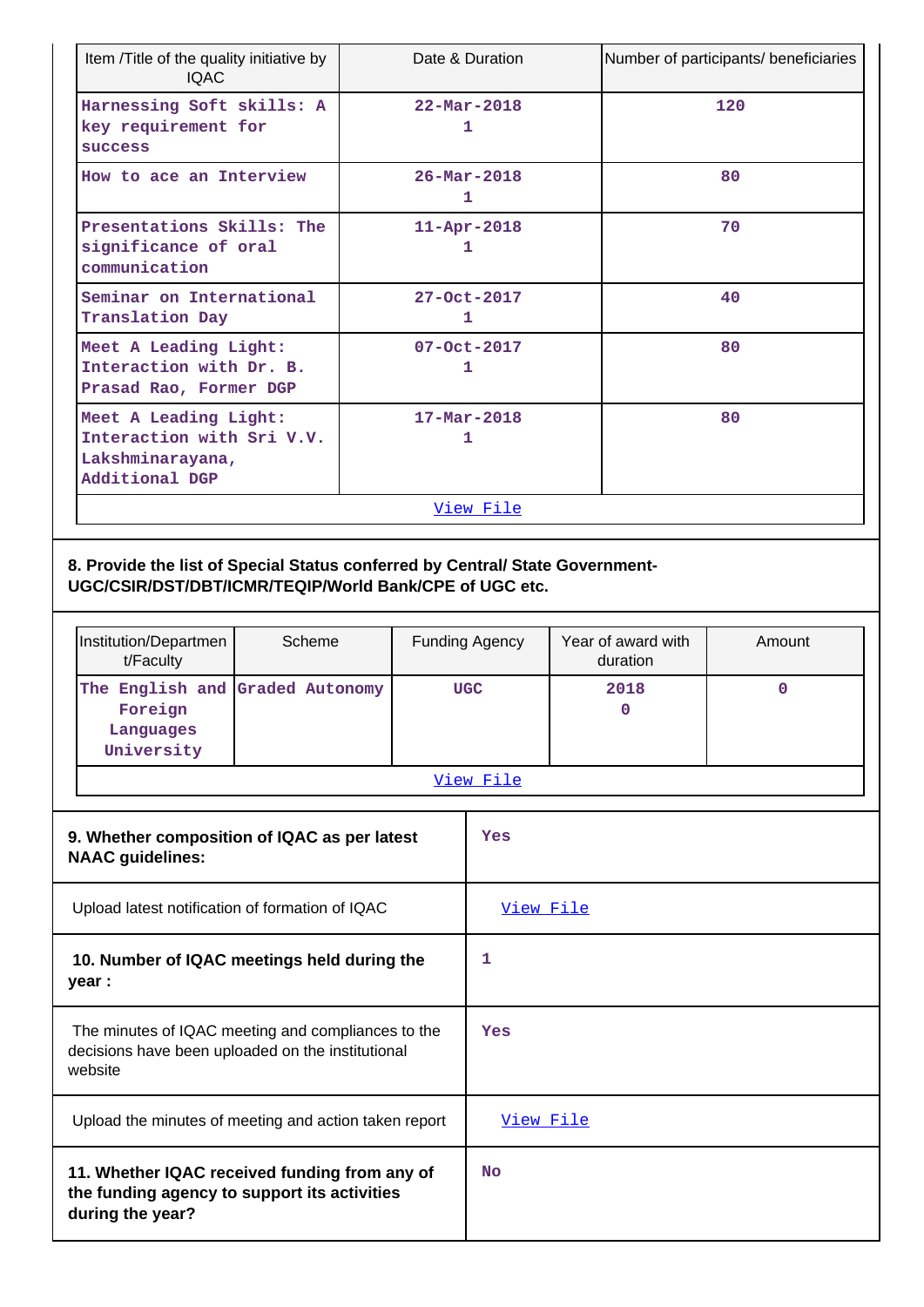#### **12. Significant contributions made by IQAC during the current year(maximum five bullets)**

**collection and analysis of student feedback at the end of the semester. collection and analysis of student expectations at the beginning of the semester. Music clubs, English Club, Placement Club, University Industry Hub, Finishing School and The National Service Scheme (NSS) were introduced for the holistic development of students based on the expectations of students**

#### [View File](https://assessmentonline.naac.gov.in/public/Postacc/Contribution/837_Contribution.xlsx)

**13. Plan of action chalked out by the IQAC in the beginning of the academic year towards Quality Enhancement and outcome achieved by the end of the academic year**

| Plan of Action                                                                                                                                                         | Achivements/Outcomes                                                                                                                                                                                                                 |  |  |  |  |  |
|------------------------------------------------------------------------------------------------------------------------------------------------------------------------|--------------------------------------------------------------------------------------------------------------------------------------------------------------------------------------------------------------------------------------|--|--|--|--|--|
| • Enhancing library facilities -<br>electronic and conventional                                                                                                        | • 1899 M. Phil and Ph.D theses have been<br>digitized                                                                                                                                                                                |  |  |  |  |  |
| · Increasing inter-departmental co-<br>operational/ inter-university<br>cooperation.                                                                                   | . The University has signed MoU with<br>Ghent University Belgium                                                                                                                                                                     |  |  |  |  |  |
| . Inviting experts from Indian and<br>foreign universities to train faculty<br>in research and academic publication                                                    | · Faculty exchange programmes are in<br>the pipeline                                                                                                                                                                                 |  |  |  |  |  |
| • Strengthening the university's<br>international online journals by<br>encouraging faculty and students to<br>publish well-researched articles                        | • 7 International online journals will<br>be published shortly. Editorial<br>Committees have been constituted for<br>the same                                                                                                        |  |  |  |  |  |
| • Strengthening the University's<br>Finishing School and Placement Cell to<br>get students industry-ready, and to<br>offer suitable placements                         | • The Finishing School organized 3<br>training programmes and 27 institutions<br>registered with the Placement Cell to<br>recruit students                                                                                           |  |  |  |  |  |
| . Taking the initiative to offer a<br>variety of Massive Open Online Courses<br>(MOOCS) at UG and PG levels                                                            | · 3 undergraduate courses were offered<br>under the SWAYAM-MOOCS programme                                                                                                                                                           |  |  |  |  |  |
| . Encouraging the Faculty and the<br>students to connect with society<br>through our initiative of University<br>Social Responsibility (USR) and using<br>social media | . Various socially relevant programmes<br>were organized under the National<br>Service Scheme (NSS). A novel programme<br>Meet A Leading Light (MALL) was<br>introduced to enable students to<br>interact with eminent personalities |  |  |  |  |  |
| . Improving classroom instruction by<br>revamping curricula, faculty training                                                                                          | . Improving classroom instruction by<br>revamping curricula, faculty training                                                                                                                                                        |  |  |  |  |  |
|                                                                                                                                                                        | View File                                                                                                                                                                                                                            |  |  |  |  |  |
| 14. Whether AQAR was placed before statutory<br>body?                                                                                                                  | <b>Yes</b>                                                                                                                                                                                                                           |  |  |  |  |  |

| Name of Statutory Body | <b>Meeting Date</b> |
|------------------------|---------------------|
| Executive Council      | $23 - Apr - 2018$   |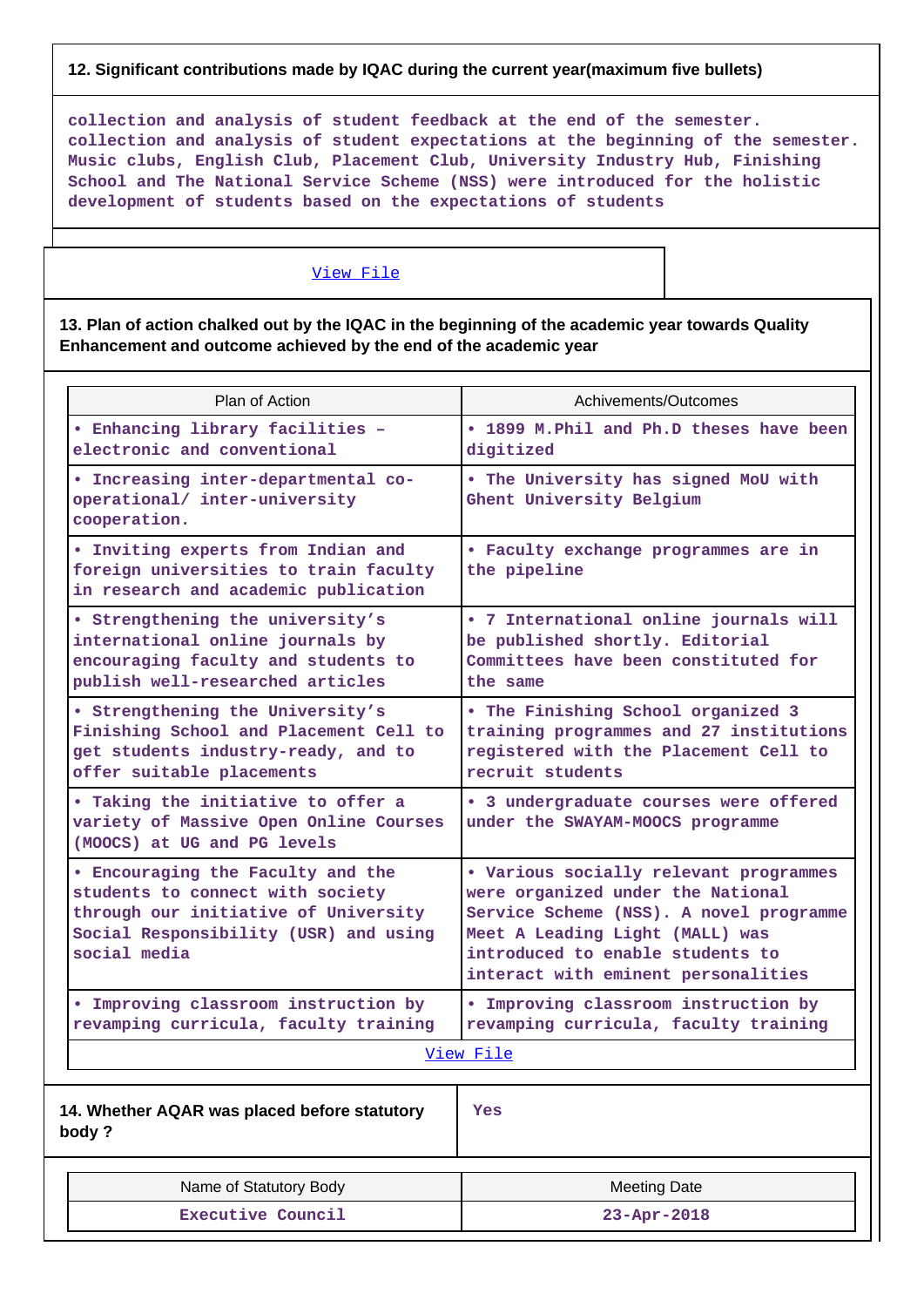| 15. Whether NAAC/or any other accredited<br>body(s) visited IQAC or interacted with it to<br>assess the functioning? | No                                                                                      |
|----------------------------------------------------------------------------------------------------------------------|-----------------------------------------------------------------------------------------|
| 16. Whether institutional data submitted to<br>AISHE:                                                                | Yes                                                                                     |
| Year of Submission                                                                                                   | 2018                                                                                    |
| Date of Submission                                                                                                   | $04 - May - 2018$                                                                       |
| 17. Does the Institution have Management<br><b>Information System?</b>                                               | Yes                                                                                     |
| If yes, give a brief descripiton and a list of modules<br>currently operational (maximum 500 words)                  | The human resource data in the<br>University is managed to an ERP<br>provided by IRCTC. |

## Part B

| <b>CRITERION I - CURRICULAR ASPECTS</b>                                                 |                                                                                                                |                      |                                      |                                      |            |                      |  |  |  |
|-----------------------------------------------------------------------------------------|----------------------------------------------------------------------------------------------------------------|----------------------|--------------------------------------|--------------------------------------|------------|----------------------|--|--|--|
| 1.1 - Curriculum Design and Development                                                 |                                                                                                                |                      |                                      |                                      |            |                      |  |  |  |
| 1.1.1 - Programmes for which syllabus revision was carried out during the Academic year |                                                                                                                |                      |                                      |                                      |            |                      |  |  |  |
| Name of Programme                                                                       | Programme Code                                                                                                 |                      | Programme Specialization             |                                      |            | Date of Revision     |  |  |  |
| <b>BA</b>                                                                               | <b>NIL</b>                                                                                                     |                      | English (Honors)                     |                                      | 15/06/2017 |                      |  |  |  |
| BA (Journalism)                                                                         | <b>NIL</b>                                                                                                     |                      |                                      | Journalism and<br>Mass Communication |            | 15/06/2017           |  |  |  |
| <b>BA</b>                                                                               | <b>NIL</b>                                                                                                     |                      |                                      | Foreign Languages<br>(Honors)        |            | 15/06/2017           |  |  |  |
| <b>MA</b>                                                                               | <b>NIL</b>                                                                                                     |                      |                                      | English, Arabic,<br>French           |            | 15/06/2017           |  |  |  |
| MA (Journalism)                                                                         | <b>NIL</b>                                                                                                     |                      | Journalism and<br>Mass Communication |                                      | 15/06/2017 |                      |  |  |  |
|                                                                                         |                                                                                                                |                      | View File                            |                                      |            |                      |  |  |  |
| year                                                                                    | 1.1.2 – Programmes/ courses focussed on employability/ entrepreneurship/ skill development during the Academic |                      |                                      |                                      |            |                      |  |  |  |
| Programme with<br>Code                                                                  | Programme<br>Specialization                                                                                    | Date of Introduction |                                      | Course with Code<br>Nil              |            | Date of Introduction |  |  |  |
| <b>BEd</b>                                                                              | English<br>Language<br>Teaching                                                                                |                      | 01/01/2018                           |                                      |            | 01/01/2018           |  |  |  |
| English<br>PG Diploma<br>Language<br>Teaching                                           |                                                                                                                |                      | 05/01/2018                           | Nil                                  |            | 05/01/2018           |  |  |  |
| PhD or DPhil                                                                            | PhD                                                                                                            |                      | 01/08/2017                           | Nil                                  |            | 01/08/2017           |  |  |  |
| PG Diploma<br>Post Graduate<br>Diploma in the                                           |                                                                                                                |                      | 04/12/2017                           | Nil                                  |            | 04/12/2017           |  |  |  |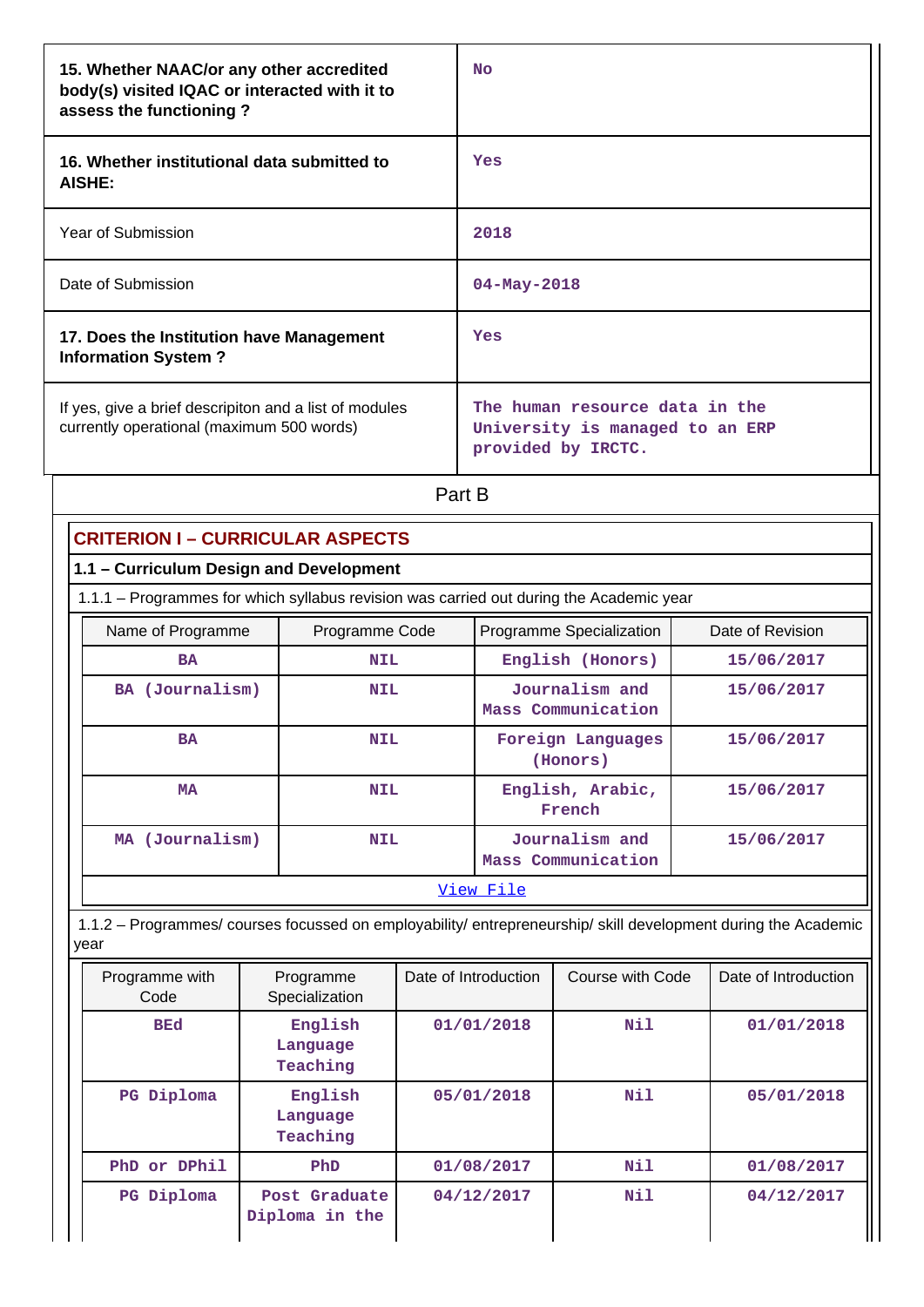|                                            | Teaching of<br>English                                                      |                                                                                                         |     |                                                                 |  |  |
|--------------------------------------------|-----------------------------------------------------------------------------|---------------------------------------------------------------------------------------------------------|-----|-----------------------------------------------------------------|--|--|
| PG Diploma                                 | Post Graduate<br>10/04/2017<br>Certificate in<br>the Teaching of<br>English |                                                                                                         | Nil | 10/04/2017                                                      |  |  |
|                                            |                                                                             | View File                                                                                               |     |                                                                 |  |  |
| 1.2 - Academic Flexibility                 |                                                                             |                                                                                                         |     |                                                                 |  |  |
|                                            |                                                                             | 1.2.1 - New programmes/courses introduced during the Academic year                                      |     |                                                                 |  |  |
| Programme/Course                           |                                                                             | Programme Specialization                                                                                |     | Dates of Introduction                                           |  |  |
| <b>MA</b>                                  |                                                                             | English Language<br>Teaching                                                                            |     | 01/08/2018                                                      |  |  |
| <b>MA</b>                                  |                                                                             | Linguistics                                                                                             |     | 01/08/2018                                                      |  |  |
| MA                                         |                                                                             | Comparative Literature                                                                                  |     | 01/08/2018                                                      |  |  |
| <b>MA</b>                                  |                                                                             | Literatures in English                                                                                  |     | 01/08/2018                                                      |  |  |
| <b>MA</b>                                  |                                                                             | English Literature                                                                                      |     | 01/08/2018                                                      |  |  |
|                                            |                                                                             | View File                                                                                               |     |                                                                 |  |  |
| University level during the Academic year. |                                                                             | 1.2.2 - Programmes in which Choice Based Credit System (CBCS)/Elective Course System implemented at the |     |                                                                 |  |  |
| Name of programmes adopting<br><b>CBCS</b> |                                                                             | Programme Specialization                                                                                |     | Date of implementation of<br><b>CBCS/Elective Course System</b> |  |  |
| <b>BA</b>                                  |                                                                             | English                                                                                                 |     | 01/01/2018                                                      |  |  |
| <b>BA</b>                                  |                                                                             | French                                                                                                  |     | 01/08/2017                                                      |  |  |
| <b>BA</b>                                  |                                                                             | Spanish                                                                                                 |     | 03/08/2017                                                      |  |  |
| <b>BA</b>                                  |                                                                             | Arabic                                                                                                  |     | 01/08/2016                                                      |  |  |
| BA                                         |                                                                             | Japanese                                                                                                |     | 01/08/2016                                                      |  |  |
| <b>BA</b>                                  |                                                                             | Gender Studies                                                                                          |     | 01/01/2017                                                      |  |  |
| <b>BA</b>                                  |                                                                             | Women's Writing                                                                                         |     | 01/08/2017                                                      |  |  |
| <b>BA</b>                                  |                                                                             | English Language<br>Education                                                                           |     | 01/01/2018                                                      |  |  |
| <b>BA</b>                                  |                                                                             | Russian Language &<br>Literature                                                                        |     | 01/08/2016                                                      |  |  |
| <b>BA</b>                                  |                                                                             | English (Hons.)                                                                                         |     | 01/08/2017                                                      |  |  |
| <b>MA</b>                                  |                                                                             | English                                                                                                 |     | 01/08/2017                                                      |  |  |
| MA                                         |                                                                             | Computational<br>Linguistics                                                                            |     | 01/08/2017                                                      |  |  |
| MA                                         |                                                                             | Linguistics                                                                                             |     | 01/08/2017                                                      |  |  |
| MA                                         |                                                                             | Critical Humanities                                                                                     |     | 01/01/2018                                                      |  |  |
| MA                                         |                                                                             | Women Narratives                                                                                        |     | 01/01/2018                                                      |  |  |
| MA                                         |                                                                             | English Cafeteria                                                                                       |     | 01/01/2018                                                      |  |  |
| MA                                         |                                                                             | New Literatures in<br>English                                                                           |     | 01/08/2018                                                      |  |  |
| MA                                         |                                                                             | English Literatures                                                                                     |     | 01/08/2017                                                      |  |  |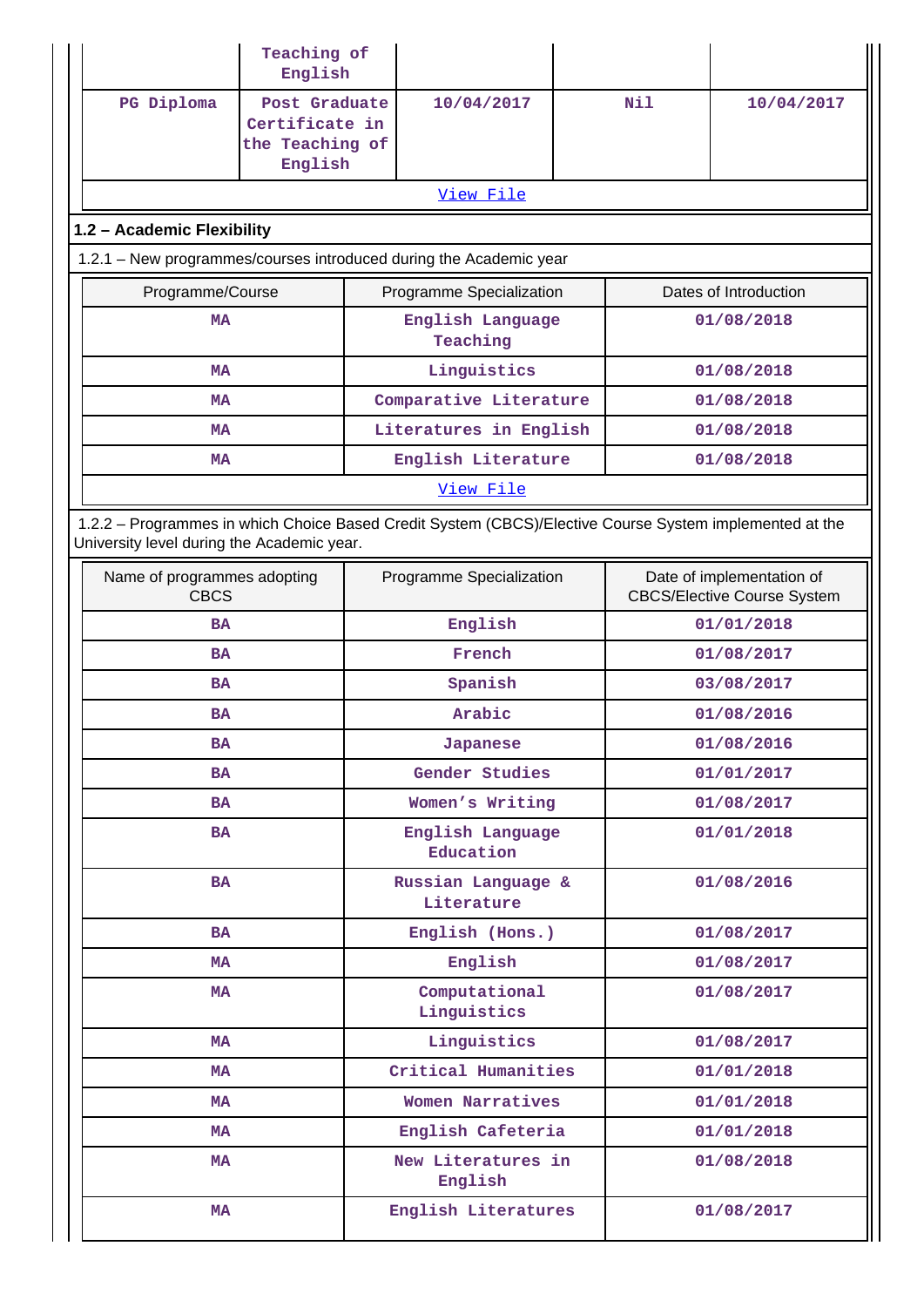|           | MA                                                                                                              | Political Sociology                                                                                 | 01/08/2017                                                   |  |  |  |  |
|-----------|-----------------------------------------------------------------------------------------------------------------|-----------------------------------------------------------------------------------------------------|--------------------------------------------------------------|--|--|--|--|
| <b>MA</b> |                                                                                                                 | English Language<br>Teaching                                                                        | 01/08/2017                                                   |  |  |  |  |
|           | MA                                                                                                              | Sociolinguistics                                                                                    | 01/08/2017                                                   |  |  |  |  |
|           | MA                                                                                                              | To train students in<br>advanced language use for<br>reading and comprehension<br>of complex texts. | 03/08/2017                                                   |  |  |  |  |
|           | MA                                                                                                              | Arabic Literature<br>/Linguistic                                                                    | 01/08/2016                                                   |  |  |  |  |
|           | <b>MA</b>                                                                                                       | Literatures in English                                                                              | 01/08/2017                                                   |  |  |  |  |
|           | 1.3 - Curriculum Enrichment                                                                                     |                                                                                                     |                                                              |  |  |  |  |
|           |                                                                                                                 | 1.3.1 - Value-added courses imparting transferable and life skills offered during the year          |                                                              |  |  |  |  |
|           | <b>Value Added Courses</b>                                                                                      | Date of Introduction                                                                                | Number of Students Enrolled                                  |  |  |  |  |
|           | Proficiency course in<br>English                                                                                | 08/05/2017                                                                                          | 141                                                          |  |  |  |  |
|           | Proficiency course in<br>Chinese                                                                                | 19/06/2017                                                                                          | 35                                                           |  |  |  |  |
|           | Proficiency course in<br>English                                                                                | 10/07/2017                                                                                          | 212                                                          |  |  |  |  |
|           | Proficiency course in<br><b>Japanese</b>                                                                        | 23/10/2017                                                                                          | 35                                                           |  |  |  |  |
|           | Proficiency course in<br>English                                                                                | 27/11/2017                                                                                          | 152                                                          |  |  |  |  |
|           | Proficiency course in<br>English                                                                                | 08/01/2018                                                                                          | 222                                                          |  |  |  |  |
|           | Proficiency course in<br>English                                                                                | 14/05/2018                                                                                          | 118                                                          |  |  |  |  |
|           | Proficiency course in<br>Japanese                                                                               | 14/05/2018                                                                                          | 35                                                           |  |  |  |  |
|           | 80-Hour Course in<br>Chinese Language (six<br>months) for IAF personnel<br>from College of Air<br>Warfare (CAW) | 23/10/2017                                                                                          | 15                                                           |  |  |  |  |
|           | A Three-Week Training<br>Programme for Indian Air<br>Force Education Officers                                   | 05/03/2018                                                                                          | 16                                                           |  |  |  |  |
|           |                                                                                                                 | View File                                                                                           |                                                              |  |  |  |  |
|           | 1.3.2 - Field Projects / Internships under taken during the year                                                |                                                                                                     |                                                              |  |  |  |  |
|           | Project/Programme Title                                                                                         | Programme Specialization                                                                            | No. of students enrolled for Field<br>Projects / Internships |  |  |  |  |
|           | <b>BEd</b>                                                                                                      | English                                                                                             | 40                                                           |  |  |  |  |
|           | MA (Journalism)                                                                                                 | English                                                                                             | 38                                                           |  |  |  |  |
|           | <b>MA</b>                                                                                                       | English                                                                                             | 46                                                           |  |  |  |  |
|           | <b>MA</b>                                                                                                       | Foreign Languages                                                                                   | 27                                                           |  |  |  |  |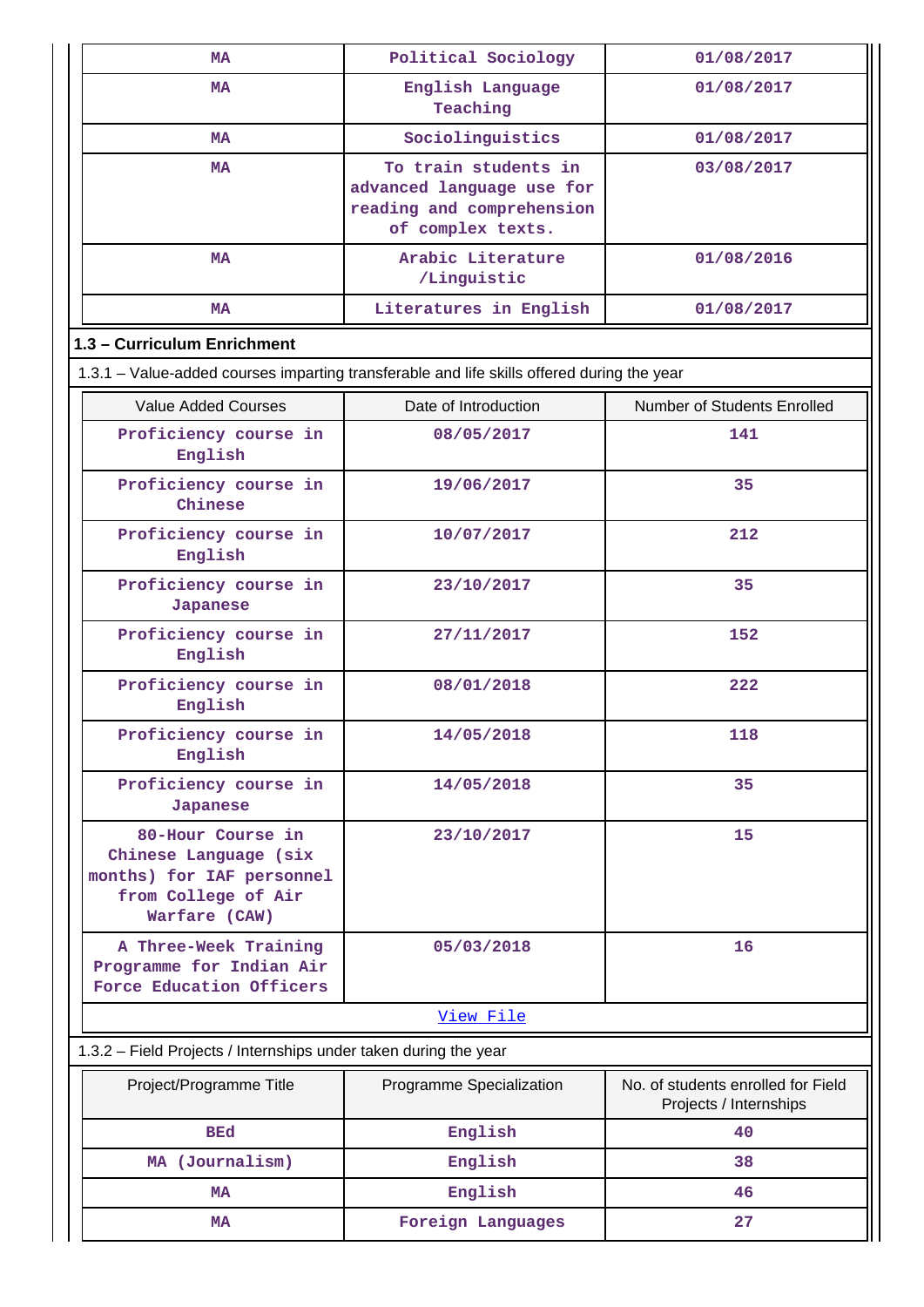| PG Diploma                                                                                                                          |                                                                                                                                                                                                                                                                                                                                                                                                                                                                      | Post Graduate Diploma<br>in the Teaching of<br>English |               |    |                                   | 60                       |  |  |  |
|-------------------------------------------------------------------------------------------------------------------------------------|----------------------------------------------------------------------------------------------------------------------------------------------------------------------------------------------------------------------------------------------------------------------------------------------------------------------------------------------------------------------------------------------------------------------------------------------------------------------|--------------------------------------------------------|---------------|----|-----------------------------------|--------------------------|--|--|--|
| PG Diploma                                                                                                                          |                                                                                                                                                                                                                                                                                                                                                                                                                                                                      | Certificate in the<br>Teaching                         | Post Graduate |    |                                   | 167                      |  |  |  |
|                                                                                                                                     |                                                                                                                                                                                                                                                                                                                                                                                                                                                                      |                                                        | View File     |    |                                   |                          |  |  |  |
| 1.4 - Feedback System                                                                                                               |                                                                                                                                                                                                                                                                                                                                                                                                                                                                      |                                                        |               |    |                                   |                          |  |  |  |
| 1.4.1 – Whether structured feedback received from all the stakeholders.                                                             |                                                                                                                                                                                                                                                                                                                                                                                                                                                                      |                                                        |               |    |                                   |                          |  |  |  |
| <b>Students</b>                                                                                                                     |                                                                                                                                                                                                                                                                                                                                                                                                                                                                      |                                                        |               |    | Yes                               |                          |  |  |  |
| <b>Teachers</b>                                                                                                                     |                                                                                                                                                                                                                                                                                                                                                                                                                                                                      |                                                        |               |    | Yes                               |                          |  |  |  |
| <b>Employers</b>                                                                                                                    |                                                                                                                                                                                                                                                                                                                                                                                                                                                                      |                                                        |               |    | <b>No</b>                         |                          |  |  |  |
| Alumni                                                                                                                              |                                                                                                                                                                                                                                                                                                                                                                                                                                                                      |                                                        |               |    | <b>No</b>                         |                          |  |  |  |
| Parents                                                                                                                             |                                                                                                                                                                                                                                                                                                                                                                                                                                                                      |                                                        |               |    | <b>No</b>                         |                          |  |  |  |
| 1.4.2 – How the feedback obtained is being analyzed and utilized for overall development of the institution?<br>(maximum 500 words) |                                                                                                                                                                                                                                                                                                                                                                                                                                                                      |                                                        |               |    |                                   |                          |  |  |  |
| <b>Feedback Obtained</b>                                                                                                            |                                                                                                                                                                                                                                                                                                                                                                                                                                                                      |                                                        |               |    |                                   |                          |  |  |  |
|                                                                                                                                     | each semester. This helps in curriculum restructuring 2. Meetings have been<br>organized to discuss different ways of improving academic standards and the<br>relevance of programmes offered at the University 3. The IQAC conducts surveys<br>to get information of student expectations when they register for programmes at<br>the University 4. The IQAC has been working on mechanisms to make the existing<br>system more relevant, objective and transparent |                                                        |               |    |                                   |                          |  |  |  |
| <b>CRITERION II - TEACHING- LEARNING AND EVALUATION</b>                                                                             |                                                                                                                                                                                                                                                                                                                                                                                                                                                                      |                                                        |               |    |                                   |                          |  |  |  |
| 2.1 - Student Enrolment and Profile                                                                                                 |                                                                                                                                                                                                                                                                                                                                                                                                                                                                      |                                                        |               |    |                                   |                          |  |  |  |
| $2.1.1 -$ Demand Ratio during the year                                                                                              |                                                                                                                                                                                                                                                                                                                                                                                                                                                                      |                                                        |               |    |                                   |                          |  |  |  |
| Name of the<br>Programme                                                                                                            | Programme<br>Specialization                                                                                                                                                                                                                                                                                                                                                                                                                                          | Number of seats<br>available                           |               |    | Number of<br>Application received | <b>Students Enrolled</b> |  |  |  |
| MA                                                                                                                                  | English                                                                                                                                                                                                                                                                                                                                                                                                                                                              |                                                        | 160           |    | 1035                              | 130                      |  |  |  |
| <b>BA</b>                                                                                                                           | Russian                                                                                                                                                                                                                                                                                                                                                                                                                                                              |                                                        | 20            |    | $22 \overline{)}$                 | 19                       |  |  |  |
| <b>BA</b>                                                                                                                           | <b>Japanese</b>                                                                                                                                                                                                                                                                                                                                                                                                                                                      |                                                        | 20            |    | 198                               | 21                       |  |  |  |
| <b>BA</b>                                                                                                                           | French                                                                                                                                                                                                                                                                                                                                                                                                                                                               |                                                        | 20            |    | 210                               | 18                       |  |  |  |
| <b>BA</b>                                                                                                                           | Arabic                                                                                                                                                                                                                                                                                                                                                                                                                                                               |                                                        | 20            |    | 65                                | 16                       |  |  |  |
| <b>BA</b>                                                                                                                           | English                                                                                                                                                                                                                                                                                                                                                                                                                                                              |                                                        | 100           |    | 1549                              | 68                       |  |  |  |
| <b>BA</b><br>(Journalism)                                                                                                           | <b>JMC</b>                                                                                                                                                                                                                                                                                                                                                                                                                                                           |                                                        | 20            |    | 157                               | 14                       |  |  |  |
| <b>BA</b>                                                                                                                           | Spanish                                                                                                                                                                                                                                                                                                                                                                                                                                                              |                                                        | 20            |    | 211                               | 17                       |  |  |  |
| <b>BEd</b>                                                                                                                          | English                                                                                                                                                                                                                                                                                                                                                                                                                                                              |                                                        | 50            |    | 170                               | 43                       |  |  |  |
| PG Diploma                                                                                                                          | Teaching of<br>English                                                                                                                                                                                                                                                                                                                                                                                                                                               |                                                        | 40            | 29 |                                   |                          |  |  |  |
|                                                                                                                                     |                                                                                                                                                                                                                                                                                                                                                                                                                                                                      |                                                        | View File     |    |                                   |                          |  |  |  |
|                                                                                                                                     | 2.2 - Catering to Student Diversity                                                                                                                                                                                                                                                                                                                                                                                                                                  |                                                        |               |    |                                   |                          |  |  |  |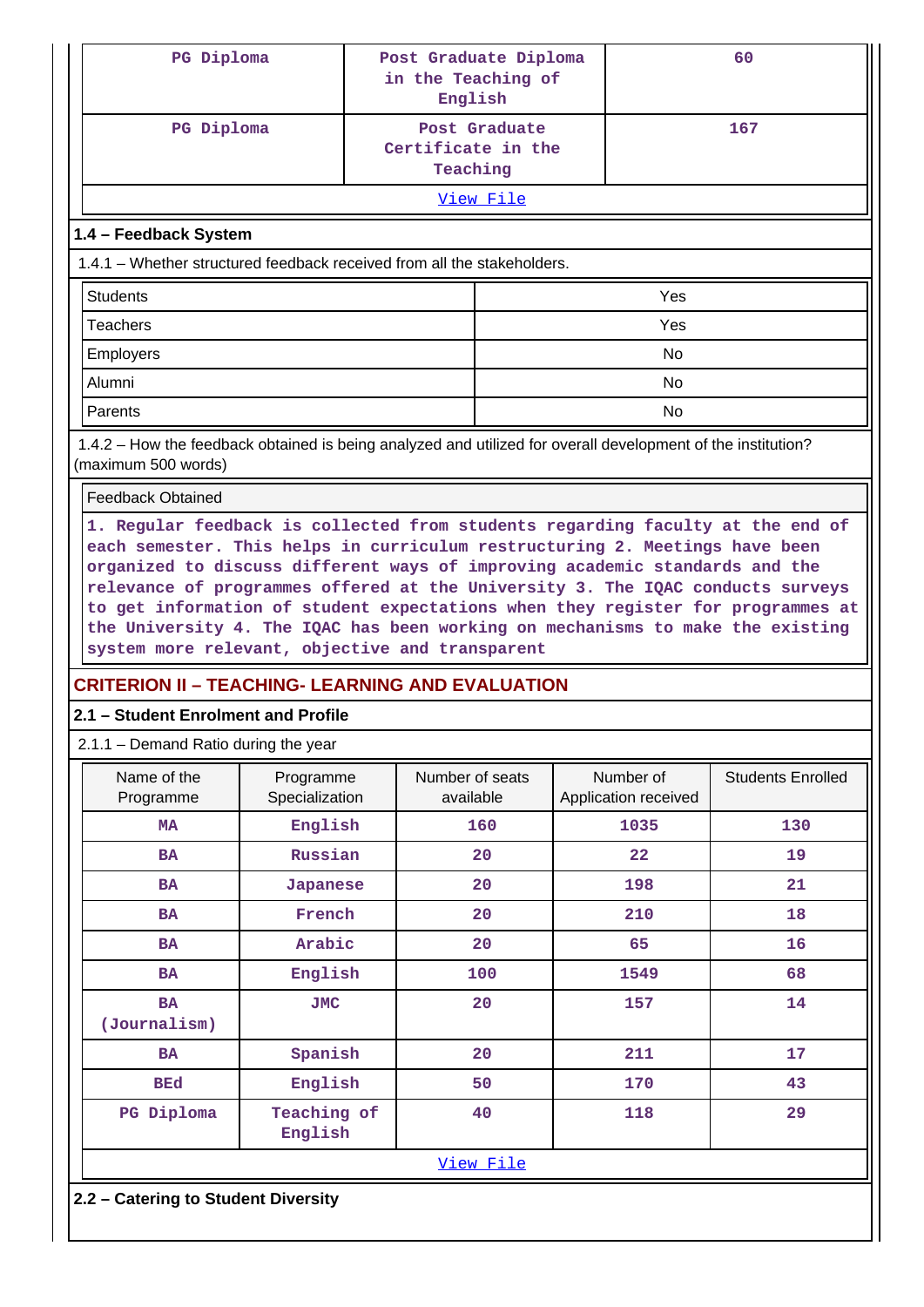| 2.2.1 - Student - Full time teacher ratio (current year data)                                                                                             |                                                              |                         |              |                                                              |                                                                                                  |                        |                                                                                                  |     |                                                                                                                                                                                                                                                                                                                                                                                                                                                                                                                                                                                                                                                                                                                                                                                                         |
|-----------------------------------------------------------------------------------------------------------------------------------------------------------|--------------------------------------------------------------|-------------------------|--------------|--------------------------------------------------------------|--------------------------------------------------------------------------------------------------|------------------------|--------------------------------------------------------------------------------------------------|-----|---------------------------------------------------------------------------------------------------------------------------------------------------------------------------------------------------------------------------------------------------------------------------------------------------------------------------------------------------------------------------------------------------------------------------------------------------------------------------------------------------------------------------------------------------------------------------------------------------------------------------------------------------------------------------------------------------------------------------------------------------------------------------------------------------------|
| Year                                                                                                                                                      | Number of<br>students enrolled<br>in the institution<br>(UG) |                         |              | Number of<br>students enrolled<br>in the institution<br>(PG) | Number of<br>fulltime teachers<br>available in the<br>institution<br>teaching only UG<br>courses |                        | Number of<br>fulltime teachers<br>available in the<br>institution<br>teaching only PG<br>courses |     | Number of<br>teachers<br>teaching both UG<br>and PG courses                                                                                                                                                                                                                                                                                                                                                                                                                                                                                                                                                                                                                                                                                                                                             |
| 2017                                                                                                                                                      |                                                              | 216                     |              | 340                                                          | 47                                                                                               |                        |                                                                                                  | 128 | 175                                                                                                                                                                                                                                                                                                                                                                                                                                                                                                                                                                                                                                                                                                                                                                                                     |
| 2.3 - Teaching - Learning Process                                                                                                                         |                                                              |                         |              |                                                              |                                                                                                  |                        |                                                                                                  |     |                                                                                                                                                                                                                                                                                                                                                                                                                                                                                                                                                                                                                                                                                                                                                                                                         |
| 2.3.1 – Percentage of teachers using ICT for effective teaching with Learning Management Systems (LMS), E-<br>learning resources etc. (current year data) |                                                              |                         |              |                                                              |                                                                                                  |                        |                                                                                                  |     |                                                                                                                                                                                                                                                                                                                                                                                                                                                                                                                                                                                                                                                                                                                                                                                                         |
| Number of<br><b>Teachers on Roll</b>                                                                                                                      | Number of<br>teachers using<br>ICT (LMS, e-<br>Resources)    |                         |              | <b>ICT Tools and</b><br>resources<br>available               | Number of ICT<br>enabled<br>Classrooms                                                           |                        | Numberof smart<br>classrooms                                                                     |     | E-resources and<br>techniques used                                                                                                                                                                                                                                                                                                                                                                                                                                                                                                                                                                                                                                                                                                                                                                      |
| 195                                                                                                                                                       |                                                              | 172                     |              | 15                                                           | 60                                                                                               |                        |                                                                                                  | 20  | 15                                                                                                                                                                                                                                                                                                                                                                                                                                                                                                                                                                                                                                                                                                                                                                                                      |
|                                                                                                                                                           |                                                              |                         |              | View File of ICT Tools and resources                         |                                                                                                  |                        |                                                                                                  |     |                                                                                                                                                                                                                                                                                                                                                                                                                                                                                                                                                                                                                                                                                                                                                                                                         |
|                                                                                                                                                           |                                                              |                         |              | View File of E-resources and techniques used                 |                                                                                                  |                        |                                                                                                  |     |                                                                                                                                                                                                                                                                                                                                                                                                                                                                                                                                                                                                                                                                                                                                                                                                         |
| 2.3.2 - Students mentoring system available in the institution? Give details. (maximum 500 words)                                                         |                                                              |                         |              |                                                              |                                                                                                  |                        |                                                                                                  |     |                                                                                                                                                                                                                                                                                                                                                                                                                                                                                                                                                                                                                                                                                                                                                                                                         |
|                                                                                                                                                           |                                                              |                         |              | Pakhwada.                                                    |                                                                                                  |                        |                                                                                                  |     | seek guidance on aspects other than academics such as career options etc. In addition to this, following<br>initiatives for students are in place to provide adequate exposure to industry and society: - . University-Industry<br>Hub: A University?Industry Hub was established as an interface between University and Industry. It aims to<br>develop meaningful partnership with Industry and identify its requirements. • Finishing School: Based on the<br>inputs from the Industry, necessary training programmes are designed and offered to students. • The National<br>Service Scheme (NSS): The NSS has been introduced recently for the first time in the University. Through the<br>Scheme, the University participated actively in the Swachh Bharat Abhiyan, Swachta hi Seva and Swachta |
| Number of students enrolled in the<br>institution                                                                                                         |                                                              |                         |              | Number of fulltime teachers                                  |                                                                                                  |                        |                                                                                                  |     | Mentor: Mentee Ratio                                                                                                                                                                                                                                                                                                                                                                                                                                                                                                                                                                                                                                                                                                                                                                                    |
|                                                                                                                                                           | 595                                                          |                         |              |                                                              | 175                                                                                              |                        |                                                                                                  |     | 1:3                                                                                                                                                                                                                                                                                                                                                                                                                                                                                                                                                                                                                                                                                                                                                                                                     |
| 2.4 - Teacher Profile and Quality                                                                                                                         |                                                              |                         |              |                                                              |                                                                                                  |                        |                                                                                                  |     |                                                                                                                                                                                                                                                                                                                                                                                                                                                                                                                                                                                                                                                                                                                                                                                                         |
| 2.4.1 - Number of full time teachers appointed during the year                                                                                            |                                                              |                         |              |                                                              |                                                                                                  |                        |                                                                                                  |     |                                                                                                                                                                                                                                                                                                                                                                                                                                                                                                                                                                                                                                                                                                                                                                                                         |
| No. of sanctioned<br>positions                                                                                                                            |                                                              | No. of filled positions |              | Vacant positions                                             |                                                                                                  |                        | Positions filled during<br>the current year                                                      |     | No. of faculty with<br>Ph.D                                                                                                                                                                                                                                                                                                                                                                                                                                                                                                                                                                                                                                                                                                                                                                             |
| 238                                                                                                                                                       |                                                              | 195                     |              |                                                              | 43                                                                                               |                        | Nill                                                                                             |     | 152                                                                                                                                                                                                                                                                                                                                                                                                                                                                                                                                                                                                                                                                                                                                                                                                     |
| International level from Government, recognised bodies during the year)                                                                                   |                                                              |                         |              |                                                              |                                                                                                  |                        |                                                                                                  |     | 2.4.2 - Honours and recognition received by teachers (received awards, recognition, fellowships at State, National,                                                                                                                                                                                                                                                                                                                                                                                                                                                                                                                                                                                                                                                                                     |
| Year of Award<br>Name of full time teachers<br>receiving awards from<br>state level, national level,<br>international level                               |                                                              |                         |              |                                                              | Designation                                                                                      |                        |                                                                                                  |     | Name of the award,<br>fellowship, received from<br>Government or recognized<br>bodies                                                                                                                                                                                                                                                                                                                                                                                                                                                                                                                                                                                                                                                                                                                   |
| 2017                                                                                                                                                      |                                                              |                         | Smita Joseph |                                                              |                                                                                                  | Assistant<br>Professor |                                                                                                  |     | Alumni<br>Facilitator for the<br>AE E-Teacher<br>Program                                                                                                                                                                                                                                                                                                                                                                                                                                                                                                                                                                                                                                                                                                                                                |
| 2018                                                                                                                                                      |                                                              |                         |              | Ramamuni Reddy                                               |                                                                                                  | Assistant              |                                                                                                  |     | Selected for a                                                                                                                                                                                                                                                                                                                                                                                                                                                                                                                                                                                                                                                                                                                                                                                          |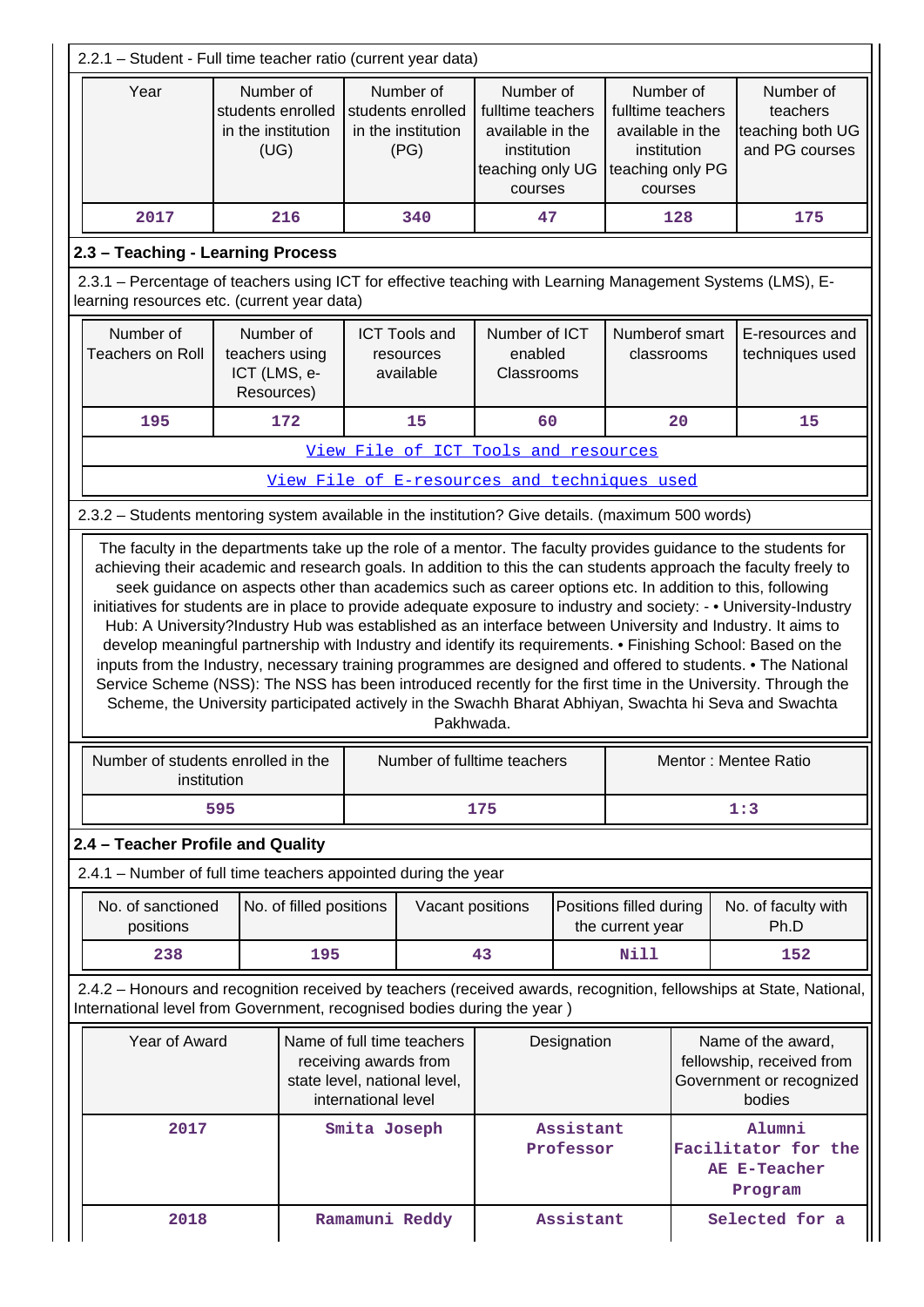|                                                                                                                                |         | Chada                           |  |                        | Professor                                                      |  | three week<br>International<br>Visitor Leadership                                                                                                                                                                                               |
|--------------------------------------------------------------------------------------------------------------------------------|---------|---------------------------------|--|------------------------|----------------------------------------------------------------|--|-------------------------------------------------------------------------------------------------------------------------------------------------------------------------------------------------------------------------------------------------|
|                                                                                                                                |         |                                 |  |                        |                                                                |  | Program by US State<br>Department                                                                                                                                                                                                               |
| 2017                                                                                                                           |         | Dr. Mahmood Alam                |  | Assistant<br>Professor |                                                                |  | Received "John<br>Gilchrist Award"<br>2015 for the book<br>entitled<br>"Mujassema" form<br>West Bengal Urdu<br>Academy, Govt. of<br>West Bengal in<br>2017.                                                                                     |
| 2018                                                                                                                           |         | Dr Jibu Mathew<br>George        |  | Assistant<br>Professor |                                                                |  | Featured in the<br>Oxford Academic<br>Index of Critics in<br>2018 for research<br>in the field of New<br>Modernist Studies<br>Source: The Years<br>Work in English<br>Studies 97.1<br>(2018): 926. https:<br>//doi.org/10.1093/y<br>wes/may015  |
| 2018                                                                                                                           |         | Mousumi G.<br><b>Banerjee</b>   |  |                        | Associate<br>Professor                                         |  | Associateship<br>(visiting<br>fellowship), of the<br>U.G.C. Inter-<br>University Centre<br>for Humanities and<br>Social Sciences<br>(IUC), the Indian<br>Institute of<br>Advanced Study<br>(IIAS), Shimla, one<br>month each for<br>three years |
|                                                                                                                                |         |                                 |  | View File              |                                                                |  |                                                                                                                                                                                                                                                 |
| 2.5 - Evaluation Process and Reforms                                                                                           |         |                                 |  |                        |                                                                |  |                                                                                                                                                                                                                                                 |
| 2.5.1 – Number of days from the date of semester-end/ year- end examination till the declaration of results during<br>the year |         |                                 |  |                        |                                                                |  |                                                                                                                                                                                                                                                 |
| Programme Name                                                                                                                 |         | Programme Code<br>Semester/year |  |                        | Last date of the last<br>semester-end/year-<br>end examination |  | Date of declaration of<br>results of semester-<br>end/ year- end<br>examination                                                                                                                                                                 |
| MA                                                                                                                             |         | Computational<br>Linguistics    |  | 2017                   | 30/04/2017                                                     |  | 18/05/2017                                                                                                                                                                                                                                      |
| MA                                                                                                                             |         | English                         |  | 2017                   | 30/04/2017                                                     |  | 18/05/2017                                                                                                                                                                                                                                      |
| PG Diploma                                                                                                                     |         | Teaching of<br>English          |  | 2017                   | 30/04/2017                                                     |  | 18/05/2017                                                                                                                                                                                                                                      |
| <b>BEd</b>                                                                                                                     | English |                                 |  | 2017                   | 30/04/2017                                                     |  | 18/05/2017                                                                                                                                                                                                                                      |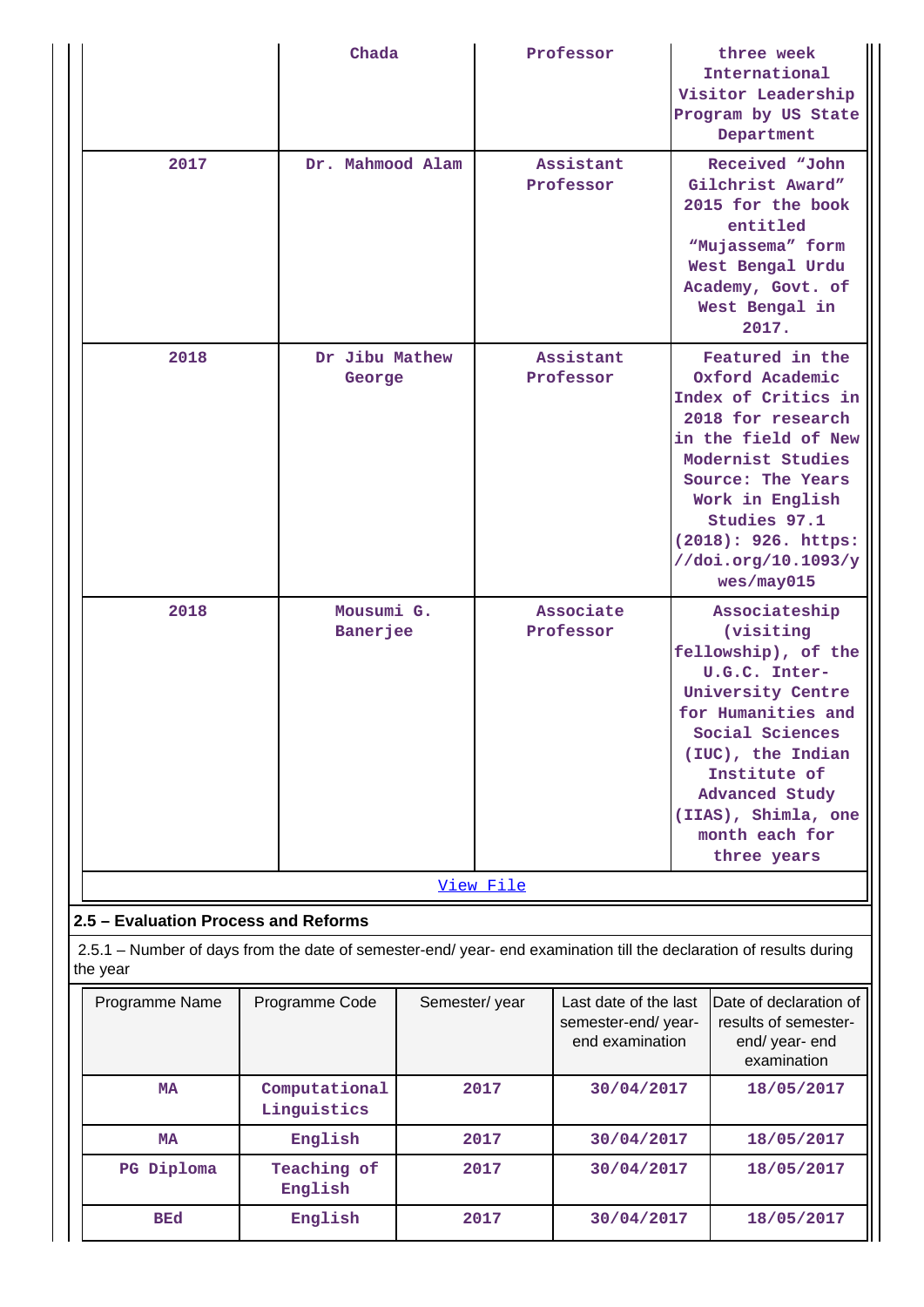| <b>BA</b>                                                                                                                                                                                              | English                             |                                   | 2017               |                                                                                                                                       | 30/04/2017 | 18/05/2017      |  |  |
|--------------------------------------------------------------------------------------------------------------------------------------------------------------------------------------------------------|-------------------------------------|-----------------------------------|--------------------|---------------------------------------------------------------------------------------------------------------------------------------|------------|-----------------|--|--|
| <b>BA</b>                                                                                                                                                                                              | Arabic                              |                                   | 2017               |                                                                                                                                       | 30/04/2017 | 18/05/2017      |  |  |
| <b>BA</b>                                                                                                                                                                                              | French                              |                                   | 2017               |                                                                                                                                       | 30/04/2017 | 18/05/2017      |  |  |
| <b>BA</b>                                                                                                                                                                                              | Japanese                            |                                   | 2017               | 30/04/2017                                                                                                                            |            | 18/05/2017      |  |  |
| <b>BA</b>                                                                                                                                                                                              | Russian                             |                                   | 2017               |                                                                                                                                       | 30/04/2017 | 18/05/2017      |  |  |
| <b>BA</b>                                                                                                                                                                                              | Spanish                             |                                   | 2017               |                                                                                                                                       | 30/04/2017 | 18/05/2017      |  |  |
| View File                                                                                                                                                                                              |                                     |                                   |                    |                                                                                                                                       |            |                 |  |  |
| 2.5.2 - Average percentage of Student complaints/grievances about evaluation against total number appeared in<br>the examinations during the year                                                      |                                     |                                   |                    |                                                                                                                                       |            |                 |  |  |
| Number of complaints or grievances<br>about evaluation                                                                                                                                                 |                                     | Total number of students appeared | in the examination |                                                                                                                                       |            | Percentage      |  |  |
| Nill                                                                                                                                                                                                   |                                     |                                   | 854                |                                                                                                                                       |            | $\mathbf{O}$    |  |  |
| 2.6 - Student Performance and Learning Outcomes                                                                                                                                                        |                                     |                                   |                    |                                                                                                                                       |            |                 |  |  |
| 2.6.1 – Program outcomes, program specific outcomes and course outcomes for all programs offered by the<br>institution are stated and displayed in website of the institution (to provide the weblink) |                                     |                                   |                    |                                                                                                                                       |            |                 |  |  |
| https://www.efluniversity.ac.in/Archives/Handbooks 2017-18/UG%20Courses Handboo                                                                                                                        |                                     | k 2017-18 %20E%20copy.pdf         |                    |                                                                                                                                       |            |                 |  |  |
|                                                                                                                                                                                                        | 2.6.2 - Pass percentage of students |                                   |                    |                                                                                                                                       |            |                 |  |  |
| Programme<br>Code                                                                                                                                                                                      | Programme<br>Name                   | Programme<br>Specialization       |                    | Number of<br>Number of<br>students<br>students passed<br>in final year<br>appeared in the<br>final year<br>examination<br>examination |            | Pass Percentage |  |  |
| <b>NA</b>                                                                                                                                                                                              | <b>MA</b>                           | <b>JMC</b>                        | 11                 |                                                                                                                                       | 11         | 100             |  |  |
| <b>NA</b>                                                                                                                                                                                              | <b>MA</b>                           | Computatio<br>nal<br>Linguistics  | 10                 |                                                                                                                                       | 10         | 100             |  |  |
| <b>NA</b>                                                                                                                                                                                              | <b>MA</b>                           | English                           | 65                 |                                                                                                                                       | 65         | 100             |  |  |
| <b>NA</b>                                                                                                                                                                                              | PG Diploma                          | Teaching<br>of English            | 26                 |                                                                                                                                       | 26         | 100             |  |  |
| <b>NA</b>                                                                                                                                                                                              | <b>BEd</b>                          | English                           | 36                 |                                                                                                                                       | 35         | 97.20           |  |  |
| <b>NA</b>                                                                                                                                                                                              | <b>BA</b>                           | English                           | 47                 |                                                                                                                                       | 47         | 100             |  |  |
| <b>NA</b>                                                                                                                                                                                              | <b>BA</b>                           | Arabic                            | 6                  |                                                                                                                                       | 6          | 100             |  |  |
| <b>NA</b>                                                                                                                                                                                              | <b>BA</b>                           | French                            | 7                  |                                                                                                                                       | 7          | 100             |  |  |
| <b>NA</b>                                                                                                                                                                                              | <b>BA</b>                           | Russian                           | 4                  |                                                                                                                                       | 3          | 75              |  |  |
| <b>NA</b>                                                                                                                                                                                              | <b>BA</b>                           | Spanish                           | 19                 |                                                                                                                                       | 18         | 94.73           |  |  |
|                                                                                                                                                                                                        |                                     |                                   | View File          |                                                                                                                                       |            |                 |  |  |
| 2.7 - Student Satisfaction Survey                                                                                                                                                                      |                                     |                                   |                    |                                                                                                                                       |            |                 |  |  |
| 2.7.1 - Student Satisfaction Survey (SSS) on overall institutional performance (Institution may design the<br>questionnaire) (results and details be provided as weblink)                              |                                     |                                   |                    |                                                                                                                                       |            |                 |  |  |
|                                                                                                                                                                                                        |                                     |                                   | NIL                |                                                                                                                                       |            |                 |  |  |

## **CRITERION III – RESEARCH, INNOVATIONS AND EXTENSION**

**3.1 – Promotion of Research and Facilities**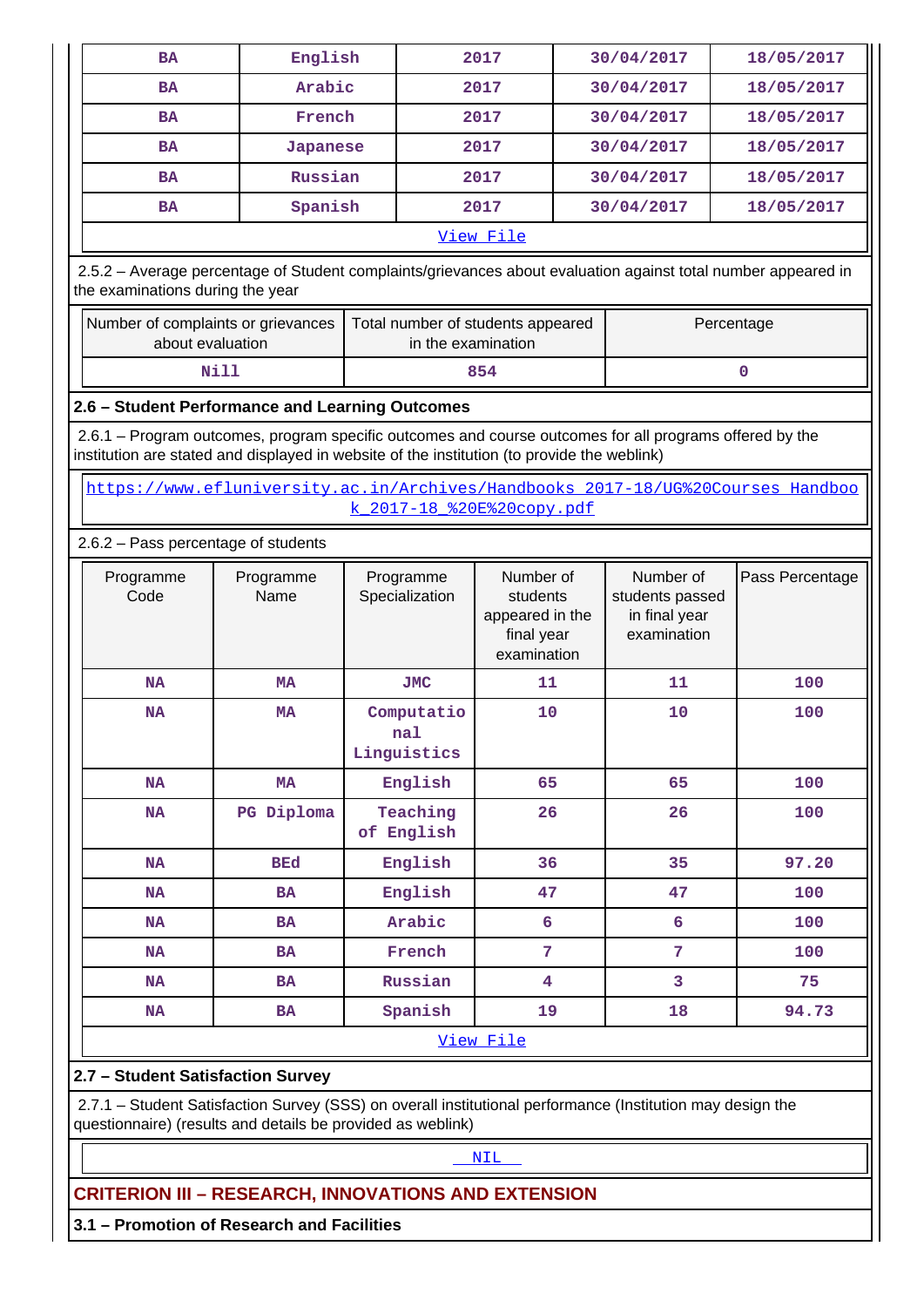|                                                                                                                                           |                                                                                    | 3.1.1 - Teachers awarded National/International fellowship for advanced studies/ research during the year |                                                                      |            |                           |                                                                         |  |  |  |
|-------------------------------------------------------------------------------------------------------------------------------------------|------------------------------------------------------------------------------------|-----------------------------------------------------------------------------------------------------------|----------------------------------------------------------------------|------------|---------------------------|-------------------------------------------------------------------------|--|--|--|
| <b>Type</b>                                                                                                                               | Name of the teacher<br>awarded the<br>fellowship                                   |                                                                                                           | Name of the award                                                    |            | Date of award             | Awarding agency                                                         |  |  |  |
| International                                                                                                                             | Dr.V.Rajunayak                                                                     |                                                                                                           | SriRaman Post-<br>Doctoral<br>Fellowship                             |            | 10/02/2016                | <b>UGC</b>                                                              |  |  |  |
| International                                                                                                                             | Vinay Kumar<br>Gupta                                                               |                                                                                                           | French<br>Government<br>Fellowship                                   | 02/07/2017 |                           | Institut<br>Français en<br>Inde and Campus<br>France                    |  |  |  |
| International                                                                                                                             | <b>Karmveer</b>                                                                    |                                                                                                           | Hanns Seidel<br>Fellowship                                           | 07/03/2018 |                           | Hanns Seidel<br>Foundation,<br>Germany                                  |  |  |  |
| <b>National</b>                                                                                                                           | Dr. T. J.<br>Rekha Rani                                                            |                                                                                                           | Shri<br>Madhuneru<br>Prabhu<br>Vishishta Hindi<br>Seva Puraskar      |            | 05/09/2017                | Hindi Seva<br>Sadhan<br>Mahavidhyalaya,<br>Anantapur,<br>Andhra Pradesh |  |  |  |
| National                                                                                                                                  | Dr. Mahmood<br>Alam                                                                |                                                                                                           | John<br>Gilchrist Award                                              | 06/07/2017 |                           | West Bengal<br>Urdu Academy,<br>Govt. of West<br>Bengal                 |  |  |  |
|                                                                                                                                           | View File                                                                          |                                                                                                           |                                                                      |            |                           |                                                                         |  |  |  |
| 3.1.2 - Number of JRFs, SRFs, Post Doctoral Fellows, Research Associates and other fellows in the Institution<br>enrolled during the year |                                                                                    |                                                                                                           |                                                                      |            |                           |                                                                         |  |  |  |
|                                                                                                                                           | Name of Research fellowship<br>Duration of the fellowship<br><b>Funding Agency</b> |                                                                                                           |                                                                      |            |                           |                                                                         |  |  |  |
| National Fellowship for<br>Scheduled Tribe                                                                                                |                                                                                    |                                                                                                           | 1825                                                                 |            |                           | <b>UGC</b>                                                              |  |  |  |
| National Fellowship for<br><b>Scheduled Caste</b>                                                                                         |                                                                                    |                                                                                                           | 1825                                                                 |            |                           | <b>UGC</b>                                                              |  |  |  |
| Senior Research<br>Fellowship                                                                                                             |                                                                                    |                                                                                                           | 1825                                                                 |            |                           | <b>UGC</b>                                                              |  |  |  |
| Sri Venkateswara Single<br>Girl Child Scholarship                                                                                         |                                                                                    |                                                                                                           | 1825                                                                 |            |                           | <b>UGC</b>                                                              |  |  |  |
|                                                                                                                                           |                                                                                    |                                                                                                           | View File                                                            |            |                           |                                                                         |  |  |  |
| 3.2 - Resource Mobilization for Research                                                                                                  |                                                                                    |                                                                                                           |                                                                      |            |                           |                                                                         |  |  |  |
| 3.2.1 – Research funds sanctioned and received from various agencies, industry and other organisations                                    |                                                                                    |                                                                                                           |                                                                      |            |                           |                                                                         |  |  |  |
| Nature of the Project                                                                                                                     | Duration                                                                           |                                                                                                           | Name of the funding<br>agency                                        |            | Total grant<br>sanctioned | Amount received<br>during the year                                      |  |  |  |
| Major<br>Projects                                                                                                                         | 1460                                                                               |                                                                                                           | Economic and<br>Social Research<br>Council (ESRC),<br>United Kingdom | 40.17      |                           | 10                                                                      |  |  |  |
| Major<br>Projects                                                                                                                         | 730                                                                                |                                                                                                           | <b>ICSSR</b>                                                         |            | 10                        | 10                                                                      |  |  |  |
| Major<br>Projects                                                                                                                         | 1095                                                                               |                                                                                                           | DST CSRI                                                             |            | 44.2                      | 44.2                                                                    |  |  |  |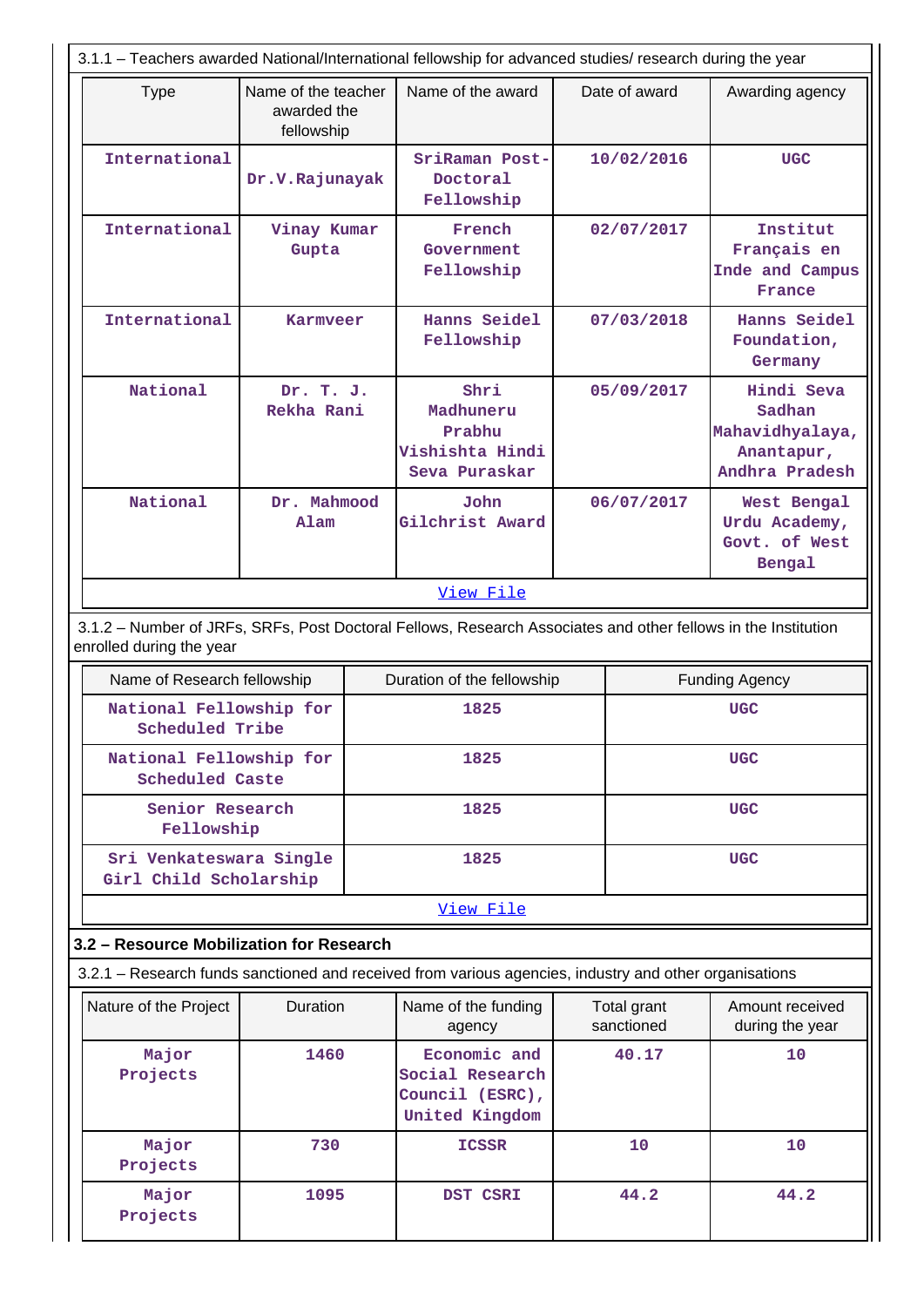| Major<br>Projects | 1096 | <b>UGC</b>                            | 12.7 | 8.1                     |
|-------------------|------|---------------------------------------|------|-------------------------|
| Minor<br>Projects | 365  | ICSSR, New<br>Delhi                   | 3.5  | 0.7                     |
| Major<br>Projects | 1095 | Greater Texas<br>Foundation,<br>Texas | 6.5  | $\mathbf 0$             |
| Major<br>Projects | 1095 | <b>ICSSR</b>                          | 10   | $\overline{\mathbf{4}}$ |
| Major<br>Projects | 1095 | <b>ICSSR</b>                          | 10   | 4                       |
| Minor<br>Projects | 365  | <b>CHIME-2017</b>                     | 1.11 | 1.11                    |
|                   |      | View File                             |      |                         |

## **3.3 – Innovation Ecosystem**

 3.3.1 – Workshops/Seminars Conducted on Intellectual Property Rights (IPR) and Industry-Academia Innovative practices during the year

| Title of workshop/seminar                                                                                                    | Name of the Dept.                       | Date       |
|------------------------------------------------------------------------------------------------------------------------------|-----------------------------------------|------------|
| Invited lecture on<br>'Discourse and Business<br>Communication'                                                              | Linguistics and<br>Contemporary English | 05/06/2017 |
| Invited lecture on<br>'Phonetics, Phonology and<br>Effective Communication'                                                  | Linguistics and<br>Contemporary English | 24/01/2018 |
| One-day workshop on-<br>"Semiotics, Aesthetics<br>and Performance"                                                           | English Language<br>Teaching            | 28/04/2017 |
| AADIVASI SAHITYA<br>LEKHAN: ASTHITVAV EVAM<br><b>ASMITA KE SAVAAL"</b>                                                       | Hindi                                   | 25/10/2017 |
| PREMCHAND KI STREE<br>DRISHTI"                                                                                               | Hindi                                   | 23/02/2018 |
| VIMARSHMOOLAK HINDI<br>SAHITYA: VIVIDH AAYAM"                                                                                | Hindi                                   | 12/03/2018 |
| "BHARATIYAYA SAHITYA:<br>SAMSYAEIN EVAM<br>CHUNOUTIYAN"                                                                      | Hindi                                   | 20/03/2018 |
| "HINDI SAHITYA KA<br>AADHUNIK KAAL: CHHAYAVAAD<br>AUR CHHAYAVADOTTAR HINDI<br><b>SAHITYA"</b>                                | Hindi                                   | 23/03/2018 |
| <b>"AADHUNIK HINDI SAHITYA</b><br>KE PRATIMANON KI KHOJ:<br>RAM VILAS SHARMA,<br><b>MUKTIBODH AUR NAMVAR</b><br><b>SINGH</b> | Hindi                                   | 26/03/2018 |
| "HINDI KE<br><b>PRAYOJANMOOLAK ROOP :</b><br><b>UPAYOGITA EVAM</b>                                                           | Hindi                                   | 28/03/2018 |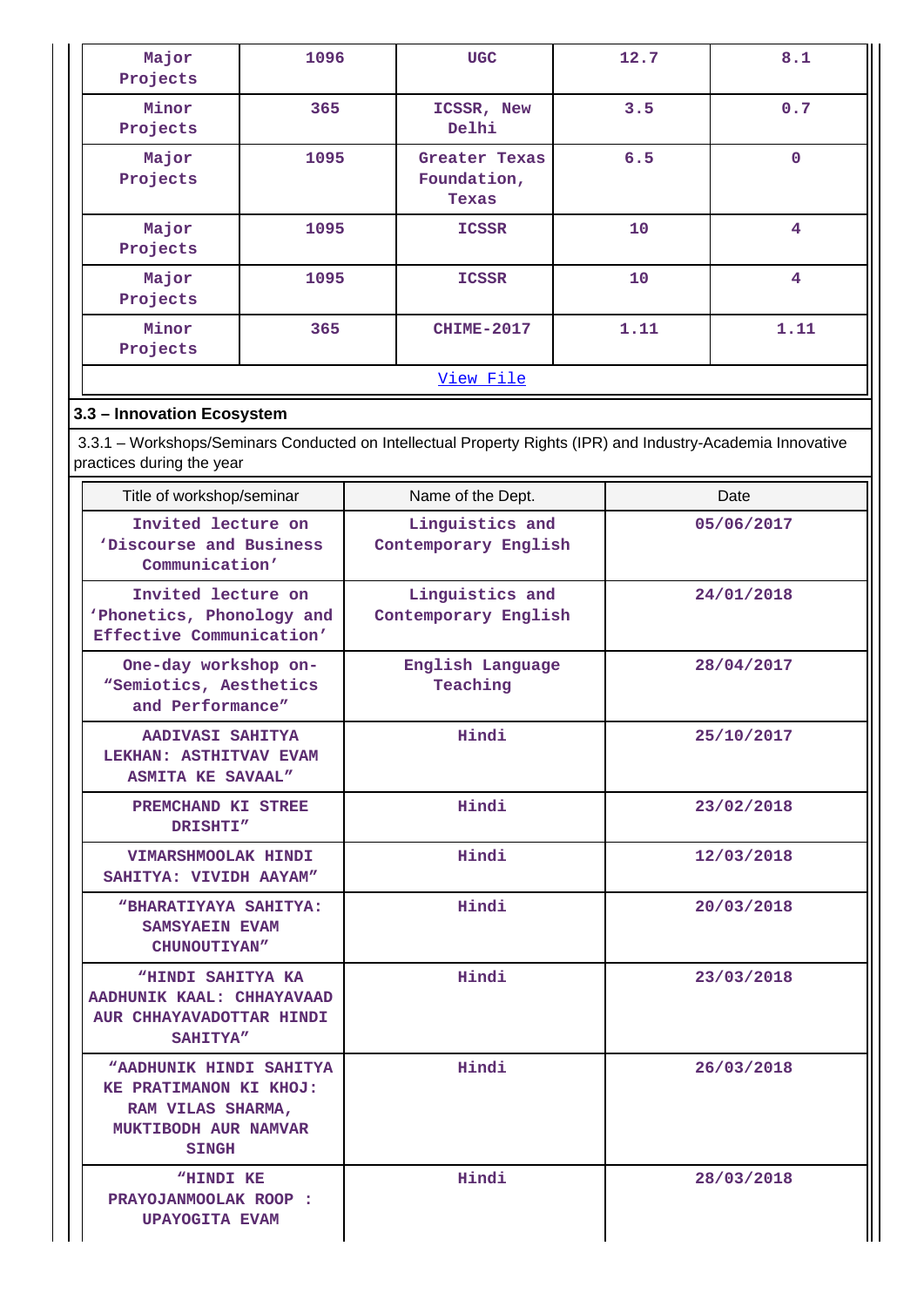|                                                                                                                                                    | SAMBHAVANAYEIN"                                                                                                               |                 |                                 |                         |          |                         |                         |  |
|----------------------------------------------------------------------------------------------------------------------------------------------------|-------------------------------------------------------------------------------------------------------------------------------|-----------------|---------------------------------|-------------------------|----------|-------------------------|-------------------------|--|
|                                                                                                                                                    | Samaanthara: A week-<br>long Festival of Parallel<br>Cinema and a<br>Retrospective of Girish<br>Kasaravalli                   |                 |                                 | Film Studies            |          |                         | 19/01/2019              |  |
| Re-viewing Parallel<br>Cinema: Continuities,<br>Discontinuities<br>Influences with noted<br>film-maker Girish<br>Kasaravalli as Resource<br>Person |                                                                                                                               |                 |                                 | Film Studies            |          |                         | 29/01/2019              |  |
| Kasaravalli and B.<br>Narsing Rao                                                                                                                  | Talk by Award-winning<br>film directors of Indian<br>Parallel Cinema - Girish                                                 |                 |                                 | Film Studies            |          |                         | 29/01/2018              |  |
|                                                                                                                                                    | SFL and Sociosemiotics                                                                                                        |                 | Phonetics                       | Linguistics and         |          |                         | 24/02/2018              |  |
| Padova, Italy.                                                                                                                                     | Workshop on Percorso<br>Economico in Italia dopo<br>l'Industrializzazione by<br>Dr. Cristina Micheletto<br>from University of |                 | Hispanic and Italian<br>Studies |                         |          | 15/11/2017              |                         |  |
|                                                                                                                                                    |                                                                                                                               |                 |                                 | View File               |          |                         |                         |  |
| 3.3.2 - Awards for Innovation won by Institution/Teachers/Research scholars/Students during the year                                               |                                                                                                                               |                 |                                 |                         |          |                         |                         |  |
| Title of the innovation                                                                                                                            | Name of Awardee                                                                                                               | Awarding Agency |                                 | Date of award           | Category |                         |                         |  |
| Not<br>Applicable to<br>the University                                                                                                             | NA                                                                                                                            |                 |                                 | <b>NA</b>               |          | <b>Nill</b>             | <b>NA</b>               |  |
|                                                                                                                                                    |                                                                                                                               |                 |                                 | No file uploaded.       |          |                         |                         |  |
| 3.3.3 - No. of Incubation centre created, start-ups incubated on campus during the year                                                            |                                                                                                                               |                 |                                 |                         |          |                         |                         |  |
| Incubation<br>Center                                                                                                                               | Name                                                                                                                          |                 | Sponsered By                    | Name of the<br>Start-up |          | Nature of Start-<br>up  | Date of<br>Commencement |  |
| <b>Not</b><br>Applicable<br>to the<br>University                                                                                                   | <b>NA</b>                                                                                                                     |                 | <b>NA</b>                       | <b>NA</b><br><b>NA</b>  |          | Nill                    |                         |  |
|                                                                                                                                                    |                                                                                                                               |                 |                                 | No file uploaded.       |          |                         |                         |  |
| 3.4 - Research Publications and Awards                                                                                                             |                                                                                                                               |                 |                                 |                         |          |                         |                         |  |
| $3.4.1$ – Ph. Ds awarded during the year                                                                                                           |                                                                                                                               |                 |                                 |                         |          |                         |                         |  |
|                                                                                                                                                    | Name of the Department                                                                                                        |                 |                                 |                         |          | Number of PhD's Awarded |                         |  |
|                                                                                                                                                    | Department of Linguistics and<br>Phonetics                                                                                    |                 |                                 |                         |          | 19                      |                         |  |
|                                                                                                                                                    | Department of English Literature                                                                                              |                 |                                 |                         |          | 16                      |                         |  |
| Department of Comparative Literature                                                                                                               |                                                                                                                               |                 |                                 |                         |          | 1                       |                         |  |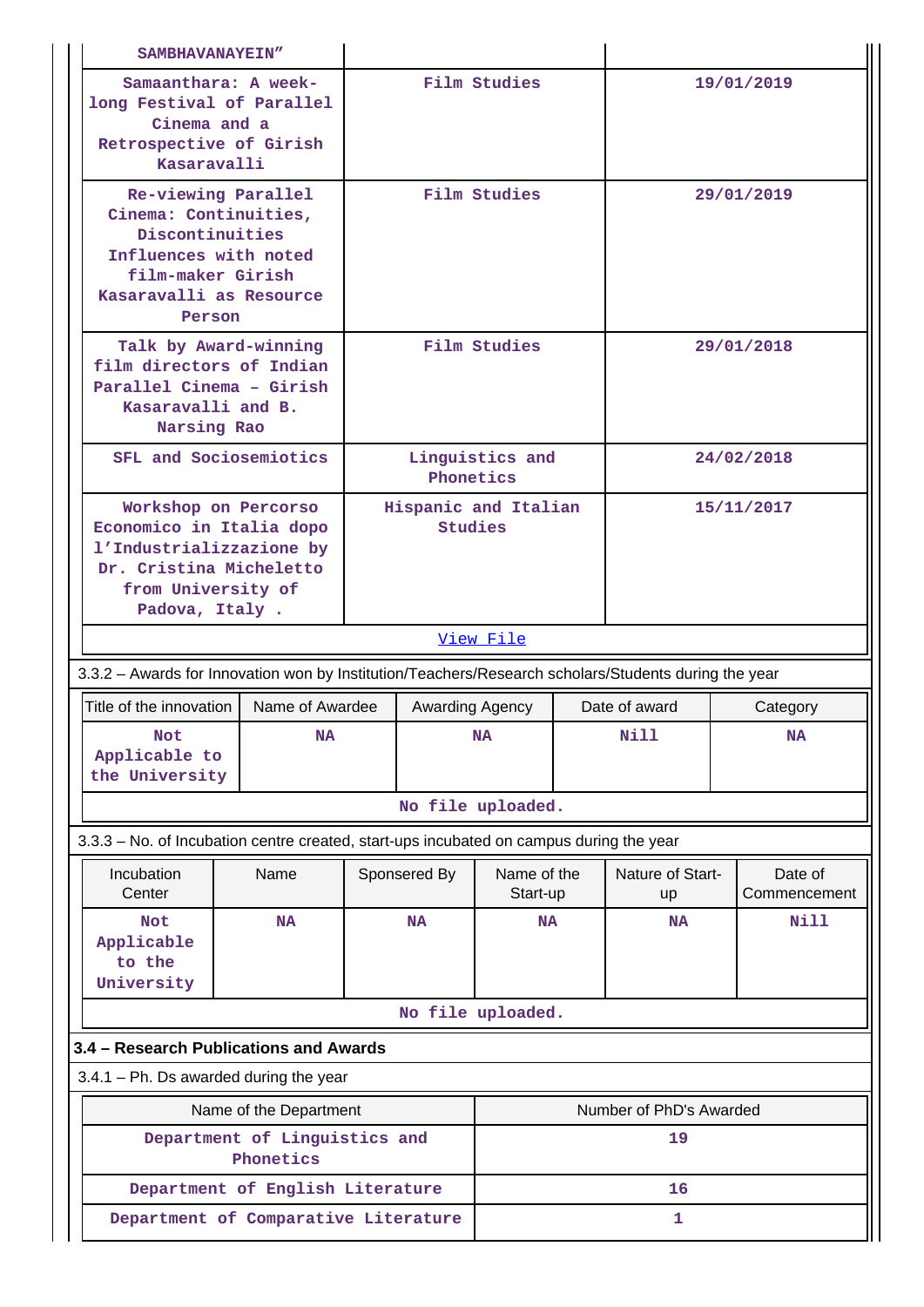|                             | Department of Commonwealth Literature                                                 | 5.                            |                                   |  |
|-----------------------------|---------------------------------------------------------------------------------------|-------------------------------|-----------------------------------|--|
| Literature                  | Department of American and Caribbean                                                  |                               | 3                                 |  |
|                             | Department of Hindi                                                                   |                               | 12                                |  |
| Literatures                 | Department of Indian and World                                                        |                               | 3                                 |  |
|                             | Department of Translation Studies                                                     |                               | 4                                 |  |
|                             | Department of Cultural Studies                                                        |                               | 9                                 |  |
| Culture                     | Department of Film Studies and Visual                                                 | 4                             |                                   |  |
| Studies                     | Department of Social Exclusion                                                        |                               | 1                                 |  |
|                             | Department of ESL Studies                                                             |                               | 7                                 |  |
| Testing and Evaluation      | Department of Materials Development,                                                  |                               | 8                                 |  |
|                             | Department of Training Development                                                    |                               | $\overline{2}$                    |  |
|                             | Department of Education                                                               |                               | 3                                 |  |
| Teaching                    | Department of English Language                                                        | 4                             |                                   |  |
| Studies                     | Department of French Francophone                                                      | $\overline{2}$                |                                   |  |
|                             | Department of Arab Studies                                                            |                               | 18                                |  |
| and India Studies           | Department of Comparative Literature                                                  | 1                             |                                   |  |
| Campus)                     | Department of Linguistics (Shillong                                                   | 1                             |                                   |  |
| Education (Shillong Campus) | Department of English Language                                                        |                               | 1                                 |  |
| Contemporary English        | Department of Linguistics and                                                         |                               | 1                                 |  |
|                             | 3.4.2 - Research Publications in the Journals notified on UGC website during the year |                               |                                   |  |
| <b>Type</b>                 | Department                                                                            | Number of Publication         | Average Impact Factor (if<br>any) |  |
| National                    | Linguistics and<br>Contemporary<br>English                                            | $\overline{a}$<br>$\mathbf 0$ |                                   |  |
| National                    | English<br>Literature                                                                 | $\overline{\mathbf{2}}$       | $\mathbf 0$                       |  |
| National                    | Comparative<br>Literature                                                             | 3                             | $\mathbf 0$                       |  |
| National                    | Hindi                                                                                 | 5                             | $\mathbf 0$                       |  |
| International               | Indian and World                                                                      | 15                            | 13                                |  |

**Literatures**

**Studies**

**2** 0

 **National Translation**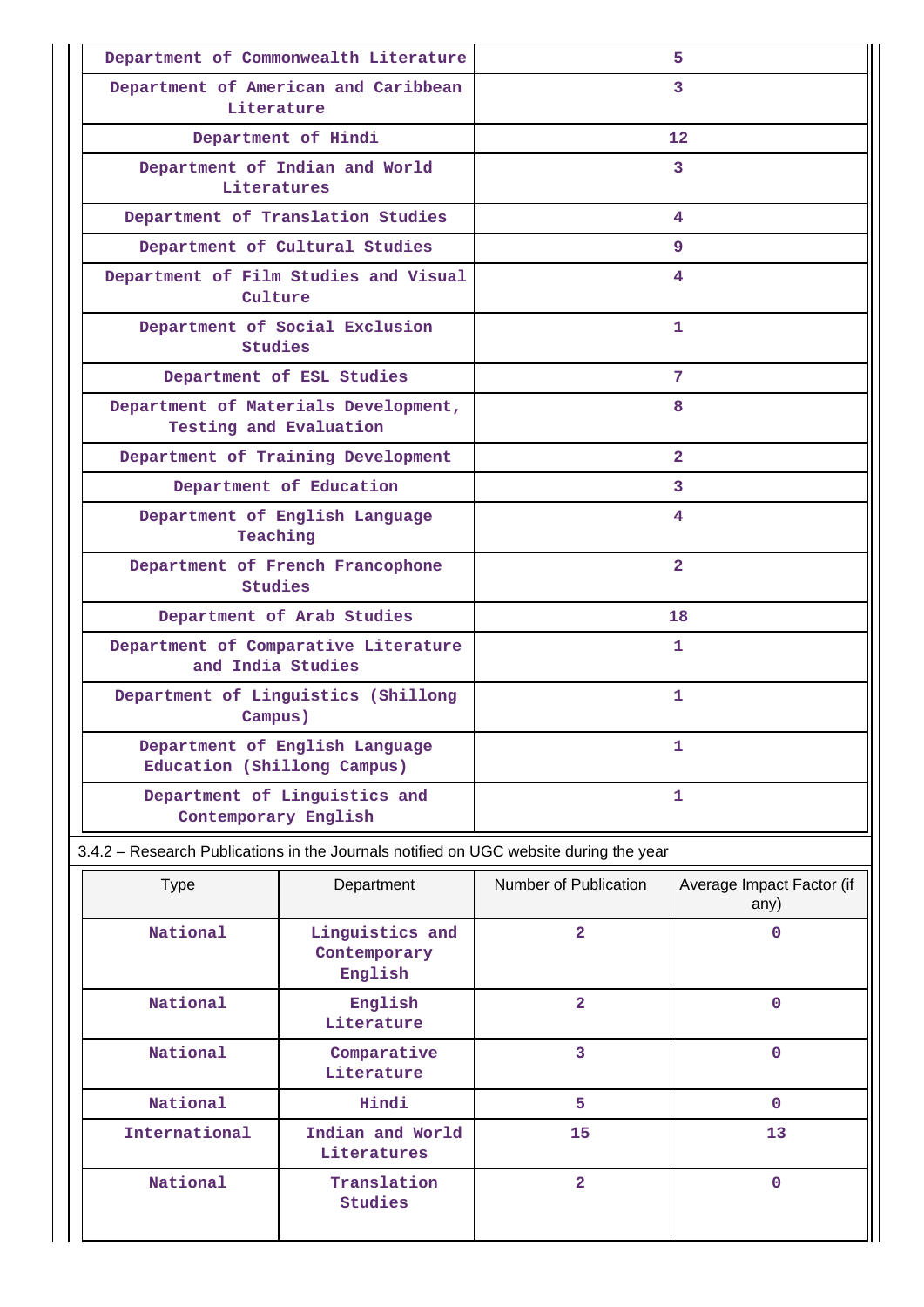| <b>National</b>                                                                                                                                                       |                          | Aesthetics and<br>Philosophy         |                        |                   | 4                     |  |                                                                          | $\Omega$                                             |
|-----------------------------------------------------------------------------------------------------------------------------------------------------------------------|--------------------------|--------------------------------------|------------------------|-------------------|-----------------------|--|--------------------------------------------------------------------------|------------------------------------------------------|
| National                                                                                                                                                              |                          | Communication                        |                        |                   | 3                     |  |                                                                          | $\Omega$                                             |
| International                                                                                                                                                         |                          | Film Studies                         |                        | 6                 |                       |  |                                                                          | 1                                                    |
| International                                                                                                                                                         |                          | Social Exclusion<br>Studies          |                        |                   | 5                     |  |                                                                          | $\overline{2}$                                       |
|                                                                                                                                                                       |                          |                                      |                        | View File         |                       |  |                                                                          |                                                      |
| 3.4.3 - Books and Chapters in edited Volumes / Books published, and papers in National/International Conference<br>Proceedings per Teacher during the year            |                          |                                      |                        |                   |                       |  |                                                                          |                                                      |
|                                                                                                                                                                       | Department               |                                      |                        |                   |                       |  | Number of Publication                                                    |                                                      |
|                                                                                                                                                                       | Film Studies             |                                      |                        |                   |                       |  | $\mathbf{z}$                                                             |                                                      |
|                                                                                                                                                                       |                          | Journalism and Mass Communication    |                        |                   |                       |  | 6                                                                        |                                                      |
|                                                                                                                                                                       | Cultural Studies         |                                      |                        |                   |                       |  | 1                                                                        |                                                      |
|                                                                                                                                                                       | Translation Studies      |                                      |                        |                   |                       |  | 1                                                                        |                                                      |
|                                                                                                                                                                       |                          | Phonetics and Spoken English         |                        |                   |                       |  | 1                                                                        |                                                      |
|                                                                                                                                                                       |                          | Linguistics and Contemporary English |                        |                   |                       |  | 7                                                                        |                                                      |
|                                                                                                                                                                       | English Literature       |                                      |                        |                   |                       |  | 6                                                                        |                                                      |
|                                                                                                                                                                       | <b>Studies</b>           | Comparative Literature and India     |                        | 7                 |                       |  |                                                                          |                                                      |
|                                                                                                                                                                       | Hindi<br>7               |                                      |                        |                   |                       |  |                                                                          |                                                      |
| Indian and World Literatures<br>13                                                                                                                                    |                          |                                      |                        |                   |                       |  |                                                                          |                                                      |
|                                                                                                                                                                       |                          |                                      |                        | View File         |                       |  |                                                                          |                                                      |
| 3.4.4 - Patents published/awarded/applied during the year                                                                                                             |                          |                                      |                        |                   |                       |  |                                                                          |                                                      |
| <b>Patent Details</b>                                                                                                                                                 |                          | Patent status                        |                        |                   | <b>Patent Number</b>  |  | Date of Award                                                            |                                                      |
| Not Applicable to<br>the University                                                                                                                                   |                          | Nill                                 |                        |                   | $\mathbf 0$           |  |                                                                          | <b>Nill</b>                                          |
|                                                                                                                                                                       |                          |                                      |                        | No file uploaded. |                       |  |                                                                          |                                                      |
| 3.4.5 - Bibliometrics of the publications during the last academic year based on average citation index in Scopus/<br>Web of Science or PubMed/ Indian Citation Index |                          |                                      |                        |                   |                       |  |                                                                          |                                                      |
| Title of the<br>Paper                                                                                                                                                 | Name of<br>Author        | Title of journal                     | Year of<br>publication |                   | <b>Citation Index</b> |  | Institutional<br>affiliation as<br>mentioned in<br>the publication       | Number of<br>citations<br>excluding self<br>citation |
| The<br>Ontology<br>of Gods:<br>An Account<br>of Enchant<br>ment, Dise<br>nchantment<br>, and Re-E<br>nchantment<br>(Book)                                             | Jibu<br>Mathew<br>George | <b>NA</b>                            |                        | 2017              | $\mathbf 0$           |  | The<br>English<br>and<br>Foreign<br>Languages<br>University<br>Hyderabad | 4                                                    |
| Economic<br>Liberalisa<br>tion and                                                                                                                                    | Venkatesh<br>Vaditya     | South<br>Asia<br>Research            |                        | 2017              | $\overline{2}$        |  | The<br>English<br>and                                                    | $\overline{2}$                                       |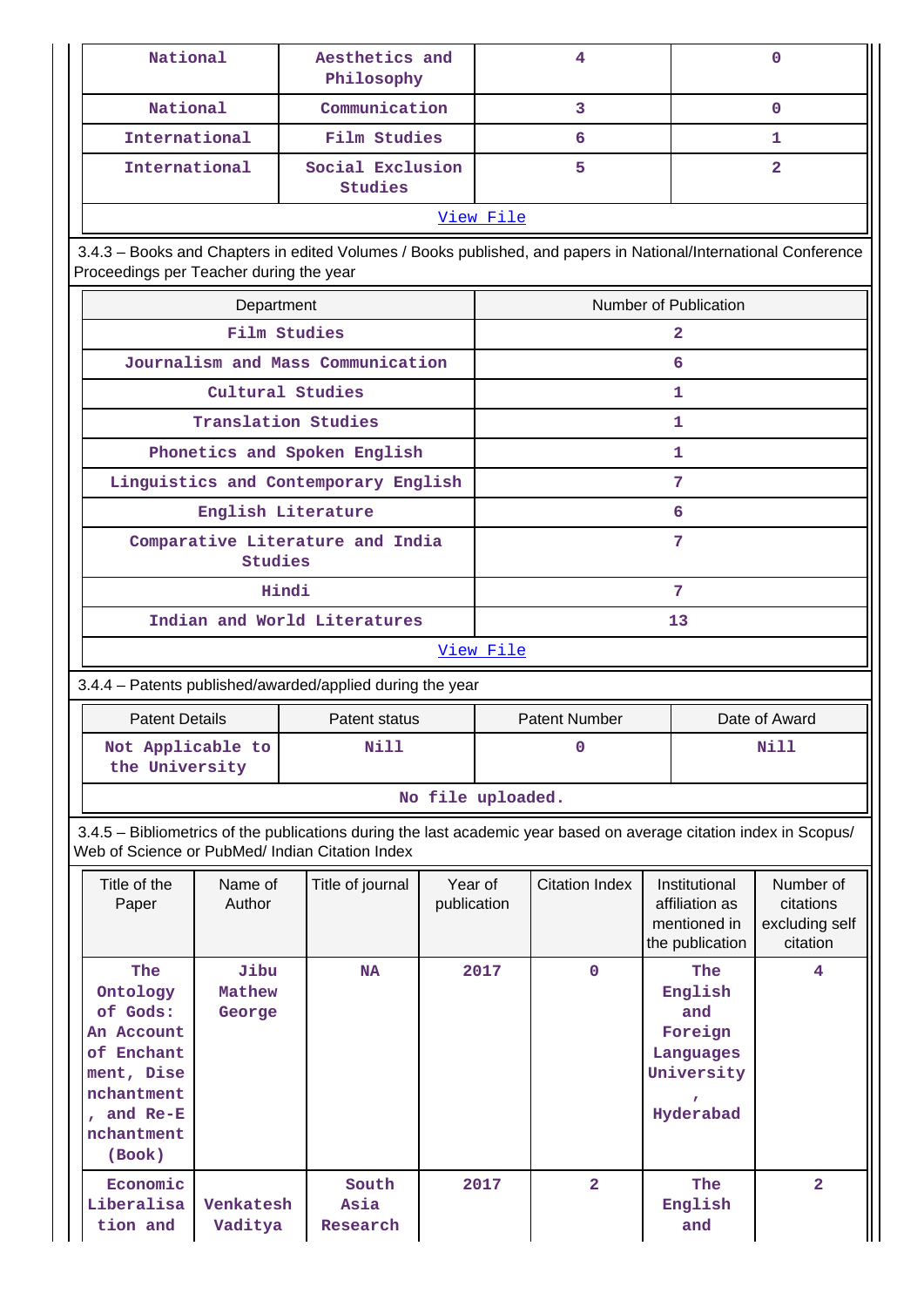| Farmers'<br>Suicides<br>in Andhrap<br>radesh (19<br>95-2Econom<br>ic Liberal<br>isation<br>and<br>Farmers'<br>Suicides<br>in Andhrap<br>radesh (19<br>$95 - 2014)01$<br>4) |                           |                                                                                                             |                        |                | Foreign<br>Languages<br>University                                       |                                                                    |
|----------------------------------------------------------------------------------------------------------------------------------------------------------------------------|---------------------------|-------------------------------------------------------------------------------------------------------------|------------------------|----------------|--------------------------------------------------------------------------|--------------------------------------------------------------------|
| James<br>Joyce and<br>the<br>"Strolling<br>Mort": Sig<br>nification<br>s of Death<br>in Ulysses<br>(article)                                                               | Jibu<br>Mathew<br>George  | Mortality:<br>Promoting<br>the Interd<br>isciplinar<br>y Study of<br>Death and<br>Dying                     | 2017                   | $\mathbf 0$    | The<br>English<br>and<br>Foreign<br>Languages<br>University<br>Hyderabad | $\mathbf{1}$                                                       |
| "The<br>Emptiness<br>of the One<br>-Dimension<br>al Self:<br>Byung-Chul<br>Han's<br>Expulsion<br>of the<br>Other".                                                         | Srinivas<br>Lankala       | Moment<br>volume no.<br>5, issue<br>no. 1.<br>2018,<br>pages<br>$116 - 120.$<br>ISSN:<br>ISSN:<br>2148-970X | 2018                   | $\mathbf 0$    | The<br>English<br>and<br>Foreign<br>Languages<br>University              | <b>Nill</b>                                                        |
| "English<br>in India<br>:Foreign<br>language<br>or a<br>second<br>language?"                                                                                               | Dr. S.<br>Vishnu<br>Priya | Parishod<br>han,<br>Global<br>Research<br>Journal                                                           | 2017                   | $\overline{0}$ | The<br>English<br>and<br>Foreign<br>Languages<br>University              | <b>Nill</b>                                                        |
| "Psychol<br>ogy to<br>Semantics"                                                                                                                                           | Dr. S.<br>Vishnu<br>Priya | Internat<br>ional<br>journal of<br>social<br>research                                                       | 2017                   | $\mathbf 0$    | The<br>English<br>and<br>Foreign<br>Languages<br>University              | <b>Nill</b>                                                        |
|                                                                                                                                                                            |                           |                                                                                                             | View File              |                |                                                                          |                                                                    |
| 3.4.6 - h-Index of the Institutional Publications during the year. (based on Scopus/ Web of science)<br>Title of the<br>Paper                                              | Name of<br>Author         | Title of journal                                                                                            | Year of<br>publication | h-index        | Number of<br>citations<br>excluding self<br>citation                     | Institutional<br>affiliation as<br>mentioned in<br>the publication |
| Televisi<br>on,                                                                                                                                                            | <b>Nagamall</b><br>ika    | Citizens<br>hip, Democ                                                                                      | 2017                   | $\overline{2}$ | 5                                                                        | The<br>English                                                     |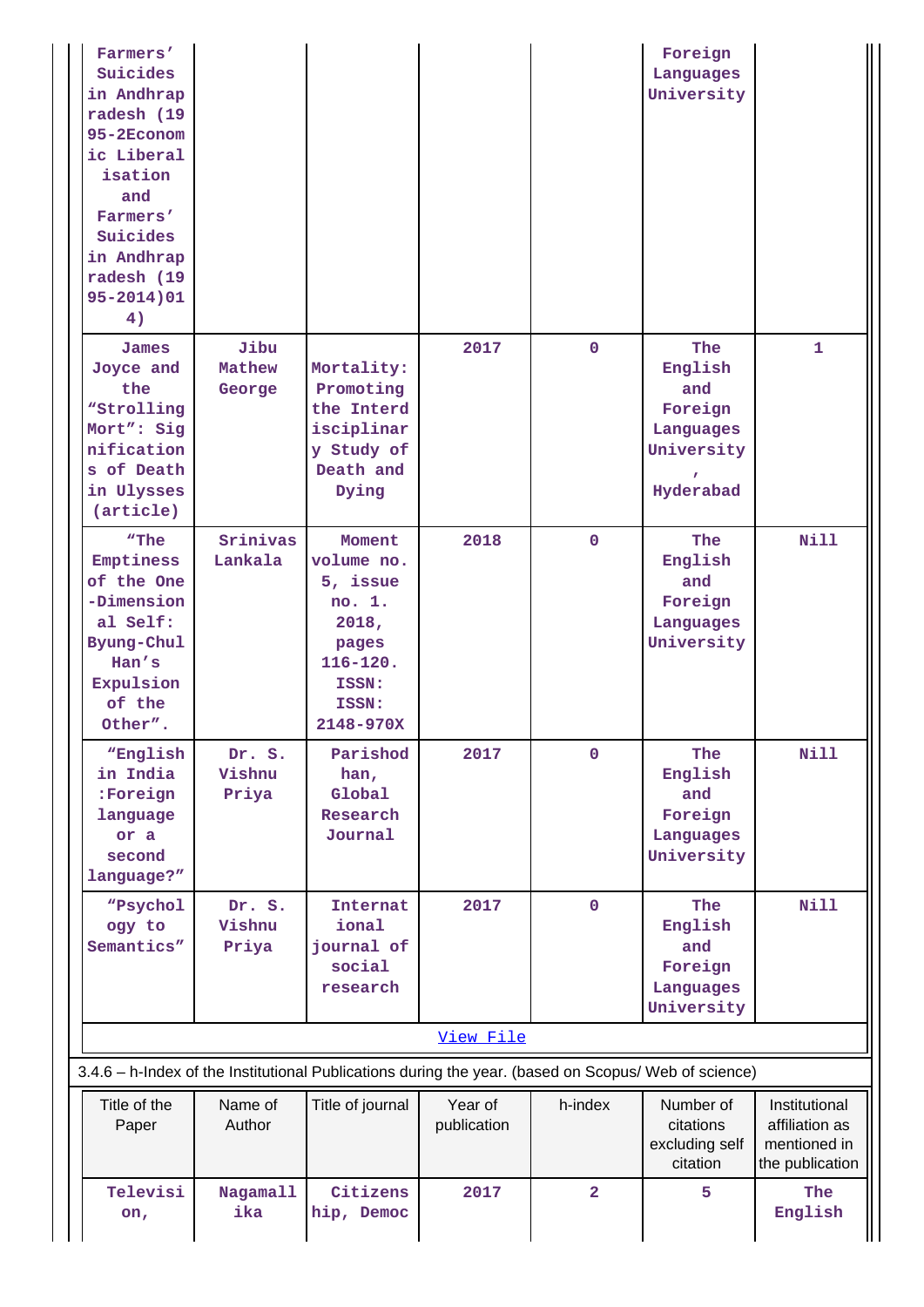| Political<br>Imagery,<br>and<br>Elections<br>in India<br>Economic                           | Gudipaty             |  | racies,<br>and Media<br>Engagement<br>among<br>Emerging<br>Economies<br>South |                              | 2017       | $\overline{2}$                          | $\overline{2}$ |  | and<br>Foreign<br>Languages<br>University<br>The     |
|---------------------------------------------------------------------------------------------|----------------------|--|-------------------------------------------------------------------------------|------------------------------|------------|-----------------------------------------|----------------|--|------------------------------------------------------|
| Liberalisa<br>tion and<br>Farmers'<br>Suicides<br>in Andhrap<br>radesh (19<br>$95 - 2014$ ) | Venkatesh<br>Vaditya |  | Asia<br>Research                                                              |                              |            |                                         |                |  | English<br>and<br>Foreign<br>Languages<br>University |
|                                                                                             |                      |  |                                                                               |                              | View File  |                                         |                |  |                                                      |
| 3.4.7 - Faculty participation in Seminars/Conferences and Symposia during the year          |                      |  |                                                                               |                              |            |                                         |                |  |                                                      |
| Number of Faculty                                                                           |                      |  | International                                                                 | National                     |            | <b>State</b>                            |                |  | Local                                                |
| Presented<br>papers                                                                         |                      |  | 52                                                                            |                              | 160        | 16                                      |                |  | 14                                                   |
| Attended/Semi<br>nars/Workshops                                                             |                      |  | 152                                                                           |                              | 99         | 25                                      |                |  | 7                                                    |
|                                                                                             |                      |  |                                                                               |                              | View File  |                                         |                |  |                                                      |
|                                                                                             | 3.5 - Consultancy    |  |                                                                               |                              |            |                                         |                |  |                                                      |
| 3.5.1 - Revenue generated from Consultancy during the year                                  |                      |  |                                                                               |                              |            |                                         |                |  |                                                      |
| Name of the Consultan(s)<br>department                                                      |                      |  | Name of consultancy<br>project                                                |                              |            | Consulting/Sponsoring<br>Agency         |                |  | Revenue generated<br>(amount in rupees)              |
| International<br>Training Programme                                                         |                      |  | Special Programme<br>for MEA (Mali and                                        |                              |            | 3288423<br><b>ITEC</b>                  |                |  |                                                      |
|                                                                                             |                      |  | Columbia)                                                                     |                              |            |                                         |                |  |                                                      |
| Oxford University<br>Press                                                                  |                      |  | Royalty                                                                       |                              |            | Oxford University<br>Press              |                |  | 66000                                                |
| Orient Blackswan                                                                            |                      |  | Royalty                                                                       |                              |            | Orient Blackswan                        |                |  | 117000                                               |
| Non - Formal<br>Courses and<br>Resources                                                    |                      |  | Proficiency<br>Courses in English                                             |                              |            | General Public                          |                |  | 4407880                                              |
|                                                                                             |                      |  |                                                                               |                              | View File  |                                         |                |  |                                                      |
| 3.5.2 - Revenue generated from Corporate Training by the institution during the year        |                      |  |                                                                               |                              |            |                                         |                |  |                                                      |
| Name of the<br>Consultan(s)<br>department                                                   |                      |  | Title of the<br>programme                                                     | Agency seeking /<br>training |            | Revenue generated<br>(amount in rupees) |                |  | Number of trainees                                   |
| Non-Formal<br>Courses and<br>Resources                                                      |                      |  | 80-Hour<br>Proficiency<br>Course in<br>Chinese for CAW                        | Air Warfare,<br>Hyderabad    | College of | 90000                                   |                |  | 15                                                   |
| Non-Formal<br>Courses and<br>Resources                                                      |                      |  | Three-Week<br>Training<br>Programme                                           | Force Education<br>Officers  | Indian Air | 450000                                  |                |  | 16                                                   |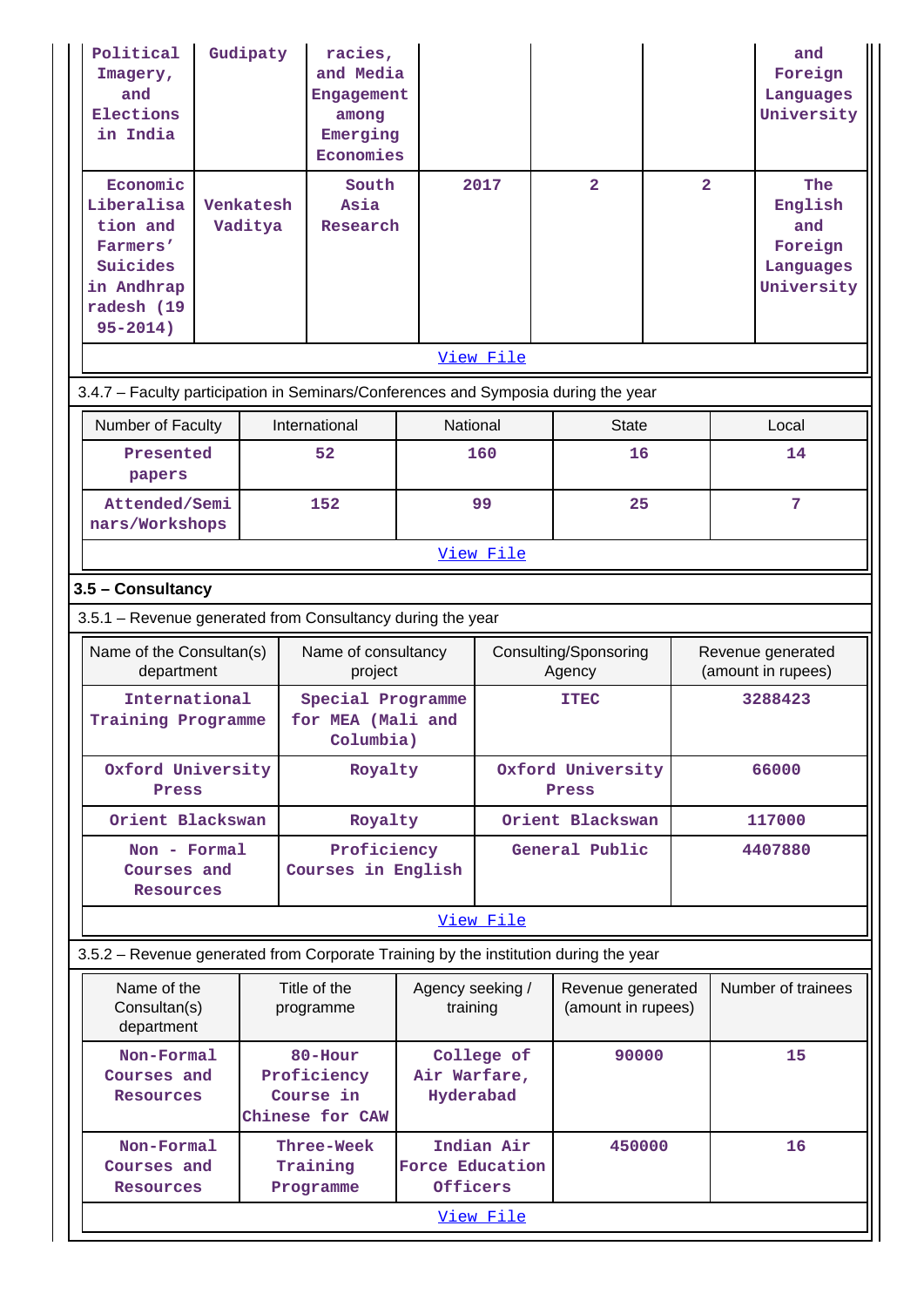## **3.6 – Extension Activities**

 3.6.1 – Number of extension and outreach programmes conducted in collaboration with industry, community and Non- Government Organisations through NSS/NCC/Red cross/Youth Red Cross (YRC) etc., during the year

| Title of the activities                                                                                      | Organising unit/agency/<br>collaborating agency                       | Number of teachers<br>participated in such<br>activities | Number of students<br>participated in such<br>activities |
|--------------------------------------------------------------------------------------------------------------|-----------------------------------------------------------------------|----------------------------------------------------------|----------------------------------------------------------|
| NSS formal<br>inauguration Clean<br>campus day                                                               | NSS Unit, The EFL<br>University                                       | 11                                                       | 125                                                      |
| Visit to Golden<br>Threshold<br>Commemorating 70th<br>year of<br>Independence                                | NSS Unit, The EFL<br>University and<br>Golden Threshold,<br>Hyderabad | 6                                                        | 56                                                       |
| <b>IICT</b>                                                                                                  | NSS, EFL<br>University                                                | 11                                                       | 130                                                      |
| 5 K Run for Drug<br>free Hyderabad                                                                           | NSS Unit, The EFL<br>University                                       | 25                                                       | 250                                                      |
| Swachhta Hi:<br>Elocution and Essay<br>Writing<br>Competitions                                               | NSS Unit, The EFL<br>University                                       | $\overline{3}$                                           | 25                                                       |
| Swachhta Hi Seva<br>SwachhtaPakhawada:<br>Clean Mess Day                                                     | NSS Unit, The EFL<br>University                                       | 12                                                       | 120                                                      |
| Swachhta Hi Seva<br>SwachhtaPakhawada:<br>Clean Hostel Day                                                   | NSS Unit, The EFL<br>University                                       | 16                                                       | 160                                                      |
| Paryatan Parv:<br>Visit to Charminar<br>and Golconda                                                         | NSS Unit, The EFL<br>University                                       | 11                                                       | 110                                                      |
|                                                                                                              |                                                                       | View File                                                |                                                          |
| 3.6.2 – Awards and recognition received for extension activities from Government and other recognized bodies |                                                                       |                                                          |                                                          |

 3.6.2 – Awards and recognition received for extension activities from Government and other recognized bodies during the year

| Name of the activity        | Award/Recognition | <b>Awarding Bodies</b> | Number of students<br><b>Benefited</b> |
|-----------------------------|-------------------|------------------------|----------------------------------------|
| Youth Festival in<br>Russia | NA                | Ministry of<br>Sports  |                                        |
|                             |                   |                        |                                        |

**No file uploaded.**

 3.6.3 – Students participating in extension activities with Government Organisations, Non-Government Organisations and programmes such as Swachh Bharat, Aids Awareness, Gender Issue, etc. during the year

| Name of the scheme                 | Organising unit/Agen<br>cy/collaborating<br>agency | Name of the activity            | Number of teachers<br>participated in such<br>activites | Number of students<br>participated in such<br>activites |
|------------------------------------|----------------------------------------------------|---------------------------------|---------------------------------------------------------|---------------------------------------------------------|
| Matribhasha<br>Divas               | EFL.<br>University                                 | Matribhasha<br>Divas            | 75                                                      | 150                                                     |
| Ek Bharath-<br>Shrestha<br>Bharath | EFL.<br>University                                 | Culinary Fest<br>Taste of India | 35                                                      | 113                                                     |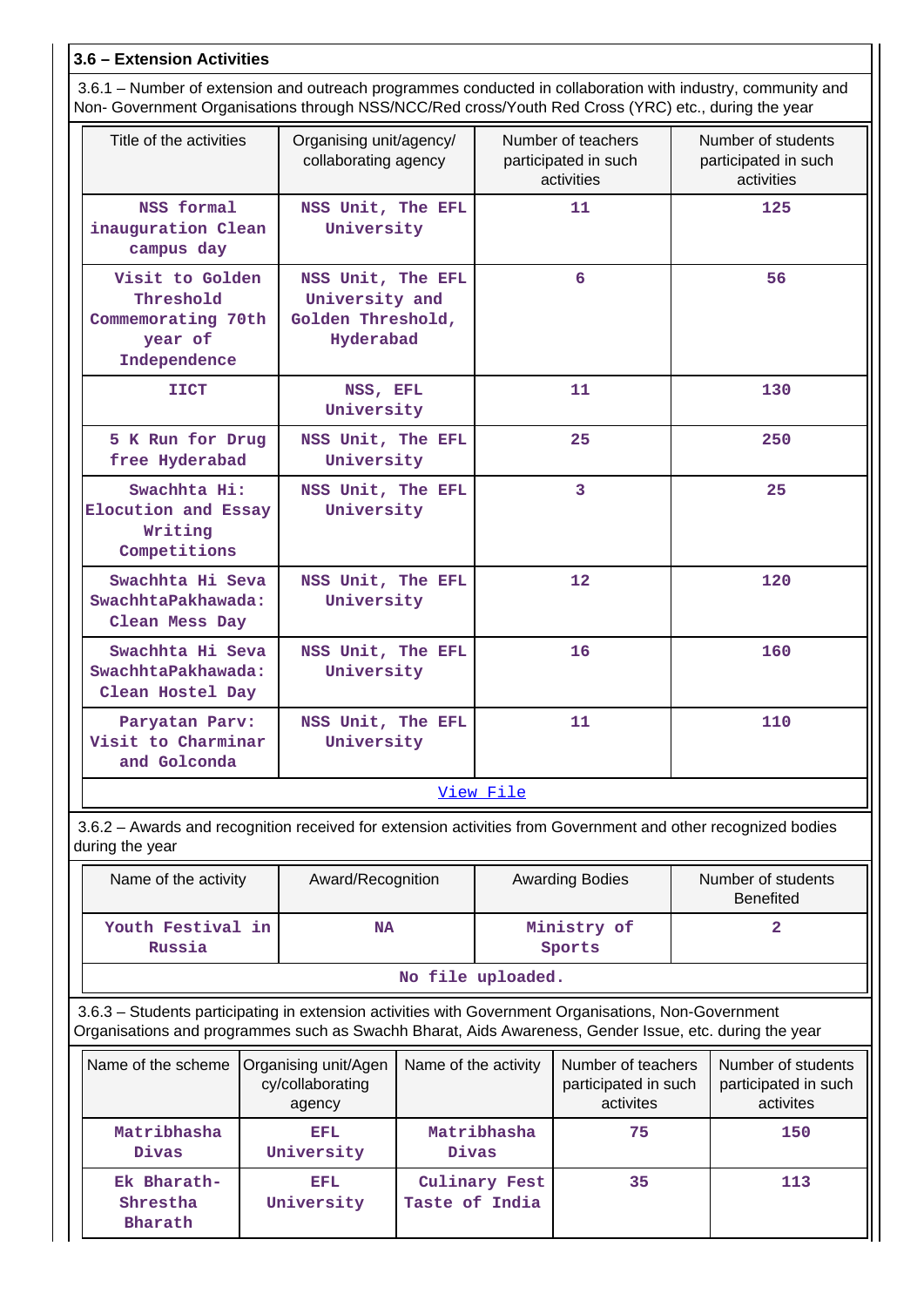**No file uploaded.**

## **3.7 – Collaborations**

| Nature of activity                                                                                                 | Participant                                                    | Source of financial support                                           | Duration |
|--------------------------------------------------------------------------------------------------------------------|----------------------------------------------------------------|-----------------------------------------------------------------------|----------|
| News Paper<br>Publication                                                                                          | The Hindustan<br>Times                                         | The Hindustan<br>Times                                                | 1        |
| Lectures                                                                                                           | Sri Sri<br>University Cuttuck                                  | Sri Sri<br>University Cuttuck                                         | 10       |
| Research as an<br>Associate Institute<br>Associateship                                                             | The Indian<br>Institute of<br>Advanced Study<br>(IIAS), Shimla | The Indian<br>Institute of<br><b>Advanced Study</b><br>(IIAS), Shimla | 31       |
| Dictionary<br>development                                                                                          | Prof. Alexander<br>Coupe, NTU<br>Singapore                     | Singapore<br>Ministry of<br>Education                                 | 365      |
| Research Project                                                                                                   | Mohit Chandana,<br><b>EFLU</b>                                 | 4865 CAD (from<br>SICI under SMP)                                     | 21       |
| Inscrire le Corps<br>feminin: spritualit<br>ehaitienne et la<br>Literature Post-<br>Duvalieriste                   | Ms Rebecca<br>Vedavathy<br>Brindavan, EFLU                     | CAD 17470<br>fellowship by SICI                                       | 180      |
| Dynamics of<br>Knowledge Creation<br>in a Digital<br>Age: Gains from a<br>Comparative Study<br>of India and Canada | Ms Alice Samson,<br><b>EFLU</b>                                | CAD 17470<br>fellowship by SICI                                       | 180      |
| English Language<br>Training (ELT)<br>session                                                                      | Ms.<br>AliciaFrausto,<br>Claremont McKenna<br>College, CA, USA | Fulbright<br>American ETA<br>Scholar, came to<br><b>EFLU</b>          | 60       |
| English Language<br>Training (ELT)<br>session                                                                      | Ms.<br>IsabelleSaldana,<br>Emory University,<br>GA, USA        | Fulbright<br>American ETA<br>Scholar, came to<br><b>EFLU</b>          | 60       |

 3.7.2 – Linkages with institutions/industries for internship, on-the- job training, project work, sharing of research facilities etc. during the year

| Nature of linkage                       | Title of the<br>linkage        | Name of the<br>partnering<br>institution/<br>industry<br>/research lab<br>with contact<br>details | <b>Duration From</b> | Duration To | Participant                       |
|-----------------------------------------|--------------------------------|---------------------------------------------------------------------------------------------------|----------------------|-------------|-----------------------------------|
| Research<br>Institute As<br>sociateship | Institute<br>Associateshi<br>p | The Indian<br>Institute of<br>Advanced<br>Study                                                   | 01/07/2018           | 31/07/2018  | Participant<br>as an<br>Institute |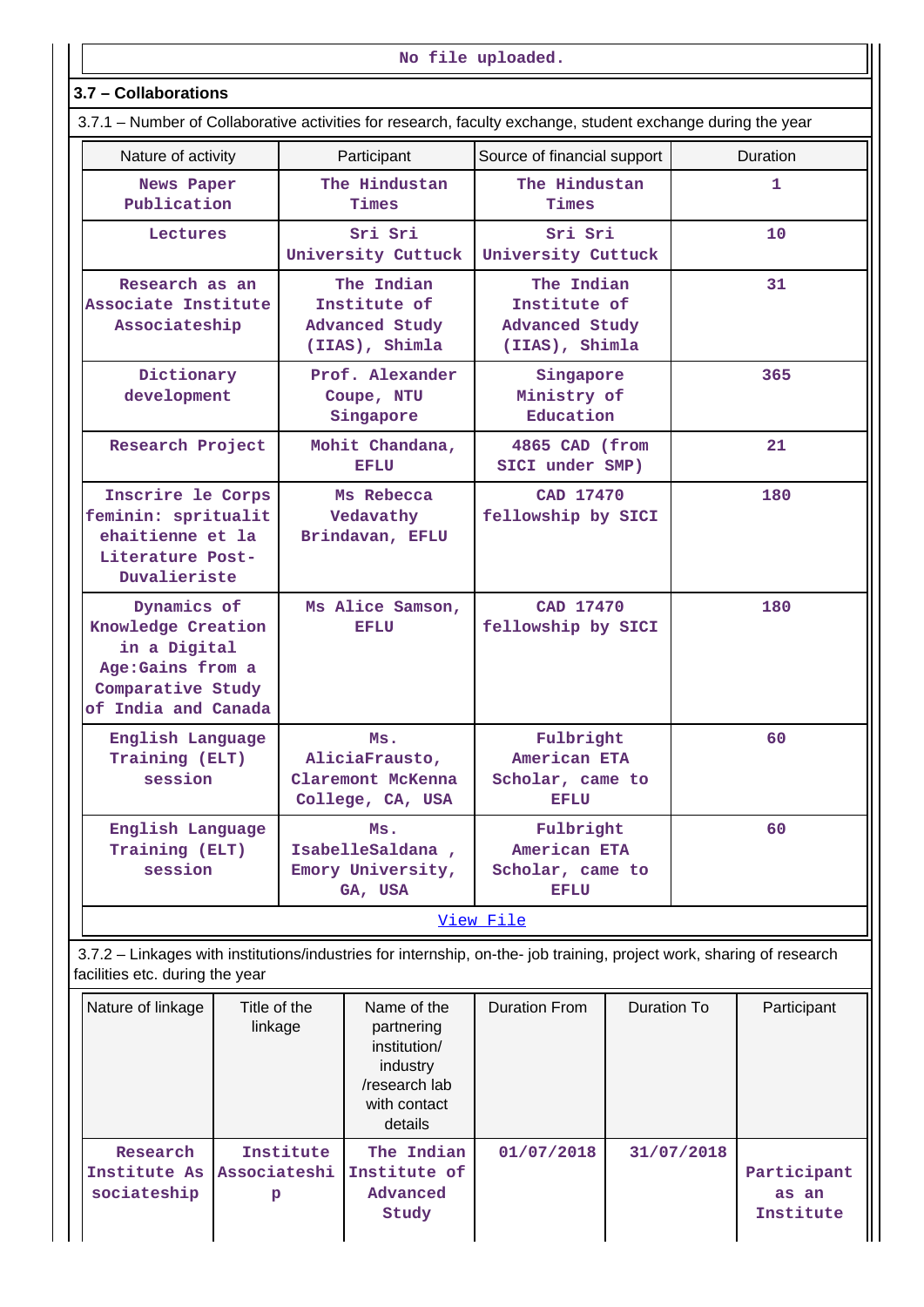|                                                                                                                            |                                                     |          | (IIAS),<br>Rashtrapati<br>Niwas,<br>Shimla -<br>171005                                                                                                                                                                                 |                                 |            |                                            | Associate                                                                                         |  |
|----------------------------------------------------------------------------------------------------------------------------|-----------------------------------------------------|----------|----------------------------------------------------------------------------------------------------------------------------------------------------------------------------------------------------------------------------------------|---------------------------------|------------|--------------------------------------------|---------------------------------------------------------------------------------------------------|--|
| Resource<br>Person in<br>Teacher<br>training                                                                               | Teacher<br>Training<br>Programme                    | Regional | Vidya<br>Bharti                                                                                                                                                                                                                        | 04/05/2018                      |            | 04/05/2018                                 | 52                                                                                                |  |
| Conducted<br>Communicatio<br>n Skills<br>Training for<br>Jawahar<br>Navodya<br>Vidyalaya<br>PGT English<br><b>Teachers</b> | Workshop<br>for PGT<br>(English)<br><b>Teachers</b> |          | Jawahar<br>Navodaya<br>Vidyalaya,<br>Jangal<br>Agahi,<br>Peepiganj,<br>Gorakhpur<br>$(UP)$ $(An)$<br>Autonomous<br>organization<br>of MHRD,<br>Govt of<br>India)<br>Phone:<br>0551-2762224<br>Email: jnvgo<br>rakhpur@gmai<br>$1.$ com | 22/12/2017<br>View File         | 22/12/2017 |                                            | <b>PGT</b><br>English<br>Teachers of<br>Different<br>Jawahar<br>Navodaya<br>Vidyalaya<br>Teachers |  |
| 3.7.3 - MoUs signed with institutions of national, international importance, other universities, industries, corporate     |                                                     |          |                                                                                                                                                                                                                                        |                                 |            |                                            |                                                                                                   |  |
| houses etc. during the year                                                                                                |                                                     |          |                                                                                                                                                                                                                                        |                                 |            |                                            |                                                                                                   |  |
| Organisation                                                                                                               |                                                     |          | Date of MoU signed                                                                                                                                                                                                                     | Purpose/Activities              |            |                                            | Number of<br>students/teachers<br>participated under MoUs                                         |  |
| Westfalische Wilh<br>elms-Universtitat<br>(renewed), Germany                                                               |                                                     |          | 10/04/2018                                                                                                                                                                                                                             | Faculty and<br>student exchange |            |                                            | Nill                                                                                              |  |
| Hankuk University<br>of Foreign Studies<br>(HUFS), Korea                                                                   |                                                     |          | 17/04/2018                                                                                                                                                                                                                             | Faculty and<br>student exchange |            |                                            | Nill                                                                                              |  |
|                                                                                                                            |                                                     |          |                                                                                                                                                                                                                                        | View File                       |            |                                            |                                                                                                   |  |
| <b>CRITERION IV - INFRASTRUCTURE AND LEARNING RESOURCES</b>                                                                |                                                     |          |                                                                                                                                                                                                                                        |                                 |            |                                            |                                                                                                   |  |
| 4.1 - Physical Facilities                                                                                                  |                                                     |          |                                                                                                                                                                                                                                        |                                 |            |                                            |                                                                                                   |  |
| 4.1.1 - Budget allocation, excluding salary for infrastructure augmentation during the year                                |                                                     |          |                                                                                                                                                                                                                                        |                                 |            |                                            |                                                                                                   |  |
| Budget allocated for infrastructure augmentation<br>1000                                                                   |                                                     |          | Budget utilized for infrastructure development                                                                                                                                                                                         |                                 |            |                                            |                                                                                                   |  |
|                                                                                                                            |                                                     |          |                                                                                                                                                                                                                                        |                                 |            | 1000                                       |                                                                                                   |  |
| 4.1.2 - Details of augmentation in infrastructure facilities during the year                                               |                                                     |          |                                                                                                                                                                                                                                        |                                 |            |                                            |                                                                                                   |  |
|                                                                                                                            | <b>Facilities</b>                                   |          | Classrooms with Wi-Fi OR LAN                                                                                                                                                                                                           |                                 |            | <b>Existing or Newly Added</b><br>Existing |                                                                                                   |  |
|                                                                                                                            |                                                     |          |                                                                                                                                                                                                                                        |                                 |            | Existing                                   |                                                                                                   |  |
|                                                                                                                            | Video Centre                                        |          |                                                                                                                                                                                                                                        |                                 |            |                                            |                                                                                                   |  |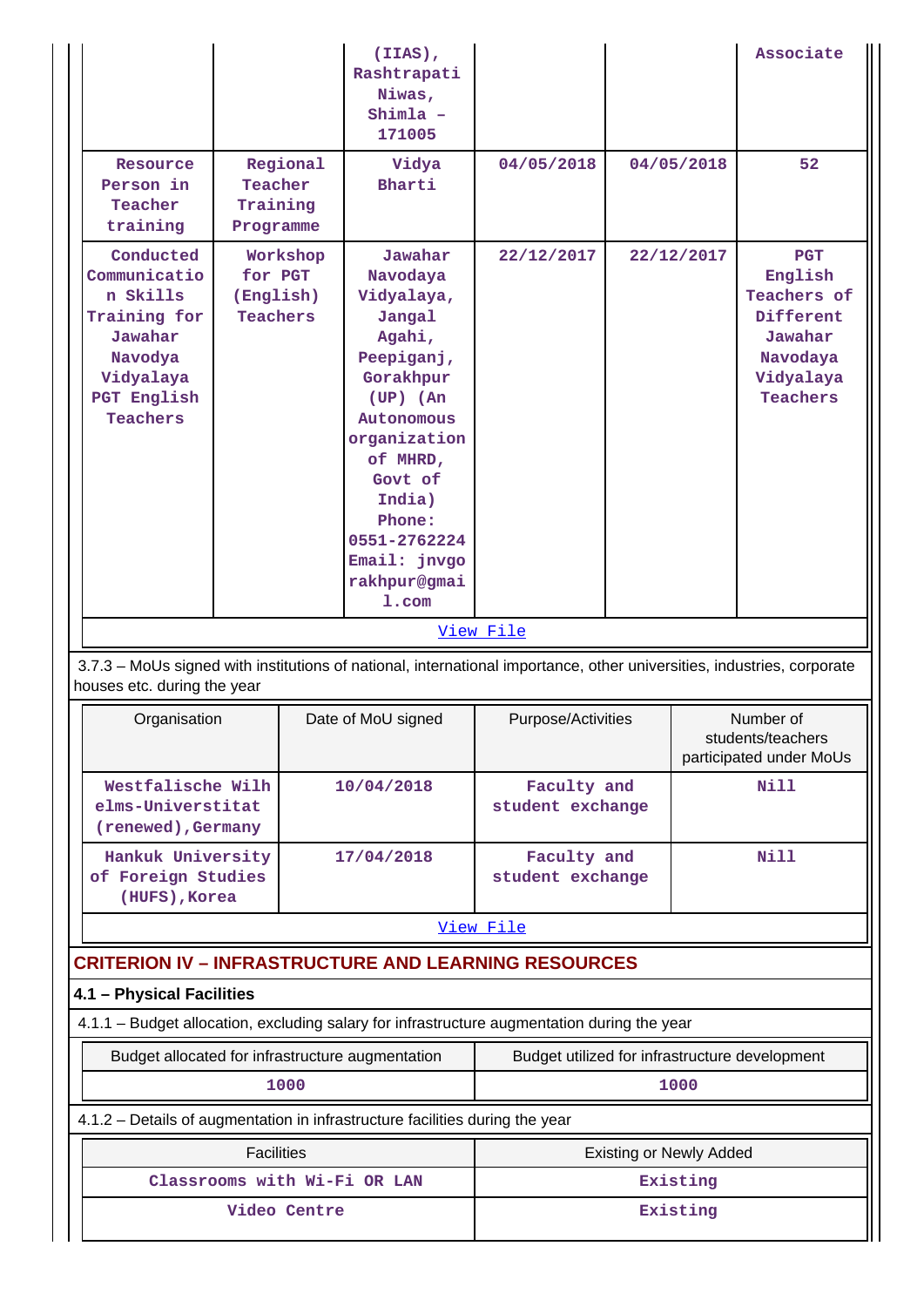|                                                                             |        | Seminar halls with ICT facilities                                                                                                                                                                              |  |                 |                                          | Existing    |       |                                 |
|-----------------------------------------------------------------------------|--------|----------------------------------------------------------------------------------------------------------------------------------------------------------------------------------------------------------------|--|-----------------|------------------------------------------|-------------|-------|---------------------------------|
|                                                                             |        | Classrooms with LCD facilities                                                                                                                                                                                 |  |                 |                                          | Existing    |       |                                 |
|                                                                             |        | Seminar Halls                                                                                                                                                                                                  |  | Newly Added     |                                          |             |       |                                 |
|                                                                             |        | Laboratories                                                                                                                                                                                                   |  | Existing        |                                          |             |       |                                 |
|                                                                             |        | Class rooms                                                                                                                                                                                                    |  |                 |                                          | Newly Added |       |                                 |
|                                                                             |        | Campus Area                                                                                                                                                                                                    |  |                 |                                          | Existing    |       |                                 |
|                                                                             |        |                                                                                                                                                                                                                |  | View File       |                                          |             |       |                                 |
| 4.2 - Library as a Learning Resource                                        |        |                                                                                                                                                                                                                |  |                 |                                          |             |       |                                 |
|                                                                             |        | 4.2.1 - Library is automated {Integrated Library Management System (ILMS)}                                                                                                                                     |  |                 |                                          |             |       |                                 |
| Name of the ILMS<br>Nature of automation (fully<br>software<br>or patially) |        |                                                                                                                                                                                                                |  |                 | Version                                  |             |       | Year of automation              |
| NewGenLib (ILMS)<br>Library Software                                        |        | Fully                                                                                                                                                                                                          |  |                 | 3.1.1                                    |             |       | 2004                            |
| 4.2.2 - Library Services                                                    |        |                                                                                                                                                                                                                |  |                 |                                          |             |       |                                 |
| Library<br>Existing<br>Service Type                                         |        |                                                                                                                                                                                                                |  |                 | Newly Added                              |             | Total |                                 |
| Text<br><b>Books</b>                                                        | 101081 | 632099                                                                                                                                                                                                         |  | 4               | 6416                                     | 101085      |       | 638515                          |
| e-Books                                                                     | 124    | 263468                                                                                                                                                                                                         |  | Nill            | Nill                                     | 124         |       | 263468                          |
| $CD \&$<br>Video                                                            | 1350   | Nill                                                                                                                                                                                                           |  | 10              | Nill                                     | 1360        |       | Nill                            |
| Digital<br>Database                                                         | N11    | Nill                                                                                                                                                                                                           |  | $7\phantom{.0}$ | Nill                                     | 7           |       | Nill                            |
| Library<br>Automation                                                       | 104291 | Nill                                                                                                                                                                                                           |  | 172             | Nill                                     | 104463      |       | Nill                            |
|                                                                             |        |                                                                                                                                                                                                                |  | View File       |                                          |             |       |                                 |
| (Learning Management System (LMS) etc                                       |        | 4.2.3 - E-content developed by teachers such as: e-PG- Pathshala, CEC (under e-PG- Pathshala CEC (Under<br>Graduate) SWAYAM other MOOCs platform NPTEL/NMEICT/any other Government initiatives & institutional |  |                 |                                          |             |       |                                 |
| Name of the Teacher                                                         |        | Name of the Module                                                                                                                                                                                             |  |                 | Platform on which module<br>is developed |             |       | Date of launching e-<br>content |
| Prof. Hemalatha<br>Nagarjuna                                                |        | Phonetics and<br>Phonology<br>Introduction to<br>Neurolinguistics<br>(in the module<br>'Introduction to<br>Linguistics')                                                                                       |  |                 | e-PG- Pathshala                          | Nill        |       |                                 |
| Shruti Sircar<br>(editor: Prof. R<br>Amritavalli)                           |        | Unit 13 Issues in<br>Aptitude,<br>Proficiency and<br><b>Assessment</b>                                                                                                                                         |  |                 | e-PG- Pathshala                          | Nill        |       |                                 |

 **Shruti Sircar (editor: Prof. R Amritavalli)**

 **Unit 11**

**Multilingualism and adult language acquisition**

 **e-PG- Pathshala Nill**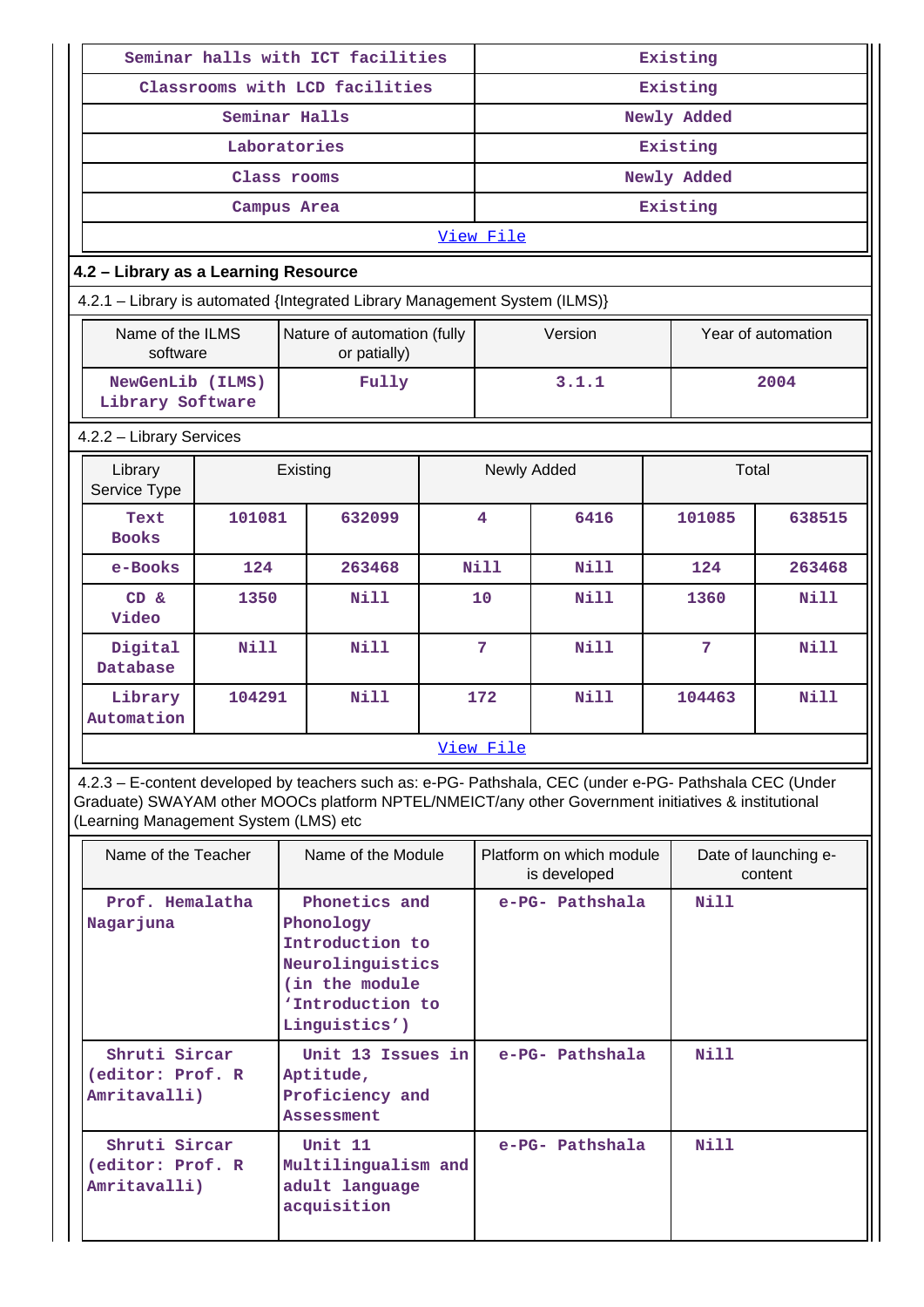|                                                                                                                                                    | Dr. Priyadarshini<br>10 Online Modules |                                                                                     | "Greetings,<br>Tourist places,<br>Festivals, Awards,<br>Transport and<br>Religious places of<br>India"    |                            |                                                                                                             | <b>EFLU</b> online                           |                 | <b>Nill</b>                                                                                                                                                                                                                      |               |
|----------------------------------------------------------------------------------------------------------------------------------------------------|----------------------------------------|-------------------------------------------------------------------------------------|-----------------------------------------------------------------------------------------------------------|----------------------------|-------------------------------------------------------------------------------------------------------------|----------------------------------------------|-----------------|----------------------------------------------------------------------------------------------------------------------------------------------------------------------------------------------------------------------------------|---------------|
| Dr. ANISH KOSHY                                                                                                                                    |                                        |                                                                                     | Clitics: An<br>introduction<br>(Paper: ADVANCED<br>SYNTAX AND<br><b>GRAMMATICAL</b><br><b>CATEGORIES)</b> |                            |                                                                                                             | e-PG- Pathshala<br>(SUBJECT:<br>Linguistics) |                 |                                                                                                                                                                                                                                  |               |
| Dr. ANISH KOSHY                                                                                                                                    |                                        |                                                                                     | clitics (Paper:<br><b>GRAMMATICAL</b><br><b>CATEGORIES)</b>                                               | Clitics: Types of          | (SUBJECT:<br>ADVANCED SYNTAX AND Linguistics)                                                               | e-PG- Pathshala                              |                 | Nill                                                                                                                                                                                                                             |               |
|                                                                                                                                                    |                                        |                                                                                     |                                                                                                           |                            | View File                                                                                                   |                                              |                 |                                                                                                                                                                                                                                  |               |
|                                                                                                                                                    | 4.3 - IT Infrastructure                |                                                                                     |                                                                                                           |                            |                                                                                                             |                                              |                 |                                                                                                                                                                                                                                  |               |
|                                                                                                                                                    |                                        | 4.3.1 - Technology Upgradation (overall)                                            |                                                                                                           |                            |                                                                                                             |                                              |                 |                                                                                                                                                                                                                                  |               |
| <b>Type</b>                                                                                                                                        | <b>Total Co</b><br>mputers             | Computer<br>Lab                                                                     | Internet                                                                                                  | <b>Browsing</b><br>centers | Computer<br>Centers                                                                                         | Office                                       | Departme<br>nts | Available<br><b>Bandwidt</b><br>h (MBPS/<br>GBPS)                                                                                                                                                                                | <b>Others</b> |
| Existin<br>g                                                                                                                                       | 580                                    | 3                                                                                   | $\mathbf{1}$                                                                                              | $\overline{2}$             | 1.                                                                                                          | 2188                                         | 361             | $\Omega$                                                                                                                                                                                                                         | $\Omega$      |
| Added                                                                                                                                              | 26                                     | 0                                                                                   | 0                                                                                                         | $\Omega$                   | 0                                                                                                           | 0                                            | $\mathbf{0}$    | $\mathbf{0}$                                                                                                                                                                                                                     | $\Omega$      |
| Total                                                                                                                                              | 606                                    | 3                                                                                   | 1                                                                                                         | $\mathbf{2}$               | 1                                                                                                           | 2188                                         | 361             | $\mathbf{0}$                                                                                                                                                                                                                     | $\mathbf 0$   |
|                                                                                                                                                    |                                        | 4.3.2 – Bandwidth available of internet connection in the Institution (Leased line) |                                                                                                           |                            |                                                                                                             |                                              |                 |                                                                                                                                                                                                                                  |               |
|                                                                                                                                                    |                                        |                                                                                     |                                                                                                           |                            | 1 MBPS/ GBPS                                                                                                |                                              |                 |                                                                                                                                                                                                                                  |               |
|                                                                                                                                                    | 4.3.3 - Facility for e-content         |                                                                                     |                                                                                                           |                            |                                                                                                             |                                              |                 |                                                                                                                                                                                                                                  |               |
|                                                                                                                                                    |                                        | Name of the e-content development facility                                          |                                                                                                           |                            | Provide the link of the videos and media centre and<br>recording facility                                   |                                              |                 |                                                                                                                                                                                                                                  |               |
|                                                                                                                                                    |                                        | Educational Multimedia Research<br>Centre                                           |                                                                                                           |                            |                                                                                                             |                                              | <u>ut</u>       | https://www.youtube.com/c/EFLUEMMRC/abo                                                                                                                                                                                          |               |
|                                                                                                                                                    |                                        | 4.4 - Maintenance of Campus Infrastructure                                          |                                                                                                           |                            |                                                                                                             |                                              |                 |                                                                                                                                                                                                                                  |               |
| 4.4.1 – Expenditure incurred on maintenance of physical facilities and academic support facilities, excluding salary<br>component, during the year |                                        |                                                                                     |                                                                                                           |                            |                                                                                                             |                                              |                 |                                                                                                                                                                                                                                  |               |
| Assigned Budget on<br>Expenditure incurred on<br>academic facilities<br>maintenance of academic<br>facilities                                      |                                        |                                                                                     |                                                                                                           |                            | Expenditure incurredon<br>Assigned budget on<br>maintenance of physical<br>physical facilities<br>facilites |                                              |                 |                                                                                                                                                                                                                                  |               |
|                                                                                                                                                    | <b>Nill</b>                            |                                                                                     | 72.51                                                                                                     |                            |                                                                                                             | 100                                          |                 | 100                                                                                                                                                                                                                              |               |
|                                                                                                                                                    | institutional Website, provide link)   |                                                                                     |                                                                                                           |                            |                                                                                                             |                                              |                 | 4.4.2 - Procedures and policies for maintaining and utilizing physical, academic and support facilities - laboratory,<br>library, sports complex, computers, classrooms etc. (maximum 500 words) (information to be available in |               |
|                                                                                                                                                    |                                        |                                                                                     |                                                                                                           |                            |                                                                                                             |                                              |                 | The University has specified mechanisms for maintaining and utilizing campus                                                                                                                                                     |               |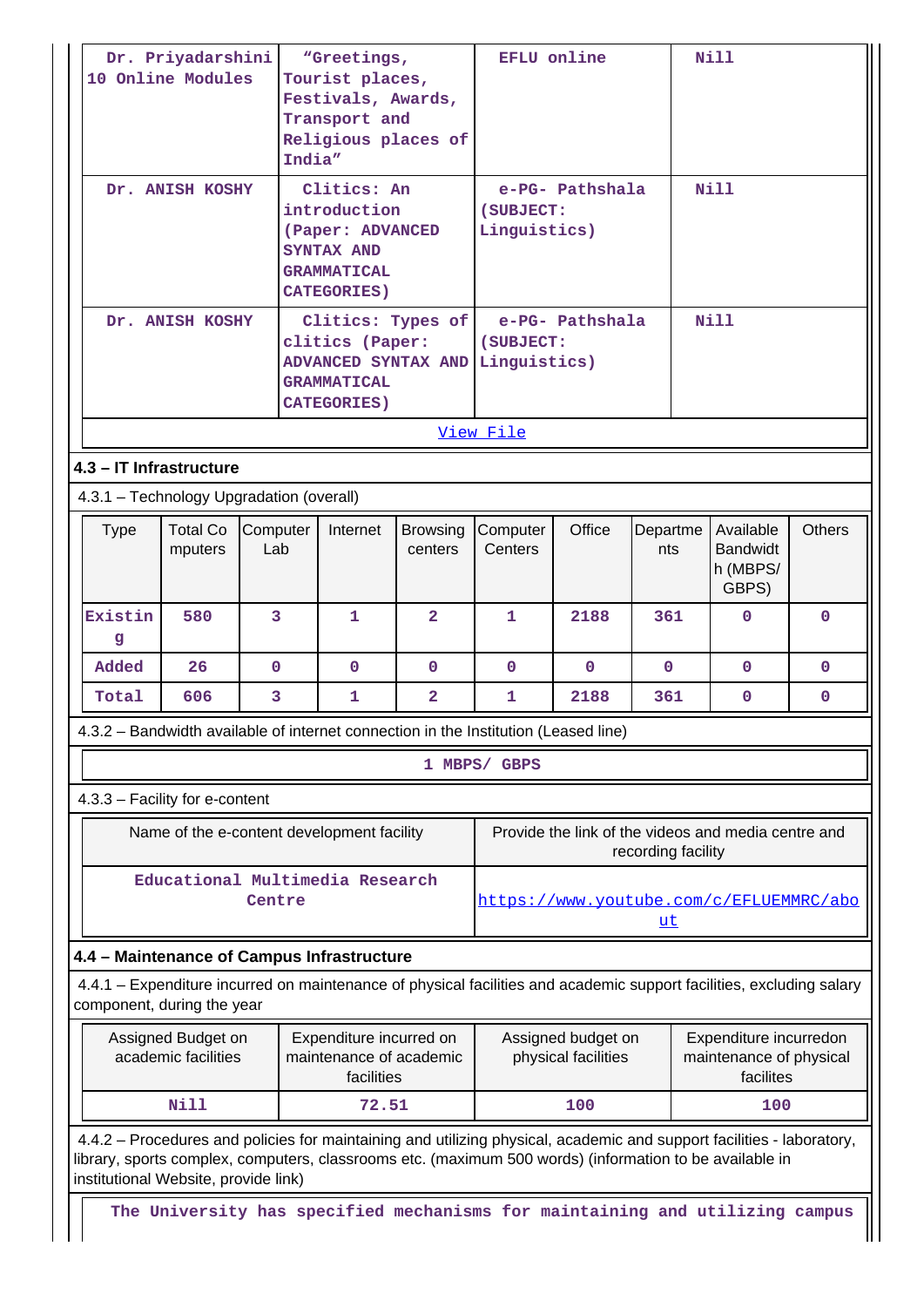**facilities. The Proctor, Dean, Campus Planning, and Development, Dean, Technical Infrastructure, Dean, Library, Dean Hostels and Guest Houses, is in charge of maintaining the campus facilities, technical infrastructure, and library respectively. The University has a Works Section, which looks after the maintenance of physical infrastructure. University floats tenders for Annual Maintenance contracts (AMC) for hiring external vendors from time to time by following the norms for the maintenance of the University infrastructure. The University received first prize in the Telangana StateGarden Festival in 2018.**

<https://www.efluniversity.ac.in/ca3.pdf>

### **CRITERION V – STUDENT SUPPORT AND PROGRESSION**

#### **5.1 – Student Support**

5.1.1 – Scholarships and Financial Support

|                                         | Name/Title of the scheme  | Number of students | <b>Amount in Rupees</b> |  |  |  |  |  |
|-----------------------------------------|---------------------------|--------------------|-------------------------|--|--|--|--|--|
| Financial Support<br>from institution   | Stipend/Book<br>Allowance | 110                | 1146000                 |  |  |  |  |  |
| Financial Support<br>from Other Sources |                           |                    |                         |  |  |  |  |  |
| a) National                             | Non-Net<br>Fellowship     | 131                | 14949000                |  |  |  |  |  |
| b) International                        | Nill                      | Nill               | Nill                    |  |  |  |  |  |
|                                         | No file uploaded.         |                    |                         |  |  |  |  |  |

 5.1.2 – Number of capability enhancement and development schemes such as Soft skill development, Remedial coaching, Language lab, Bridge courses, Yoga, Meditation, Personal Counselling and Mentoring etc.,

| Name of the capability<br>enhancement scheme    | Date of implemetation | Number of students<br>enrolled | Agencies involved |
|-------------------------------------------------|-----------------------|--------------------------------|-------------------|
| Finishing School-<br>Soft Skills<br>Development | 22/03/2018            | 82                             | EFL University    |
| Yoga and<br>Meditation                          | 01/08/2017            | 256                            | EFL University    |
| University<br>Counselling Centre                | 01/08/2017            | 192                            | EFL University    |
| International<br>Training Programme             | 13/06/2017            | 233                            | EFL University    |
| Non-Formal<br>Courses and<br><b>Resources</b>   | 27/11/2017            | 805                            | EFL University    |
|                                                 |                       | No file unloaded               |                   |

**No file uploaded.**

 5.1.3 – Students benefited by guidance for competitive examinations and career counselling offered by the institution during the year

| Year | Name of the<br>scheme | Number of<br>benefited<br>students for<br>competitive<br>examination | Number of<br>benefited<br>students by<br>career<br>counseling<br>activities | Number of<br>students who<br>have passedin<br>the comp. exam | Number of<br>studentsp placed |
|------|-----------------------|----------------------------------------------------------------------|-----------------------------------------------------------------------------|--------------------------------------------------------------|-------------------------------|
| 2017 | <b>NIL</b>            | Nill                                                                 | Nill                                                                        | Nill                                                         | Nill                          |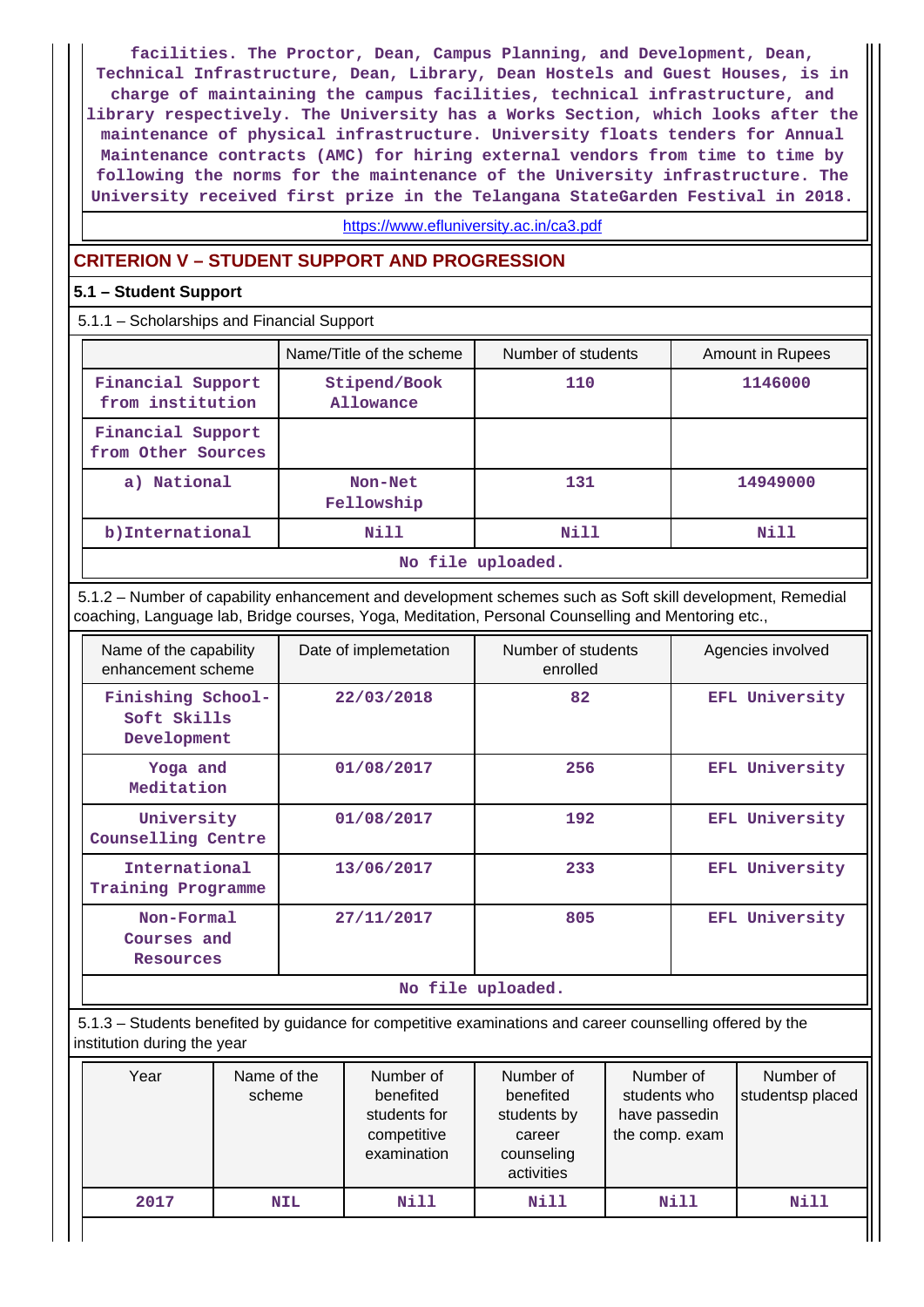|                                    | Total grievances received                                                     | Number of grievances redressed    |                                    | Avg. number of days for grievance<br>redressal |                                           |  |
|------------------------------------|-------------------------------------------------------------------------------|-----------------------------------|------------------------------------|------------------------------------------------|-------------------------------------------|--|
|                                    | $\overline{2}$                                                                |                                   | $\overline{a}$                     |                                                | 10                                        |  |
| 5.2 - Student Progression          |                                                                               |                                   |                                    |                                                |                                           |  |
|                                    | 5.2.1 - Details of campus placement during the year                           |                                   |                                    |                                                |                                           |  |
|                                    | On campus                                                                     |                                   |                                    | Off campus                                     |                                           |  |
| Nameof<br>organizations<br>visited | Number of<br>students<br>participated                                         | Number of<br>stduents placed      | Nameof<br>organizations<br>visited | Number of<br>students<br>participated          | Number of<br>stduents placed              |  |
| 27                                 | 55                                                                            | 46<br><b>NA</b>                   |                                    | <b>Nill</b>                                    | <b>Nill</b>                               |  |
|                                    |                                                                               |                                   | No file uploaded.                  |                                                |                                           |  |
|                                    | 5.2.2 - Student progression to higher education in percentage during the year |                                   |                                    |                                                |                                           |  |
| Year                               | Number of<br>students<br>enrolling into<br>higher education                   | Programme<br>graduated from       | Depratment<br>graduated from       | Name of<br>institution joined                  | Name of<br>programme<br>admitted to       |  |
| 2017                               | 13                                                                            | B.A.<br>(Hons.)<br>English        | <b>NA</b>                          | <b>EFLU</b>                                    | M.A.<br>English<br>Cafeteria              |  |
| 2017                               | $\mathbf{1}$                                                                  | B.A.<br>(Hons.)<br>English        | <b>NA</b>                          | EFLU                                           | M.A.<br>Linguistics                       |  |
| 2017                               | $\overline{\mathbf{2}}$                                                       | B.A.<br>(Hons.)<br>French         | <b>NA</b>                          | <b>EFLU</b>                                    | M.A.<br>French                            |  |
| 2017                               | 3                                                                             | <b>B.A.</b><br>(Hons.)<br>Spanish | <b>NA</b>                          | <b>EFLU</b>                                    | M.A.<br>Hispanic                          |  |
| 2017                               | $\overline{2}$                                                                | M.A.<br>English                   | <b>NA</b>                          | <b>EFLU</b>                                    | Ph.D.<br>English<br>Language<br>Education |  |
| 2017                               | $\mathbf{1}$                                                                  | M.A.CL                            | <b>NA</b>                          | <b>EFLU</b>                                    | Ph.D<br>Linguistics<br>and<br>Phonetics   |  |
| 2017                               | $\mathbf{1}$                                                                  | <b>PGDTE</b>                      | <b>NA</b>                          | <b>EFLU</b>                                    | Ph.D<br>Linguistics<br>and<br>Phonetics   |  |
| 2017                               | $\mathbf{1}$                                                                  | M.A.<br>Linguistics               | <b>NA</b>                          | <b>EFLU</b>                                    | Ph.D<br>Linguistics<br>and<br>Phonetics   |  |
|                                    |                                                                               |                                   |                                    |                                                |                                           |  |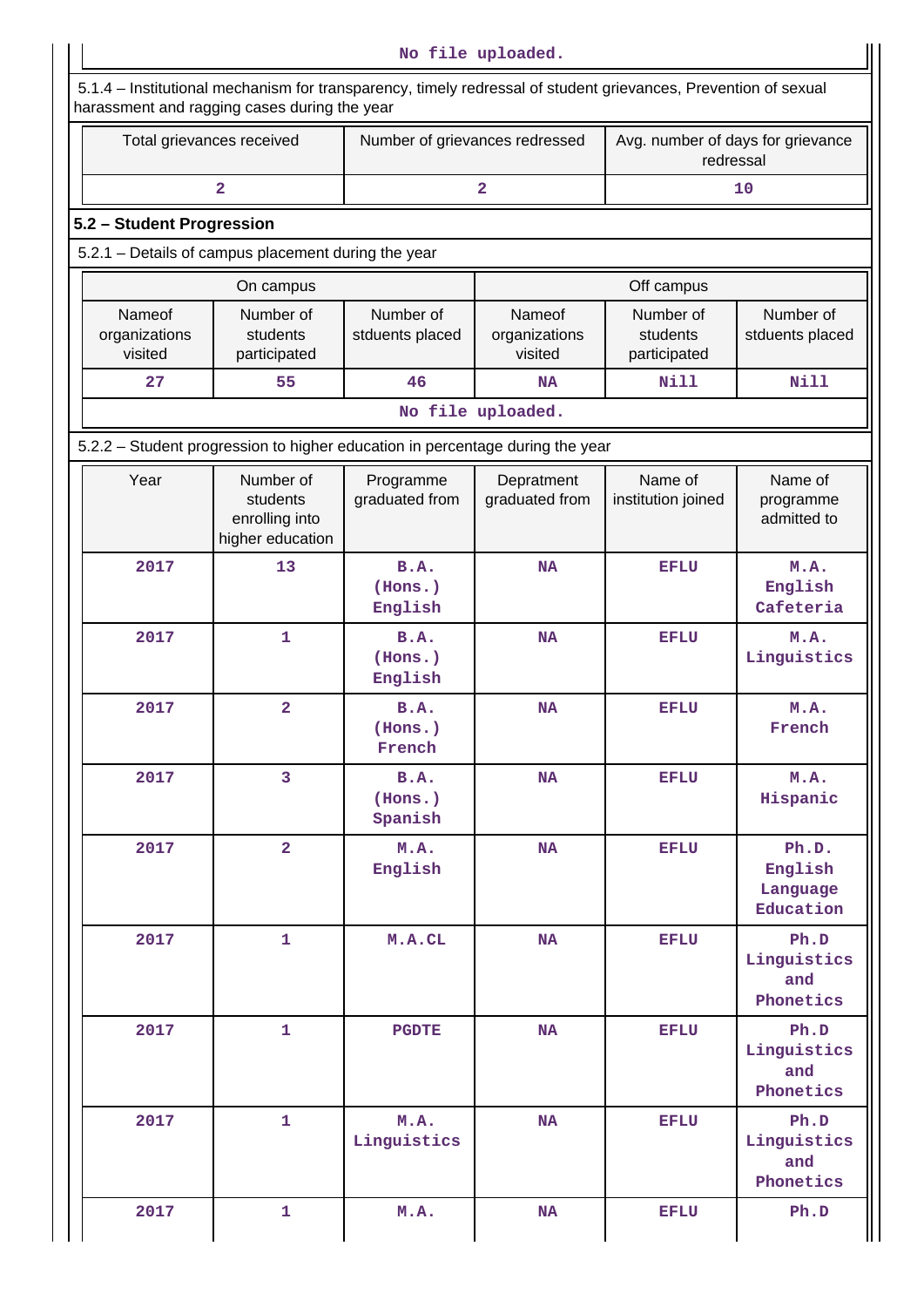|                                                                                                                                                                                        |                                                                  |  | English                   |                                   |              |                                     |  |                                         | Linguistics<br>and<br>Phonetics      |
|----------------------------------------------------------------------------------------------------------------------------------------------------------------------------------------|------------------------------------------------------------------|--|---------------------------|-----------------------------------|--------------|-------------------------------------|--|-----------------------------------------|--------------------------------------|
| 2017                                                                                                                                                                                   | $\mathbf{1}$                                                     |  | M.A.<br>English           |                                   |              | <b>NA</b>                           |  | <b>EFLU</b>                             | Ph.D<br>English<br>Literature        |
|                                                                                                                                                                                        |                                                                  |  |                           |                                   | View File    |                                     |  |                                         |                                      |
| 5.2.3 - Students qualifying in state/ national/ international level examinations during the year<br>(eg:NET/SET/SLET/GATE/GMAT/CAT/GRE/TOFEL/Civil Services/State Government Services) |                                                                  |  |                           |                                   |              |                                     |  |                                         |                                      |
|                                                                                                                                                                                        | Items                                                            |  |                           |                                   |              |                                     |  | Number of students selected/ qualifying |                                      |
|                                                                                                                                                                                        | Any Other                                                        |  |                           |                                   |              |                                     |  | Nill                                    |                                      |
|                                                                                                                                                                                        |                                                                  |  |                           | No file uploaded.                 |              |                                     |  |                                         |                                      |
| 5.2.4 – Sports and cultural activities / competitions organised at the institution level during the year                                                                               |                                                                  |  |                           |                                   |              |                                     |  |                                         |                                      |
|                                                                                                                                                                                        | Activity                                                         |  |                           | Level                             |              |                                     |  | Number of Participants                  |                                      |
|                                                                                                                                                                                        | International Yoga Day                                           |  |                           |                                   | University   |                                     |  |                                         | 565                                  |
| National Handloom day<br>Exhibition and awareness<br>campaign, Debate<br>programme                                                                                                     |                                                                  |  |                           |                                   | University   |                                     |  |                                         | 220                                  |
| Celebrations of 75<br>Years Quit- India<br>Movement programme                                                                                                                          |                                                                  |  | University                |                                   |              | 465                                 |  |                                         |                                      |
| Sankalp Se Siddhi (Rock<br>Concert) Programme                                                                                                                                          |                                                                  |  | University                |                                   |              | 250                                 |  |                                         |                                      |
|                                                                                                                                                                                        | Paryatan Parv                                                    |  | University                |                                   |              | 162                                 |  |                                         |                                      |
|                                                                                                                                                                                        | Ek Bharath Shreshta<br>Bharath Programme                         |  | University                |                                   |              | 135                                 |  |                                         |                                      |
|                                                                                                                                                                                        | MANAM Programme (Mental<br><b>Health Awareness</b><br>Programme) |  | University                |                                   |              | 146                                 |  |                                         |                                      |
|                                                                                                                                                                                        |                                                                  |  |                           | No file uploaded.                 |              |                                     |  |                                         |                                      |
| 5.3 - Student Participation and Activities<br>5.3.1 – Number of awards/medals for outstanding performance in sports/cultural activities at national/international                      |                                                                  |  |                           |                                   |              |                                     |  |                                         |                                      |
| level (award for a team event should be counted as one)                                                                                                                                |                                                                  |  |                           |                                   |              |                                     |  |                                         |                                      |
| Year                                                                                                                                                                                   | Name of the<br>award/medal                                       |  | National/<br>Internaional | Number of<br>awards for<br>Sports |              | Number of<br>awards for<br>Cultural |  | Student ID<br>number                    | Name of the<br>student               |
| 2017                                                                                                                                                                                   | 19th<br>World<br>Festival<br>of Youth<br>and<br><b>Students</b>  |  | Internat<br>ional         |                                   | 1            | Nill                                |  | Ph.D(R)/<br>$2013/H-01$                 | Ms.<br>Parijat Bh<br>attacharje<br>е |
| 2017                                                                                                                                                                                   | 19th<br>World<br>Festival<br>of Youth<br>and                     |  | <b>Internat</b><br>ional  |                                   | $\mathbf{1}$ | Nill                                |  | $2014/H-01$                             | Mr.<br>Suman<br>Kumar<br>Sharma      |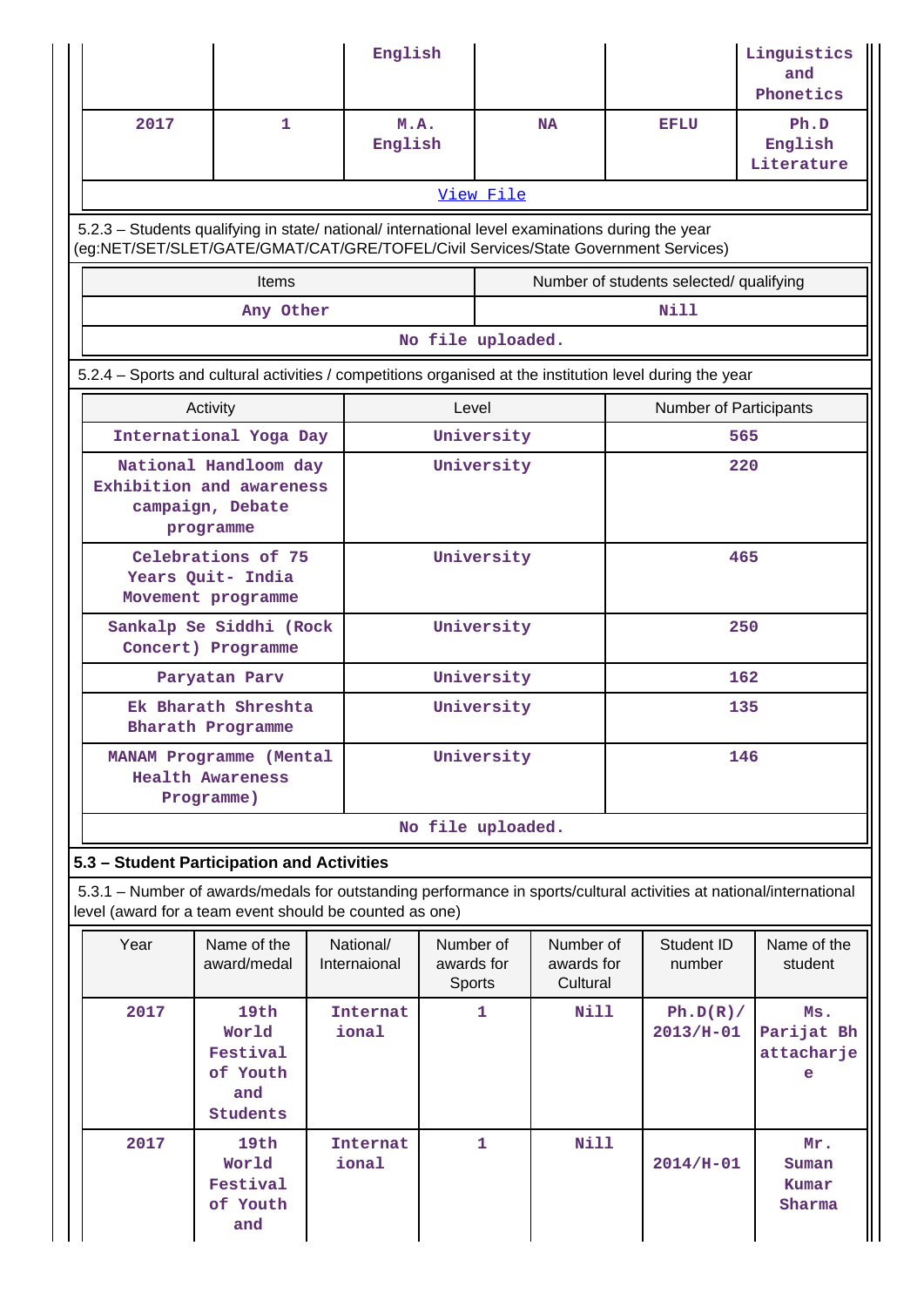| uden |  |
|------|--|
|------|--|

**No file uploaded.**

 5.3.2 – Activity of Student Council & representation of students on academic & administrative bodies/committees of the institution (maximum 500 words)

 **The Students Union elections were held at The English and Foreign Languages University according to Students Union Constitution on 04 October 2017. The Students Union is actively involved in taking up issues that pertain to student welfare with the University administration and faculty in charge of specific spheres of activity.**

#### **5.4 – Alumni Engagement**

5.4.1 – Whether the institution has registered Alumni Association?

 **Yes**

 **EFLUITES, the Alumni Association of The EFL University, was established to achieve twin objectives. While acting as a connecting link between the University and the world outside, the association will also help foster connections between the students who are currently on rolls at the university and those who have enrolled or passed out and have made a mark in their respective fields of work. The Association will position itself as a platform for the members of the alumni to come together and network with other EFLUITES on professional and career related topics.**

5.4.2 – No. of registered Alumni:

**2419**

5.4.3 – Alumni contribution during the year (in Rupees) :

**0**

5.4.4 – Meetings/activities organized by Alumni Association :

**Yes, the Alumni Association organized online meetings and activities.**

## **CRITERION VI – GOVERNANCE, LEADERSHIP AND MANAGEMENT**

#### **6.1 – Institutional Vision and Leadership**

 6.1.1 – Mention two practices of decentralization and participative management during the last year (maximum 500 words)

 **The university administration is decentralized at each tier and members of faculty and non-teaching staff are members of various administrative committees. Committees like the Academic council, Admissions Committee, Grants Committee have teachers as members and participate in the management. The committees meet from time to time to advise on matters related to academics, examinations and admissions, and approvals of research/travel grants. Members of teaching faculty are appointed as Deans, Deputy Deans and Officer on Special Duties (OSDs) for a specific period to look after the day-to-day administration of various units and sections of the administration and discharge the duties according to requirements of sections concerned. Each academic Department/School has a Board of Studies/School Board constituted with the members from the Dept, from other Schools and faculty members from outside the University on rotation for a three year period. They are entrusted with the responsibility of monitoring of the teaching, research and other academic activities under its purview, take measures to improve their performance, plan and organize academic events, initiate academic collaborations and so on. Research advisory committees take care of the progress of research scholars. The structure and functioning of the committees mentioned above ensures**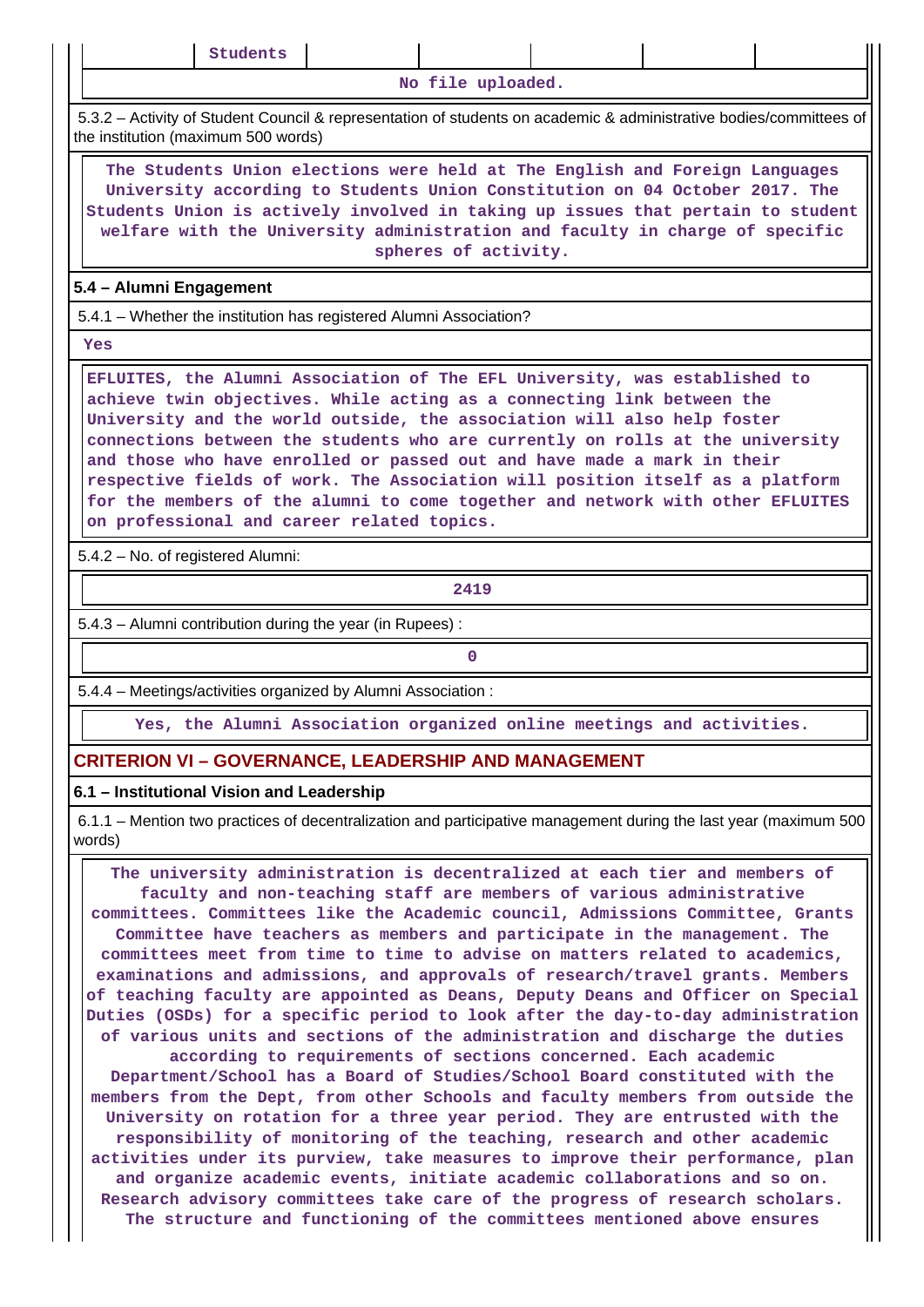**decentralization of administration. The members of staff get opportunity to participate in administrative decisions and activities. At the beginning of the academic year Student Council is constituted to advise on matters related to students welfare and development. The student council is a representative body representing diverse sections of students from across the programmes, students from India and abroad.**

6.1.2 – Does the institution have a Management Information System (MIS)?

**Partial**

#### **6.2 – Strategy Development and Deployment**

6.2.1 – Quality improvement strategies adopted by the institution for each of the following (with in 100 words each):

| <b>Strategy Type</b>                                          | <b>Details</b>                                                                                                                                                                                                                                                                                                                                                                                                                                                                                                                                                                                                                                                                                               |
|---------------------------------------------------------------|--------------------------------------------------------------------------------------------------------------------------------------------------------------------------------------------------------------------------------------------------------------------------------------------------------------------------------------------------------------------------------------------------------------------------------------------------------------------------------------------------------------------------------------------------------------------------------------------------------------------------------------------------------------------------------------------------------------|
| Teaching and Learning                                         | Members of the faculty have adopted<br>technology-based teaching and learning<br>processes in the field of humanities.<br>Students are encouraged to work in<br>groups to facilitate peer learning. In<br>most of the courses in the domain of<br>literature students adapt literary<br>works and enact them. Teaching and<br>learning at the EFLU, which is an<br>exclusively humanities university, is<br>thus enjoyable as it is application<br>oriented.                                                                                                                                                                                                                                                 |
| Research and Development                                      | 109 research articles have been<br>published in national and international<br>journals of repute. 7 funded research<br>projects have been taken up by the<br>members of faculty. 113 doctoral<br>degrees have been awarded during the<br>academic year. Members of the faculty<br>have presented 134 papers in the<br>international conferences / seminars<br>and 104 in the national, 4 in the state<br>level conferences. They have been<br>invited to either deliver a lecture or<br>chair a session in the conference /<br>seminars or as resource persons in 181<br>international events and 403 national<br>events. Teachers have been engaged in<br>253 other academic activities during<br>the year. |
| Library, ICT and Physical<br>Infrastructure / Instrumentation | The EFL University is WiFi enabled<br>and has sophisticated language<br>laboratories with the latest software<br>to conduct research. Online access to<br>journals and databases has been made<br>available in the University.                                                                                                                                                                                                                                                                                                                                                                                                                                                                               |
| Curriculum Development                                        | The Board of Studies (BoS) of each<br>Department and Board of Studies of each<br>School propose and suggest the<br>curriculum, and reference and other<br>reading materials for the Programmes of<br>Study, approve subjects for research                                                                                                                                                                                                                                                                                                                                                                                                                                                                    |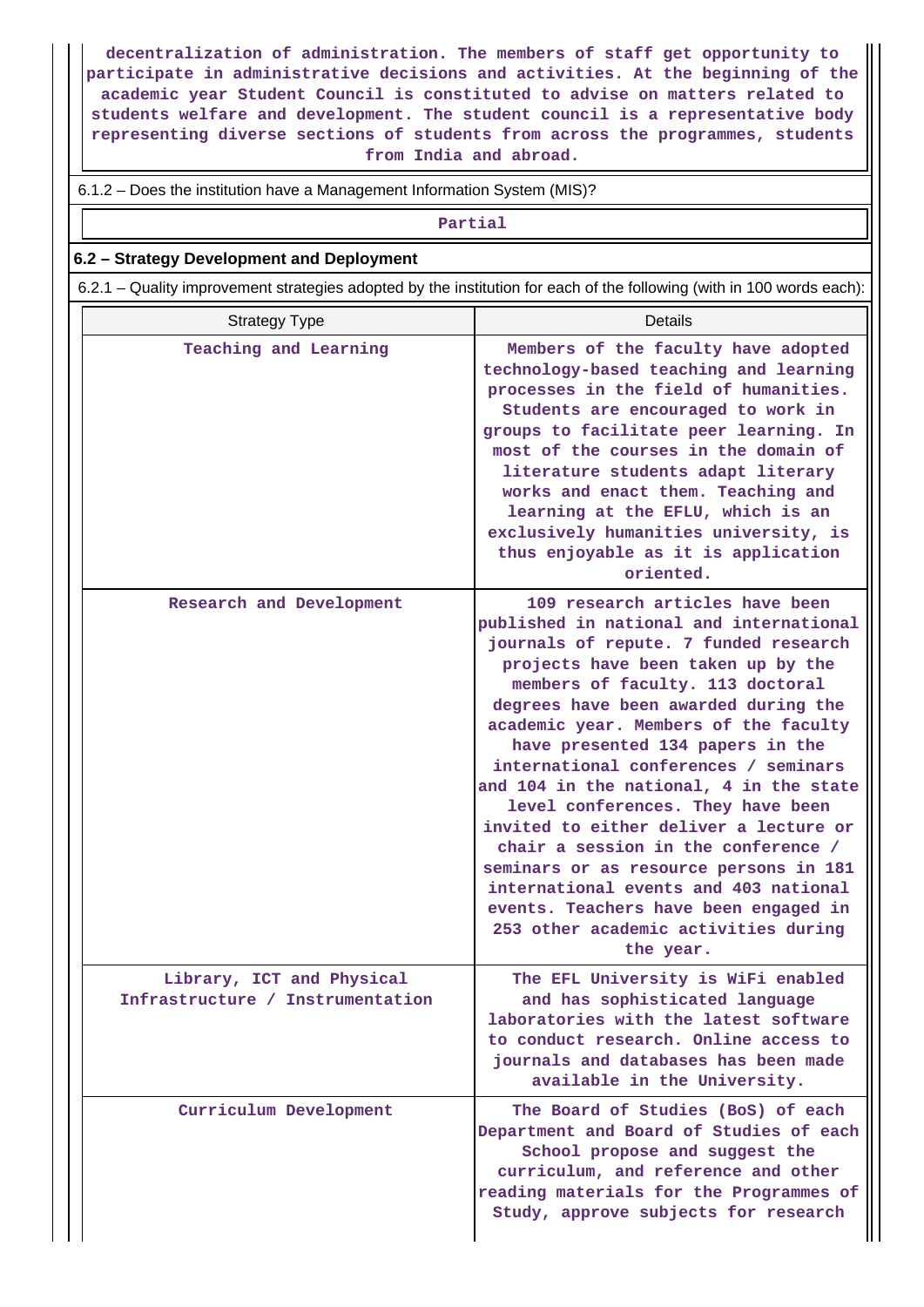|                                      | for various degrees and other<br>requirements of research degrees, and<br>introduce new courses, revise existing<br>courses under various programmes<br>periodically, to be on par with the new<br>developments in the areas of study<br>concerned.                                                                                                                                                                                                                                                                           |
|--------------------------------------|-------------------------------------------------------------------------------------------------------------------------------------------------------------------------------------------------------------------------------------------------------------------------------------------------------------------------------------------------------------------------------------------------------------------------------------------------------------------------------------------------------------------------------|
| Admission of Students                | The Office of the Controller of<br>Examinations is in charge of admissions<br>of students for all the programmes.<br>Admission tests are conducted online at<br>twenty-five test centres spread across<br>India. The University has modified the<br>format of the entrance test paper by<br>making all the items multiple-choice<br>questions to ensure objectivity in the<br>entrance test question paper evaluation<br>for admission to undergraduate,<br>postgraduate, and teacher training<br>courses and PhD programmes. |
| Human Resource Management            | 10 research scholars have presented<br>papers in international conferences in<br>the USA, UK, Netherlands, Ireland, and<br>London.                                                                                                                                                                                                                                                                                                                                                                                            |
| Industry Interaction / Collaboration | The University has established a<br>University-Industry Hub so as to<br>develop a meaning partnership with the<br>industry. Through this initiative, the<br>University will gain insights into the<br>requirements of the industry and make<br>the students ready for better<br>placements through professional<br>oriented courses. The Hub also tries to<br>address the serious charge made by<br>employers that a majority of the<br>students from most Indian universities<br>are unemployable.                           |

6.2.2 – Implementation of e-governance in areas of operations:

| E-governace area              | <b>Details</b>                                                                                                                                                                                                                                                                                                                                                                 |
|-------------------------------|--------------------------------------------------------------------------------------------------------------------------------------------------------------------------------------------------------------------------------------------------------------------------------------------------------------------------------------------------------------------------------|
| Student Admission and Support | The University conducts an all India<br>online entrance test for admission to<br>various undergraduate, postgraduate,<br>and teacher education courses, and<br>research programmes. The University<br>conducts these tests in 23 test cities.<br>A dedicated team of technical members<br>is available for any kind of<br>troubleshooting that candidates might<br>experience. |
| Examination                   | At the University members of the<br>faculty adopt various means of<br>conducting internal assessment tests<br>and end-semester examinations such as<br>sit-down examinations, term papers,<br>presentations, and project work to name                                                                                                                                          |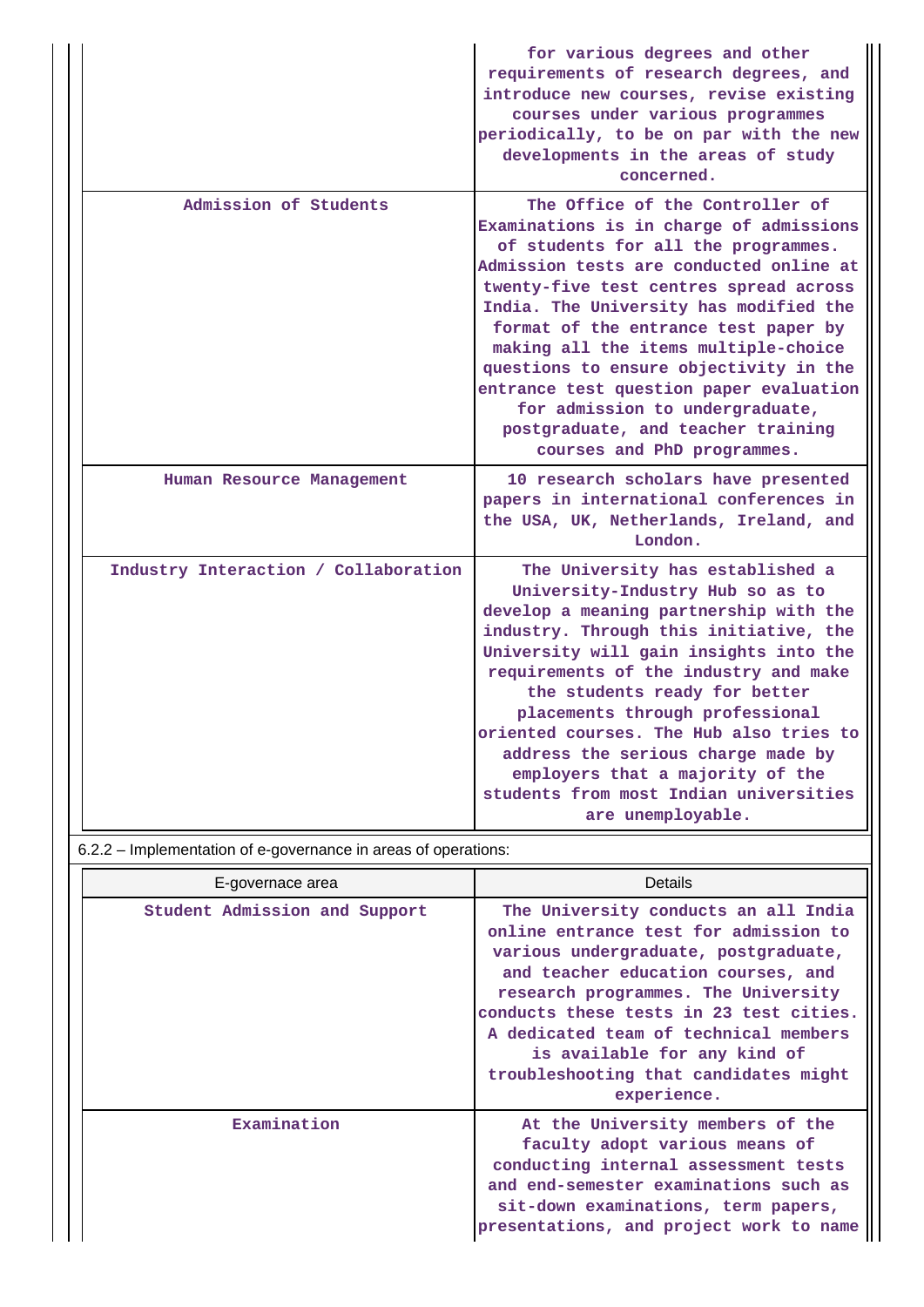|                | a few. Most of the times students are<br>encouraged to submit their responses<br>online except where it is a sit-down<br>examination.                                                                          |
|----------------|----------------------------------------------------------------------------------------------------------------------------------------------------------------------------------------------------------------|
| Administration | The University has switched over to e-<br>governance partially. All leave<br>applications of members of the teaching<br>and non-teaching staff are managed<br>electronically through the IRCTC<br>application. |

## **6.3 – Faculty Empowerment Strategies**

 6.3.1 – Teachers provided with financial support to attend conferences / workshops and towards membership fee of professional bodies during the year

| Year | Name of Teacher           | Name of conference/<br>workshop attended<br>for which financial<br>support provided                       | Name of the<br>professional body for<br>which membership<br>fee is provided | Amount of support |
|------|---------------------------|-----------------------------------------------------------------------------------------------------------|-----------------------------------------------------------------------------|-------------------|
| 2018 | Mr Vishwa Pal<br>Bhargawa | Identitarian<br>Violence and<br>Francophone<br>Cinema                                                     | Universite<br>Catholique de<br>Lile, France                                 | 150000            |
| 2018 | Dr Mohit<br>Chandna,      | Border<br>Relation:<br>Glissant and<br>French<br>Nationalism                                              | Dr Paul<br>Fadoul of<br>Queens C, New<br>York, USA                          | 150000            |
| 2017 | Dr A<br>Hariprasad        | Moving Beyond<br>the Textual:<br><b>Teaching Film</b><br>Studies in an<br>English<br>Department           | Tripura<br>University,<br>Tripura                                           | 15000             |
| 2017 | Dr Uma<br>Damodar Sridhar | Le professeur<br>de FLE comme<br>mediateur vers<br>une formation<br>interculturelle                       | Mumbai<br>University,<br>Mumbai                                             | 7207              |
| 2017 | Prof Kailash<br>C Baral   | Singularity,<br>Ontology and<br>the Last<br>Brahmin: A<br>Critique of<br>Hinduism                         | Gopalpur-on-<br>Sea (Odisha)                                                | 15000             |
| 2017 | Mr Tariq<br>Sheikh        | Defining<br>Literature<br>through<br>Provinciality:<br>Analysing<br>Suzuki<br>Bokushi's<br>Hokuetsu Seppu | University of<br>Delhi, Delhi                                               | 15000             |
| 2017 | Prof H<br>Lakshmi,        | Emerging<br>Trends in                                                                                     | JNU, New<br>Delhi                                                           | 15000             |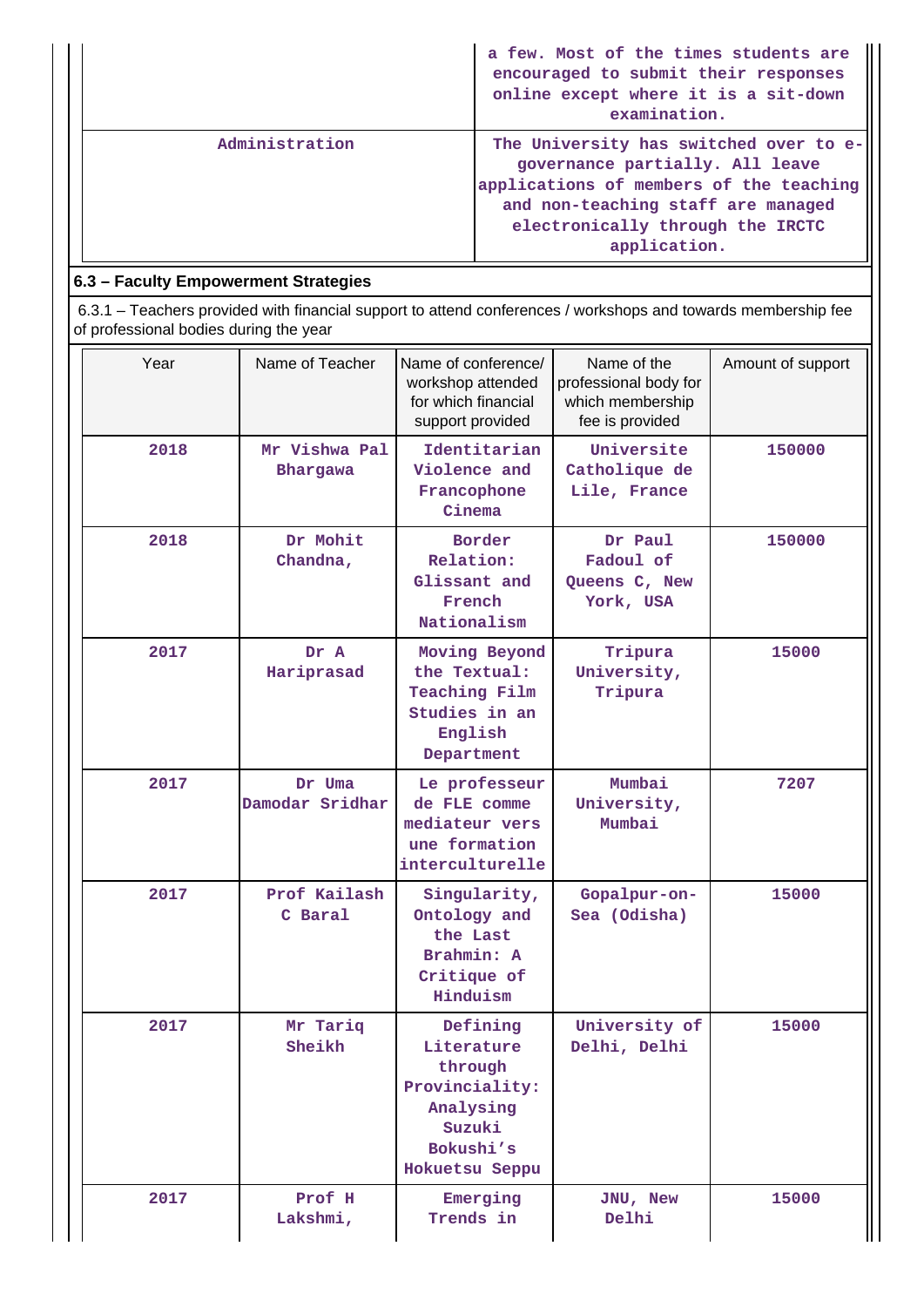|      |                                                                                                                                                                    |                                                                                                   | <b>Studies</b><br>No file uploaded. |            |                                                  |                                                      |
|------|--------------------------------------------------------------------------------------------------------------------------------------------------------------------|---------------------------------------------------------------------------------------------------|-------------------------------------|------------|--------------------------------------------------|------------------------------------------------------|
|      |                                                                                                                                                                    |                                                                                                   |                                     |            |                                                  |                                                      |
|      | 6.3.2 - Number of professional development / administrative training programmes organized by the University for<br>teaching and non teaching staff during the year |                                                                                                   |                                     |            |                                                  |                                                      |
| Year | Title of the<br>professional<br>development<br>programme<br>organised for<br>teaching staff                                                                        | Title of the<br>administrative<br>training<br>programme<br>organised for<br>non-teaching<br>staff | From date                           | To Date    | Number of<br>participants<br>(Teaching<br>staff) | Number of<br>participants<br>(non-teaching<br>staff) |
| 2017 |                                                                                                                                                                    | <b>NIL</b>                                                                                        |                                     |            | 93                                               | <b>Nill</b>                                          |
|      | Organized<br>a talk n<br>The uses<br>of irikk-<br>and kondu<br>in<br>Malayalam                                                                                     |                                                                                                   | 05/07/2017                          | 05/07/2017 |                                                  |                                                      |
| 2018 |                                                                                                                                                                    | <b>NIL</b>                                                                                        |                                     |            | 87                                               | <b>Nill</b>                                          |
|      | Organized<br>a talk on<br>A Proposal<br>for<br>Bilingual<br>model of<br>language<br>education<br>in India                                                          |                                                                                                   | 17/04/2018                          | 17/04/2018 |                                                  |                                                      |
| 2018 | One day<br>workshop<br>on New Hum<br>anities:<br>The<br>Classroom<br>connect                                                                                       | <b>NIL</b>                                                                                        | 17/04/2018 17/04/2018               |            | 62                                               | <b>Nill</b>                                          |
| 2018 | $3 - day I$<br>nternation<br>a1<br>Conference<br>on Indian<br>Literature<br>as World L<br>iterature:<br>Past,<br>Present                                           | <b>NIL</b>                                                                                        | 18/01/2018                          | 20/01/2018 | 86                                               | <b>Nill</b>                                          |
| 2018 | Organised<br>an Interna<br>tional<br>Symposium<br>on Current<br>Trends and                                                                                         | <b>NIL</b>                                                                                        | 29/01/2018                          | 29/01/2019 | 78                                               | <b>Nill</b>                                          |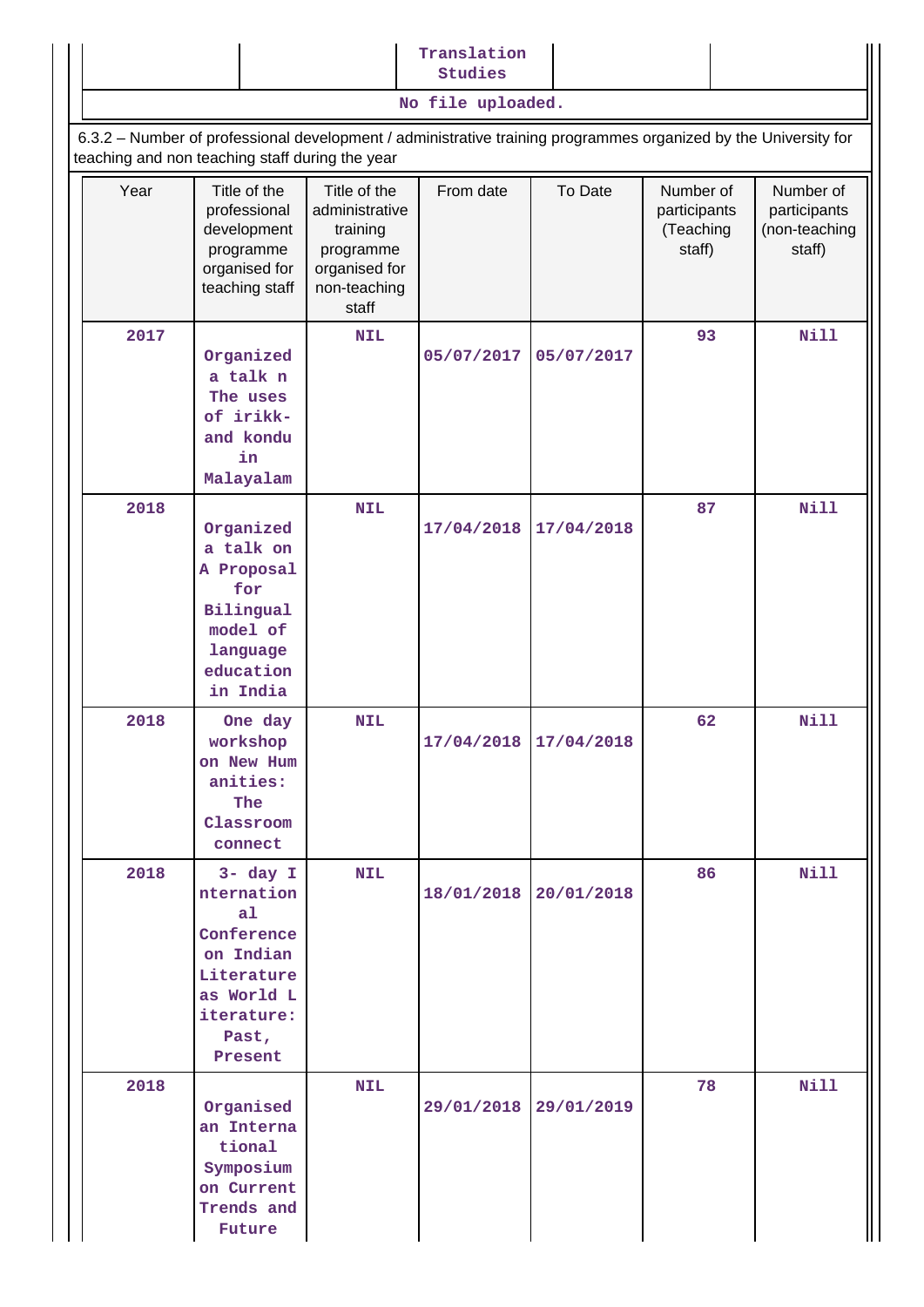|                              | prospects<br>in Transla<br>tion<br>Studies<br>Research                                                                               |                                    |                                                                                                                                    |            |    |             |
|------------------------------|--------------------------------------------------------------------------------------------------------------------------------------|------------------------------------|------------------------------------------------------------------------------------------------------------------------------------|------------|----|-------------|
| 2017                         | Talk on<br>"Finding<br>solutions<br>to Indian<br>poverty<br>and unempl<br>oyment in<br>a Swiss<br>Prison:"                           | <b>NIL</b>                         | 12/07/2017                                                                                                                         | 12/07/2017 | 65 | <b>Nill</b> |
| 2018                         | Talk on<br>"Entrenchi<br>ng Social<br>Inequality<br>: Dalits,<br>Adivasis<br>and the<br>Indian<br>Economic<br><b>Boom</b>            | <b>NIL</b>                         | 07/02/2018                                                                                                                         | 07/02/2018 | 77 | <b>Nill</b> |
| 2018                         | Talk on<br>"Crossing<br>the Kala<br>pani, Inde<br>ntureship<br>and the An<br>nihilation<br>of Caste"                                 | <b>NIL</b>                         | 22/02/2018                                                                                                                         | 22/02/2018 | 56 | Nill        |
| 2018                         | Talk on<br>"Political<br>Communicat<br>ion in the<br>Wake of<br><b>New</b><br>Leadership<br>in India<br>and the<br>United<br>States" | <b>NIL</b>                         | 22/01/2018                                                                                                                         | 22/01/2018 | 45 | <b>Nill</b> |
| 2017                         | Internat<br>ional<br>workshop<br>on "Film<br>Festival<br>Research"                                                                   | <b>NIL</b>                         | 07/09/2017                                                                                                                         | 08/09/2017 | 96 | <b>Nill</b> |
|                              |                                                                                                                                      |                                    | No file uploaded.<br>6.3.3 - No. of teachers attending professional development programmes, viz., Orientation Programme, Refresher |            |    |             |
| Title of the<br>professional |                                                                                                                                      | Number of teachers<br>who attended | Course, Short Term Course, Faculty Development Programmes during the year<br>From Date                                             | To date    |    | Duration    |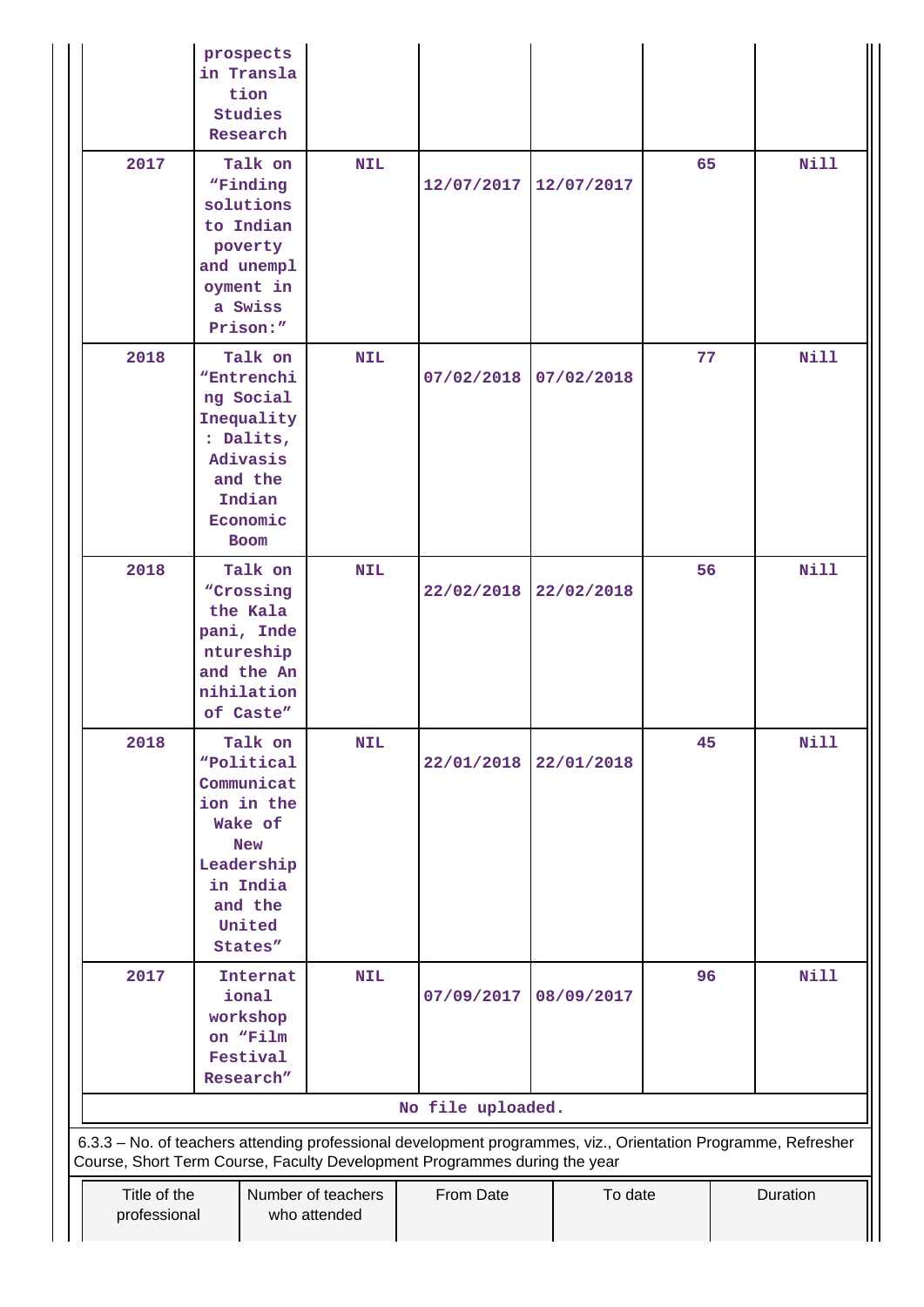| development<br>programme                                                                                                                                                                   |              |                  |                   |           |                 |                  |  |
|--------------------------------------------------------------------------------------------------------------------------------------------------------------------------------------------|--------------|------------------|-------------------|-----------|-----------------|------------------|--|
| UGC sponsored<br>Refresher<br>Course in soft<br>skills for<br>professional<br>excellence                                                                                                   | $\mathbf{1}$ |                  | 19/07/2017        |           | 08/08/2017      | 21               |  |
| UGC sponsored<br>Two Day<br>National<br>Workshop on<br>"Digitisation:<br>E-Sensitisation<br>and E-Learning"<br>by University<br>College for<br>Women, Koti,<br>Hyderabad                   | $\mathbf{1}$ |                  | 07/09/2017        |           | 08/09/2017      | $\overline{2}$   |  |
| Resfresher<br>course in<br>English,<br>Academic Staff<br>College,<br>Osmania<br>University                                                                                                 | 1            |                  | 05/07/2017        |           | 26/07/2017      | 21               |  |
| The learner,<br>the detective'<br>Presented at<br>the Refresher<br>Course on<br>"English<br>Language<br>Teaching"<br>organized by<br>UGC?Human<br>Resource<br>Development<br>Centre, JNTUH | 1            |                  | 27/02/2018        |           | 27/02/2018      | $\mathbf{1}$     |  |
| Refresher<br>Course in<br>English                                                                                                                                                          | $\mathbf{1}$ |                  | 05/07/2017        |           | 26/07/2017      | 21               |  |
| Refresher<br>Course                                                                                                                                                                        | 1            |                  | 28/11/2017        |           | 19/12/2017      | 21               |  |
|                                                                                                                                                                                            |              |                  | No file uploaded. |           |                 |                  |  |
| 6.3.4 - Faculty and Staff recruitment (no. for permanent recruitment):                                                                                                                     |              |                  |                   |           |                 |                  |  |
|                                                                                                                                                                                            | Teaching     |                  |                   |           | Non-teaching    |                  |  |
| Permanent                                                                                                                                                                                  |              | <b>Full Time</b> |                   | Permanent |                 | <b>Full Time</b> |  |
| <b>Nill</b>                                                                                                                                                                                |              | Nill             |                   | Nill      |                 | Nill             |  |
| 6.3.5 - Welfare schemes for                                                                                                                                                                |              |                  |                   |           |                 |                  |  |
| Teaching                                                                                                                                                                                   |              | Non-teaching     |                   |           | <b>Students</b> |                  |  |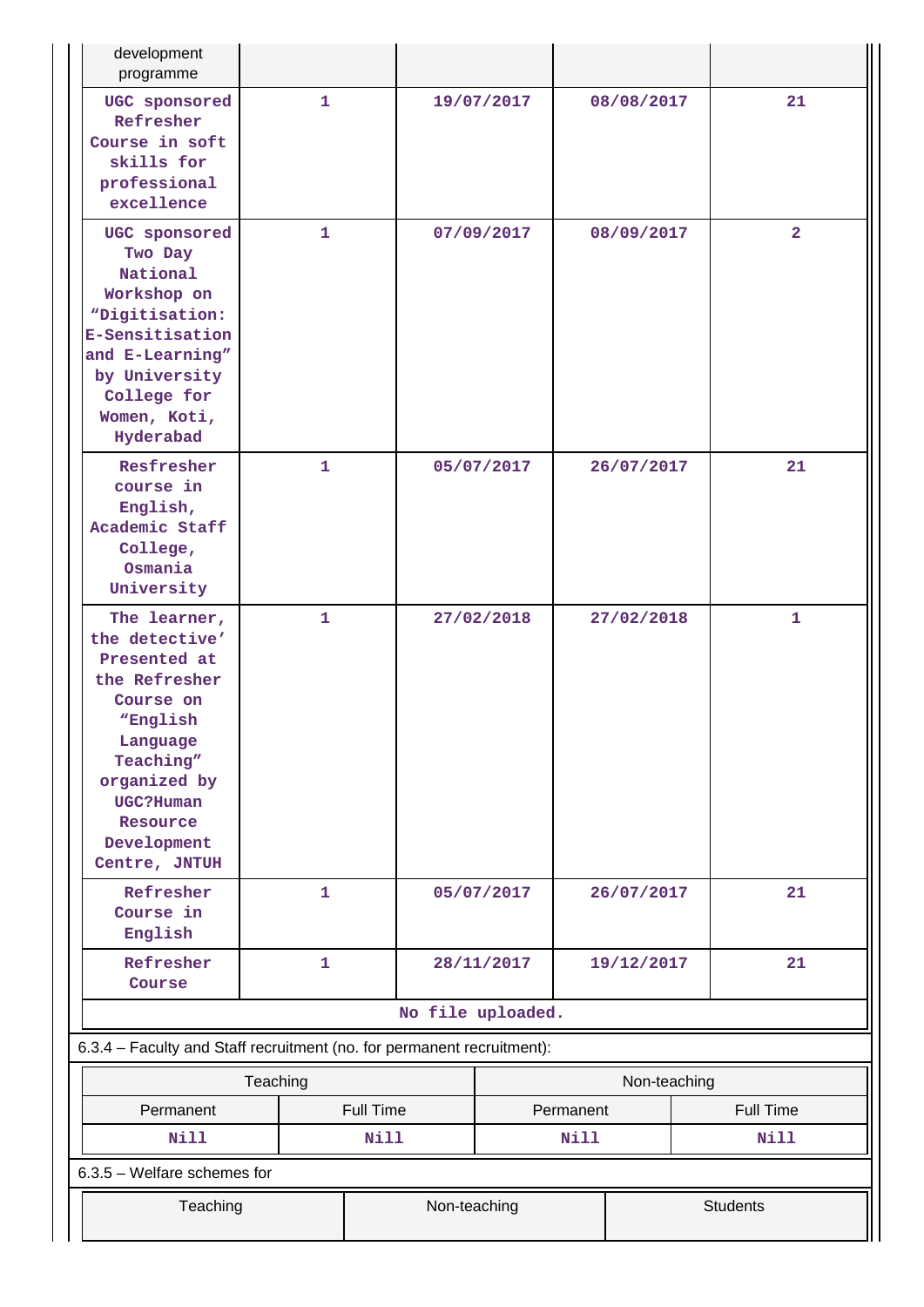| __ | __ | ____ |
|----|----|------|
|    |    |      |

#### **6.4 – Financial Management and Resource Mobilization**

6.4.1 – Institution conducts internal and external financial audits regularly (with in 100 words each)

 **Internal Audit The internal audit Wing of the University is conducting 'Concurrent Audit' scrutinizing all the transactions of expenditure of both capital and revenue nature, scrutiny of works contracts, outsourcing contracts, contractors' bills, payments to employees and pensioners and other important items of expenditure. It was certified by the DGA (Central) that the Internal Control System was adequate. External Audit The Annual Accounts Audit and the Transaction Audit is being conducted by the Office of the Director General of Audit (Central), Hyderabad, Periodically.**

 6.4.2 – Funds / Grants received from management, non-government bodies, individuals, philanthropies during the year(not covered in Criterion III)

| Name of the non government<br>funding agencies /individuals | Funds/ Grnats received in Rs. | Purpose    |
|-------------------------------------------------------------|-------------------------------|------------|
| NIL                                                         |                               | <b>NIL</b> |
|                                                             | - - -<br>$ -$                 |            |

**No file uploaded.**

6.4.3 – Total corpus fund generated

## **0**

#### **6.5 – Internal Quality Assurance System**

6.5.1 – Whether Academic and Administrative Audit (AAA) has been done?

| <b>Audit Type</b> | External   |             |        | Internal                                                                     |
|-------------------|------------|-------------|--------|------------------------------------------------------------------------------|
|                   | Yes/No     | Agency      | Yes/No | Authority                                                                    |
| Academic          | No.        | <b>Nill</b> | Yes    | School Board<br>of Studies, and<br>Academic<br>Council of the<br>University. |
| Administrative    | <b>Yes</b> | <b>CAG</b>  | Yes    | Administrative<br>Consultants                                                |

 6.5.2 – What efforts are made by the University to promote autonomy in the affiliated/constituent colleges? (if applicable)

#### **Not applicable to EFLU**

6.5.3 – Activities and support from the Parent – Teacher Association (at least three)

 **Although the University has no formal Parent-Teacher Association, parents and teachers interact frequently, both in person and using electronic platforms. The inputs from parents are taken into account in planning and implementing the initiatives of the University to ensure the overall development and well-being of students.**

6.5.4 – Development programmes for support staff (at least three)

 **Periodic Training Programmes in administration. Digital literacy Extracurricular activities such as participation in sports and games and music**

6.5.5 – Post Accreditation initiative(s) (mention at least three)

**Curricular reforms at undergraduate, postgraduate, teacher education courses**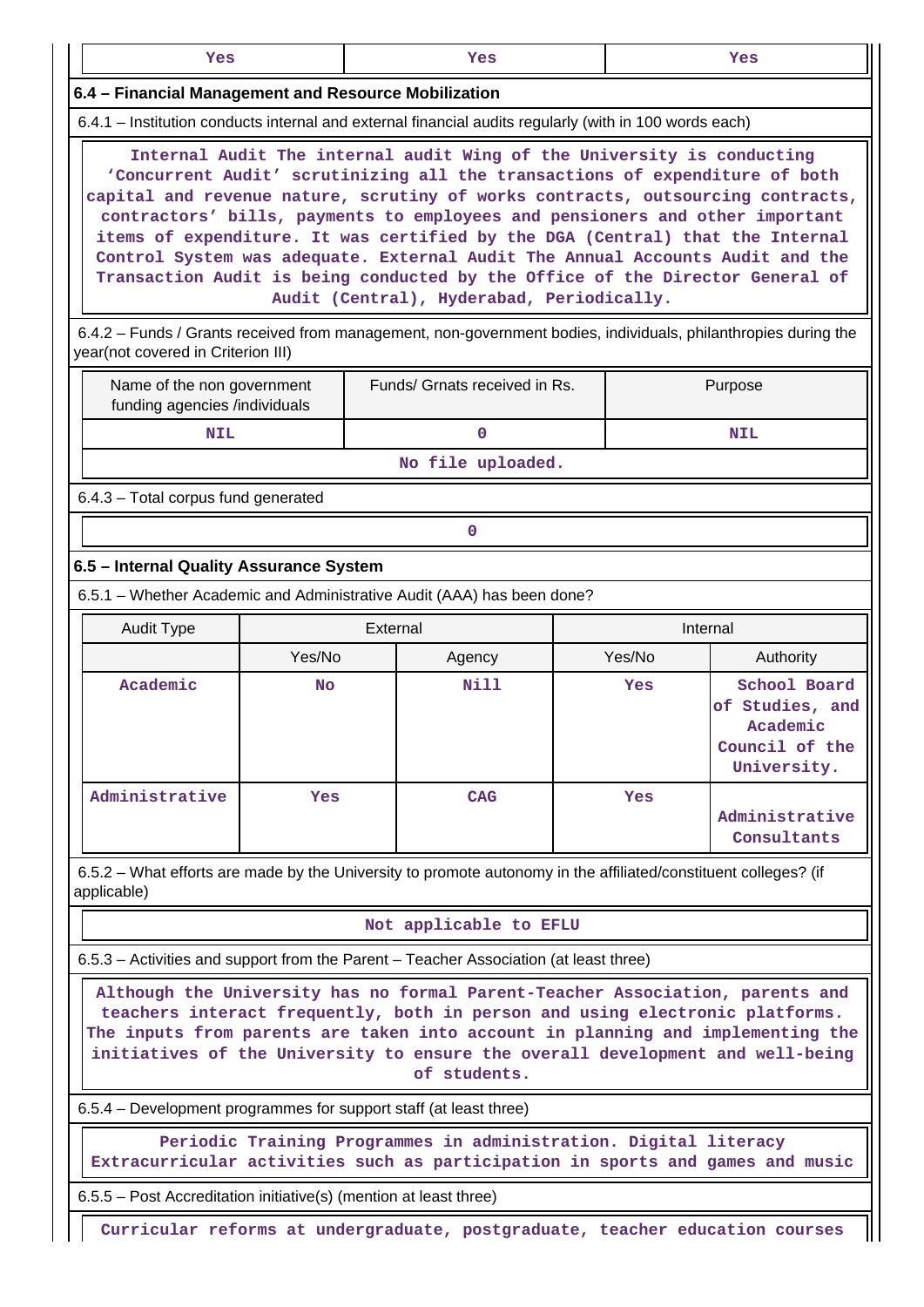### **and research programs Introduction of five new specialized courses at the postgraduate level. Constitution of editorial boards for the seven online international journals**

|                                            | 6.5.6 - Internal Quality Assurance System Details                                                                                                                                                                                                                                                                          |                                                                             |                                               |        |                                            |  |                        |                            |                                                     |
|--------------------------------------------|----------------------------------------------------------------------------------------------------------------------------------------------------------------------------------------------------------------------------------------------------------------------------------------------------------------------------|-----------------------------------------------------------------------------|-----------------------------------------------|--------|--------------------------------------------|--|------------------------|----------------------------|-----------------------------------------------------|
|                                            | a) Submission of Data for AISHE portal                                                                                                                                                                                                                                                                                     |                                                                             |                                               |        |                                            |  |                        | Yes                        |                                                     |
|                                            |                                                                                                                                                                                                                                                                                                                            | b) Participation in NIRF                                                    |                                               |        | Yes                                        |  |                        |                            |                                                     |
|                                            |                                                                                                                                                                                                                                                                                                                            | c)ISO certification                                                         |                                               |        | <b>No</b>                                  |  |                        |                            |                                                     |
|                                            | d)NBA or any other quality audit                                                                                                                                                                                                                                                                                           |                                                                             |                                               |        |                                            |  |                        | <b>No</b>                  |                                                     |
|                                            | 6.5.7 - Number of Quality Initiatives undertaken during the year                                                                                                                                                                                                                                                           |                                                                             |                                               |        |                                            |  |                        |                            |                                                     |
| Year                                       |                                                                                                                                                                                                                                                                                                                            | Name of quality<br>initiative by IQAC                                       | Date of<br>conducting IQAC                    |        | <b>Duration From</b><br><b>Duration To</b> |  |                        | Number of<br>participants  |                                                     |
| 2017                                       |                                                                                                                                                                                                                                                                                                                            | <b>NA</b>                                                                   | <b>Nill</b>                                   |        | <b>Nill</b>                                |  |                        | <b>Nill</b>                | Nill                                                |
|                                            |                                                                                                                                                                                                                                                                                                                            |                                                                             |                                               |        | No file uploaded.                          |  |                        |                            |                                                     |
|                                            | <b>CRITERION VII - INSTITUTIONAL VALUES AND BEST PRACTICES</b>                                                                                                                                                                                                                                                             |                                                                             |                                               |        |                                            |  |                        |                            |                                                     |
|                                            | 7.1 - Institutional Values and Social Responsibilities                                                                                                                                                                                                                                                                     |                                                                             |                                               |        |                                            |  |                        |                            |                                                     |
|                                            | 7.1.1 – Gender Equity (Number of gender equity promotion programmes organized by the institution during the                                                                                                                                                                                                                |                                                                             |                                               |        |                                            |  |                        |                            |                                                     |
| year)                                      |                                                                                                                                                                                                                                                                                                                            |                                                                             |                                               |        |                                            |  |                        |                            |                                                     |
| Title of the<br>Period from<br>programme   |                                                                                                                                                                                                                                                                                                                            |                                                                             |                                               |        | Period To                                  |  | Number of Participants |                            |                                                     |
|                                            |                                                                                                                                                                                                                                                                                                                            | Female                                                                      |                                               |        |                                            |  | Male                   |                            |                                                     |
| Orientation<br>cum Interactive<br>Sessions |                                                                                                                                                                                                                                                                                                                            | 20/02/2018                                                                  |                                               |        | 20/02/2018                                 |  | 250                    |                            | 113                                                 |
|                                            | 7.1.2 - Environmental Consciousness and Sustainability/Alternate Energy initiatives such as:                                                                                                                                                                                                                               |                                                                             |                                               |        |                                            |  |                        |                            |                                                     |
|                                            | Percentage of power requirement of the University met by the renewable energy sources                                                                                                                                                                                                                                      |                                                                             |                                               |        |                                            |  |                        |                            |                                                     |
|                                            | Solar power is being harnessed to reduce the dependency on the conventional<br>Diesel-powered generators. . Rain Harvesting pits have been constructed at<br>various locations in the campus. . Tree plantation drives have been undertaken.<br>. Sanitary pad incinerators have been installed as a part of Swacch Bharat |                                                                             | Abhiyan. . The campus is a plastic-free zone. |        |                                            |  |                        |                            |                                                     |
|                                            | 7.1.3 - Differently abled (Divyangian) friendliness                                                                                                                                                                                                                                                                        |                                                                             |                                               |        |                                            |  |                        |                            |                                                     |
|                                            | Item facilities                                                                                                                                                                                                                                                                                                            |                                                                             |                                               | Yes/No |                                            |  |                        | Number of beneficiaries    |                                                     |
|                                            | Physical facilities                                                                                                                                                                                                                                                                                                        |                                                                             |                                               |        | Nill<br>Yes                                |  |                        |                            |                                                     |
|                                            | 7.1.4 - Inclusion and Situatedness                                                                                                                                                                                                                                                                                         |                                                                             |                                               |        |                                            |  |                        |                            |                                                     |
| Year                                       | Number of<br>initiatives to<br>address<br>locational<br>advantages                                                                                                                                                                                                                                                         | Number of<br>initiatives<br>taken to<br>engage with<br>and<br>contribute to | Date                                          |        | Duration                                   |  | Name of<br>initiative  | <b>Issues</b><br>addressed | Number of<br>participating<br>students<br>and staff |
|                                            | and disadva<br>ntages                                                                                                                                                                                                                                                                                                      | local<br>community                                                          |                                               |        |                                            |  |                        |                            |                                                     |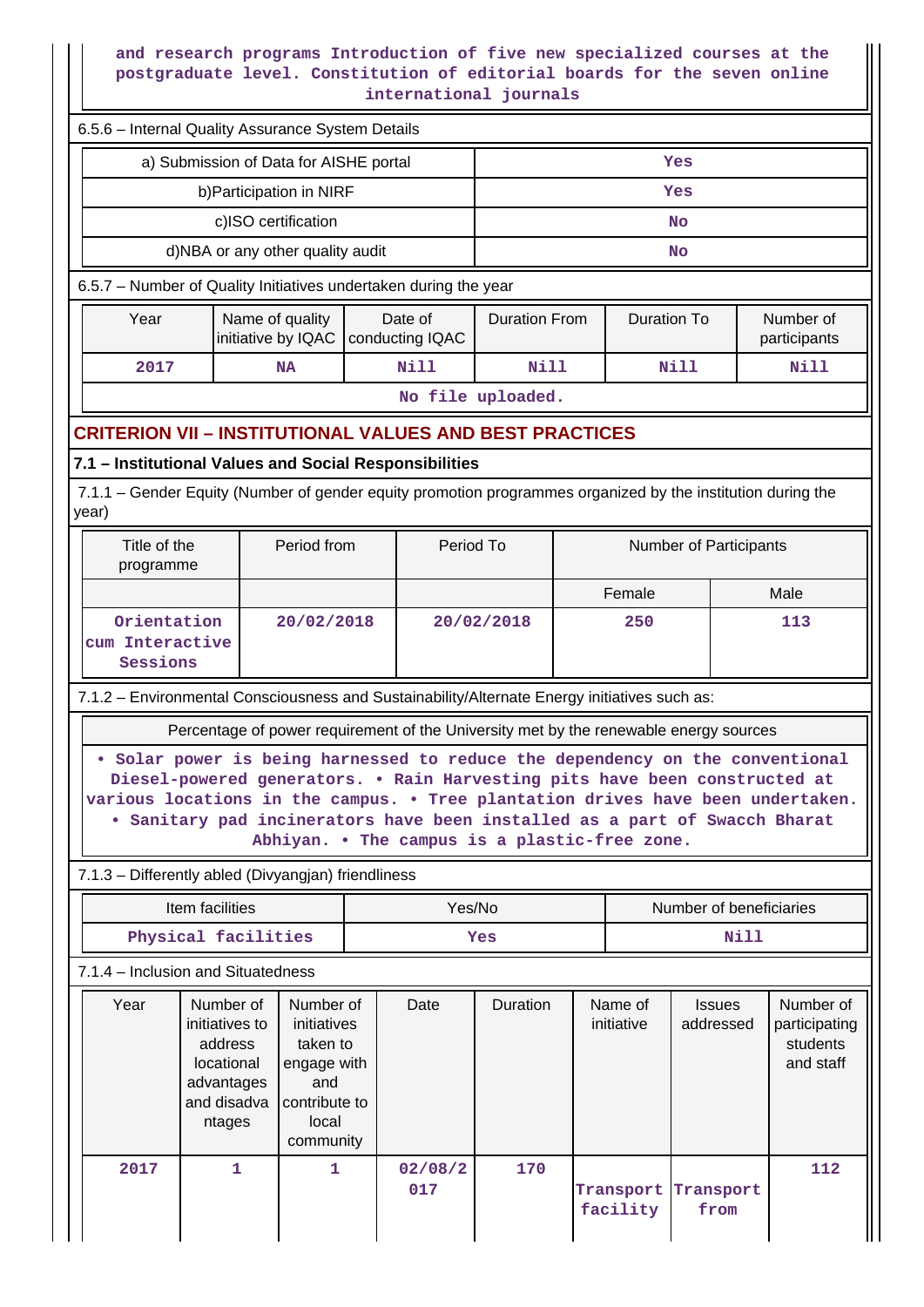|                                                                                                   |                                     | No file uploaded. | to<br>students<br>of<br>Regional<br>Campus<br>Shillong                                                                                                                                                                                                                                                                                                                                                                                                                                                                                                                                                                                                                                                                                                                       | remote<br>area         |     |
|---------------------------------------------------------------------------------------------------|-------------------------------------|-------------------|------------------------------------------------------------------------------------------------------------------------------------------------------------------------------------------------------------------------------------------------------------------------------------------------------------------------------------------------------------------------------------------------------------------------------------------------------------------------------------------------------------------------------------------------------------------------------------------------------------------------------------------------------------------------------------------------------------------------------------------------------------------------------|------------------------|-----|
| 7.1.5 - Human Values and Professional Ethics Code of conduct (handbooks) for various stakeholders |                                     |                   |                                                                                                                                                                                                                                                                                                                                                                                                                                                                                                                                                                                                                                                                                                                                                                              |                        |     |
| <b>Title</b>                                                                                      | Date of publication                 |                   | Follow up(max 100 words)                                                                                                                                                                                                                                                                                                                                                                                                                                                                                                                                                                                                                                                                                                                                                     |                        |     |
| Handbook for MA<br>02/08/2017<br>Programmes                                                       |                                     |                   | The University also has<br>Sensitisation, Prevention<br>and Redressal of Sexual<br>Harassment (SPARSH). It<br>seeks to create and<br>maintain an academic and<br>work environment free of<br>sexual harassment of<br>women associated with the<br>EFL U as students,<br>teaching and non-teaching<br>staff members. Through<br>various programmes<br>conducted under the NSS,<br>, and the Enabling Unit,<br>the university inculcates<br>social values, gender<br>sensitivity among<br>students. The University<br>Ordinances and Handbooks<br>for various programmes<br>elaborately mention the<br>Code of conduct for the<br>faculty and the students.<br>University also has Anti-<br>Ragging Committee to<br>prevent ragging of<br>students on the<br>University Campus |                        |     |
| 7.1.6 - Activities conducted for promotion of universal Values and Ethics                         |                                     |                   |                                                                                                                                                                                                                                                                                                                                                                                                                                                                                                                                                                                                                                                                                                                                                                              |                        |     |
| Activity                                                                                          | <b>Duration From</b><br>Duration To |                   |                                                                                                                                                                                                                                                                                                                                                                                                                                                                                                                                                                                                                                                                                                                                                                              | Number of participants |     |
| Workshop on<br>Sensitization and<br>awareness raising                                             | 20/02/2018                          | 20/02/2018        |                                                                                                                                                                                                                                                                                                                                                                                                                                                                                                                                                                                                                                                                                                                                                                              |                        | 370 |
| No file uploaded.                                                                                 |                                     |                   |                                                                                                                                                                                                                                                                                                                                                                                                                                                                                                                                                                                                                                                                                                                                                                              |                        |     |
| 7.1.7 - Initiatives taken by the institution to make the campus eco-friendly (at least five)      |                                     |                   |                                                                                                                                                                                                                                                                                                                                                                                                                                                                                                                                                                                                                                                                                                                                                                              |                        |     |

 **• • Solar power is being harnessed to reduce the dependency on conventional Diesel-powered generators. • Rain Harvesting pits have been constructed at various locations on the campus. • Tree plantation drives have been undertaken. • Sanitary pad incinerators have been installed as a part of Swacch Bharat Abhiyan. • The campus is a plastic-free zone. • Free bicycles made available to the EFLU fraternity as part of the University's Go Green initiative. • Creation of additional spaces on campus for jogging, walking and exercising. • Stringent measures in place to maintain the campus as a No Smoking zone.**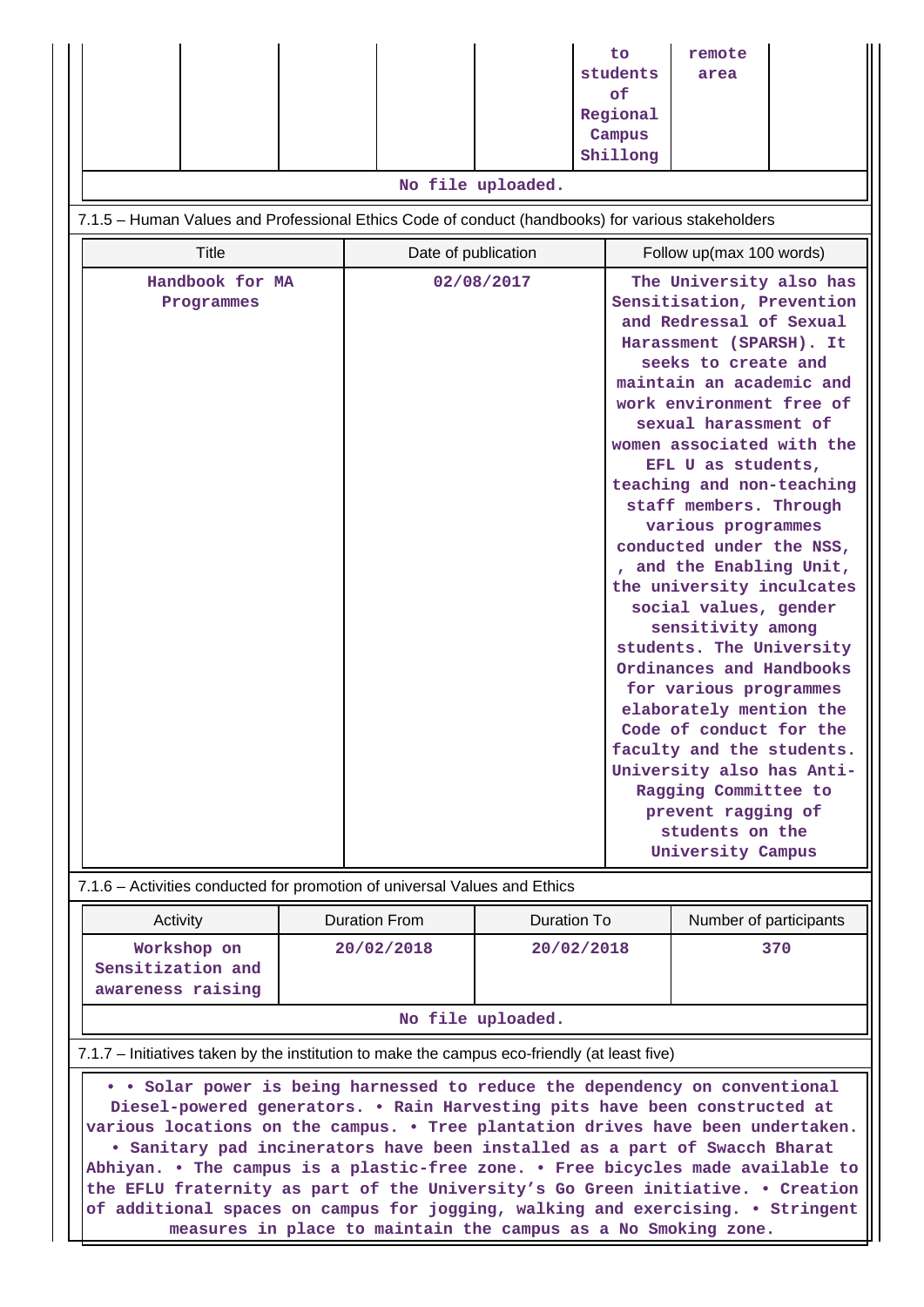#### **7.2 – Best Practices**

7.2.1 – Describe at least two institutional best practices

 **Apart from providing an opportunity to help students shape their personality through informal interactions with eminent people under Meet a Leading Light (MALL), a novel initiative where students can interact with celebrities and learn about their success stories has been introduced. As a part of enhancing the research output, seven online international journals will be launched with foreign experts on the editorial board along with the Dean and Heads of departments, concerned. A Music Club is established on the University campus to provide entertainment and to encourage students to pursue their hobbies. Two trainers have been appointed to help students pursue music. Bonding between students and teachers is crucial for the overall well-being of the new students. To promote this, Mentor-Mentee Groups have been formed. Students interact with each other in the groups and also with their mentors. The University has provided free bicycle facility on the Campus for the benefit of students, teaching, and non-teaching staff as part of 'Go Green Initiative'. An exclusive ATM has been set up inside the University Campus for the convenience of the students and staff of the University. Hundreds of new saplings and fruitbearing trees were planted all over the Campus in the four plantation drives taken up by the University since 2017. Reading rooms have been provided in Men's Hostel and Women's Hostel, separately, to facilitate a reading ambience for the students and to promote their reading habits. Adopted the procedure of e-office**

 Upload details of two best practices successfully implemented by the institution as per NAAC format in your institution website, provide the link

#### **7.3 – Institutional Distinctiveness**

 7.3.1 – Provide the details of the performance of the institution in one area distinctive to its vision, priority and thrust in not more than 500 words

 **The vision statement of the University is as follows: The English and Foreign Languages University, as a national institution with a global outlook, aspires to achieve excellence in the humanities, with a special focus on languages, literatures, and cultures. The Mission of states 'The University is committed to providing students with opportunities for holistic development, creating a gender-sensitive, differently-abled-friendly environment, and promoting a sense of social responsibility among students'. In order to meet the objectives, the University has introduced the following: 1. Academic: Five specialised courses—give details 2. Holistic development—establishment of Music Club, English Club, sports and other extra curricular activities, Tunes of Difference—music and dance event by the differently-abled 3. Gender-sensitive environment: Add a couple of sentences here 4. Differently-abled friendly environment: Enabling Cell, procuring software, appointing Coordinators 5. Promoting a sense of social responsibility—Swacch Bharat Abhiyan, under NSS our students have cleaned the Campus, and the neighbouring areas—expand a bit on this**

Provide the weblink of the institution

**8.Future Plans of Actions for Next Academic Year**

 **The Academic year 2018-19 is going to be the Diamond Jubilee of the University and the University is determined to build on its proud sixty-year history and to continue to be a path breaker in the areas of language teaching and literature.**